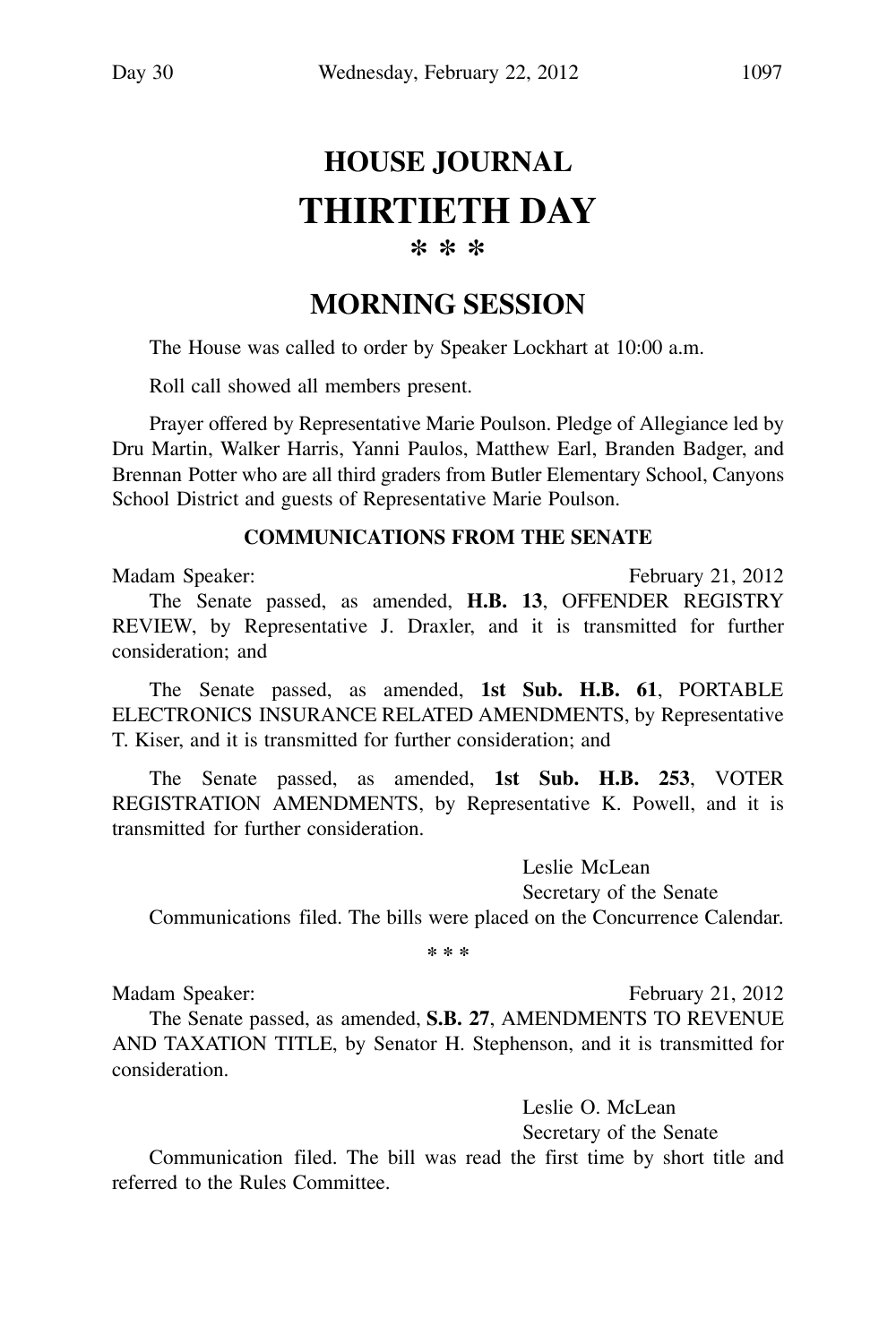#### **INTRODUCTION OF BILLS**

**H.B. 173**, **Transportation Funding Modifications** (B. Dee), was read the first time by short title and referred to the Rules Committee.

**H.B. 335**, **Professional Licensing Amendments** (J. Dougall), was read the first time by short title and referred to the Rules Committee.

**H.B. 337**, **Open Government Amendments** (J. Dougall), was read the first time by short title and referred to the Rules Committee.

**H.B. 338**, **Election Amendments** (S. Eliason), was read the first time by short title and referred to the Rules Committee.

**H.B. 339**, **Election Ballot Amendments** (S. Eliason), was read the first time by short title and referred to the Rules Committee.

**H.B. 414**, **School Bonding for Seismic Purposes** (G. Froerer), was read the first time by short title and referred to the Rules Committee.

**H.B. 415**, **Protection of Athletes with Head Injuries Act** (P. Ray), was read the first time by short title and referred to the Rules Committee.

**H.B. 454**, **Open Enrollment Amendments** (D. Brown), was read the first time by short title and referred to the Rules Committee.

**H.B. 493**, **Campaign Finance Disclosure Amendments** (K. Powell), was read the first time by short title and referred to the Rules Committee.

**H.B. 500**, **Education Reporting Efficiency Amendments** (R. Wilcox), was read the first time by short title and referred to the Rules Committee.

**H.B. 503**, **Construction Amendments** (M. Morley), was read the first time by short title and referred to the Rules Committee.

**H.B. 504**, **Campus Safety Amendments** (D. Ipson), was read the first time by short title and referred to the Rules Committee.

**H.B. 505**, **Agricultural Code Amendments** (B. Galvez), was read the first time by short title and referred to the Rules Committee.

**H.J.R. 14**, **Joint Resolution Urging Passage of the Market Equity Act of 2011 and the Marketplace Fairness Act** (S. Eliason), was read the first time by short title and referred to the Rules Committee.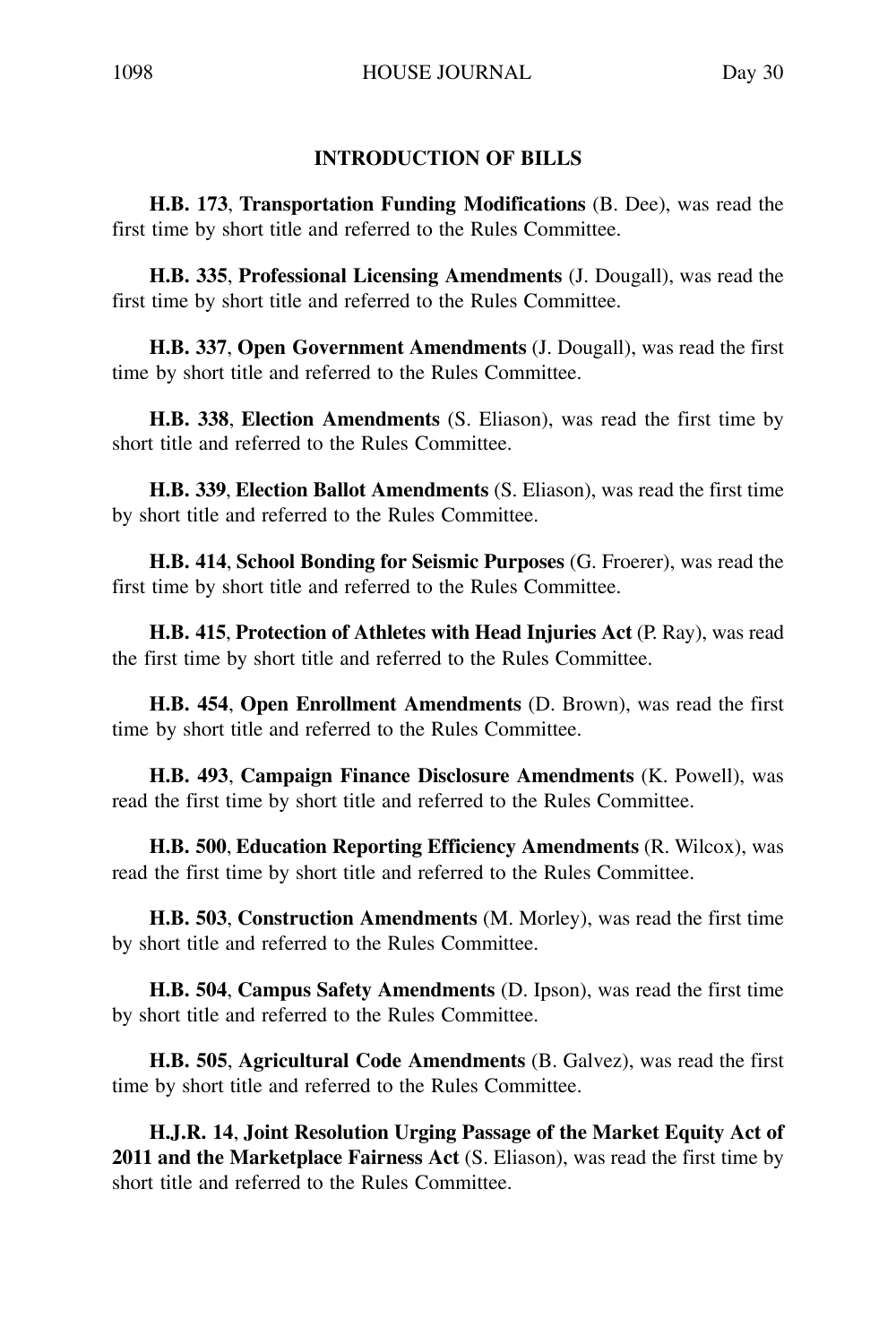#### **RECONSIDERATION OF 1ST SUB. S.B. 21**

**1st Sub. S.B. 21**, DEPARTMENT OF ENVIRONMENTAL QUALITY BOARDS REVISIONS*, Senator Dayton*, was before the House upon its reconsideration. Representative Wright explained the bill.

Representative Wright proposed Amendment 5:

1. Page 6, Lines 153 through 154

153 59−1−403, as last amended by Laws of Utah 2011, Chapters 46, 344, and 410

154 72−6−106.5, as enacted by Laws of Utah 2009, Chapter 340 Utah Code Sections Affected by Coordination Clause: 19−1−201, as last amended by Laws of Utah, 2010, Chapter 17 19−1−301, as last amended by Laws of Utah, 2009, Chapter 377 19−1−301.5, Utah Code Annotated 1953

Representative Wright's motion to amend passed on a voice vote.

Representative Arent commented.

**1st Sub. S.B. 21** passed on the following roll call:

**Yeas, 47; Nays, 18; Absent or not voting, 10.**

|  |  |  |  |  |  |  | Voting in the affirmative were: Representatives |  |
|--|--|--|--|--|--|--|-------------------------------------------------|--|
|--|--|--|--|--|--|--|-------------------------------------------------|--|

| Anderson    | Barlow                                       | <b>Barrus</b>  | <b>Butterfield</b> |
|-------------|----------------------------------------------|----------------|--------------------|
| Christensen | Cox.                                         | D Brown        | Daw                |
| Dee         | Draxler                                      | Dunnigan       | Eliason            |
| Frank       | Galvez                                       | Gibson         | Greenwood          |
| Grover      | Handy                                        | Harper         | Hendrickson        |
| Hughes      | Ipson                                        | Ivory          | J Peterson         |
| Kiser       | Last                                         | Morley         | Newbold            |
| Nielson     | <b>Noel</b>                                  | Oda            | Painter            |
| Perry       | Pitcher                                      | Ray            | Sagers             |
| Sandstrom   | Sanpei                                       | Snow           | Sumsion            |
| V Peterson  | Watkins                                      | Webb           | Wilcox             |
| Wilson      | Wright                                       | Lockhart       |                    |
|             | Voting in the negative were: Representatives |                |                    |
| Arent       | Bird                                         | <b>Briscoe</b> | Chavez-Houck       |
| Cosgrove    | Doughty                                      | Duckworth      | Edwards            |
|             |                                              |                |                    |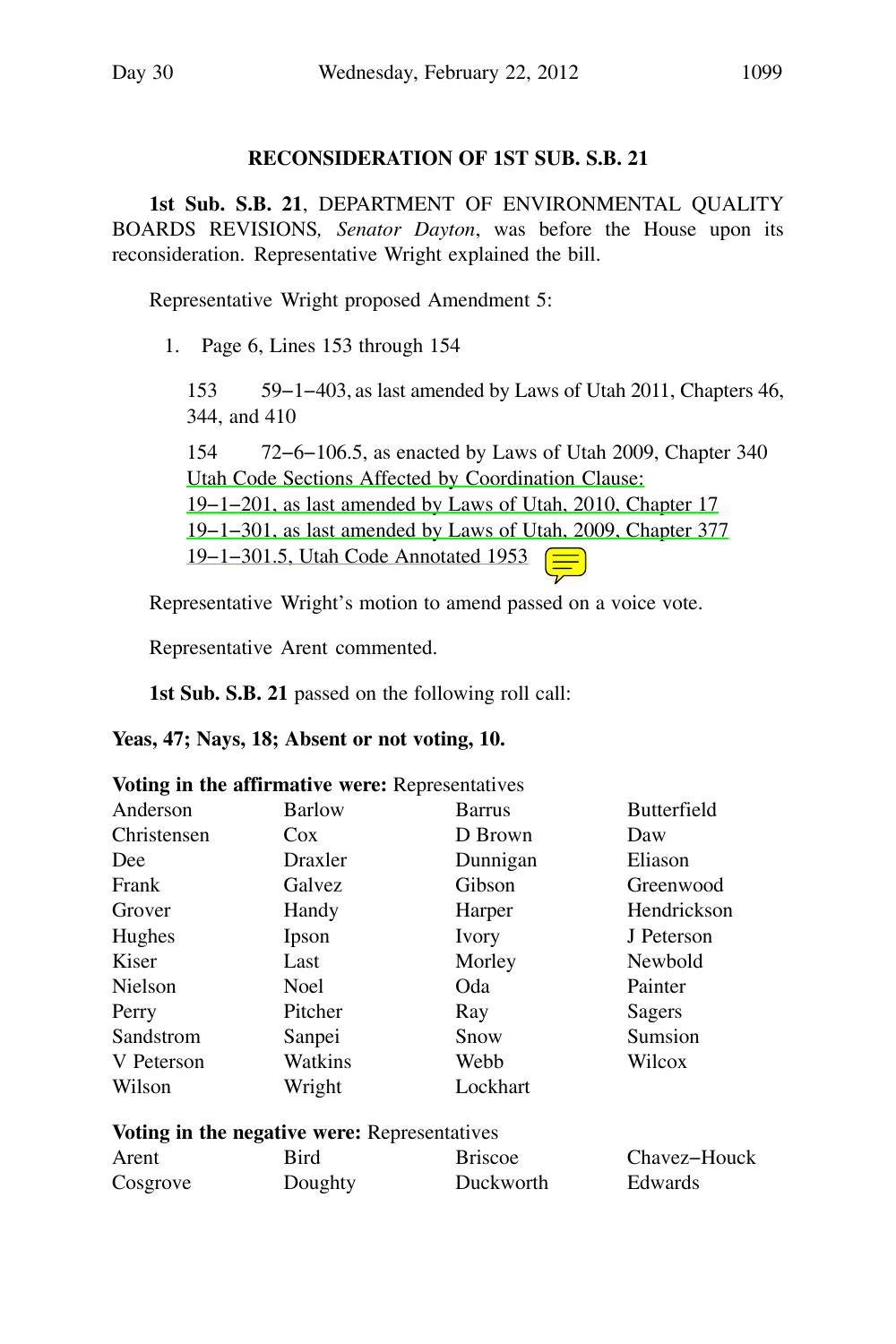| Fisher   | Hemingway                                         | <b>Hutchings</b> | King    |
|----------|---------------------------------------------------|------------------|---------|
| Litvack  | <b>Moss</b>                                       | Poulson          | Powell  |
| Wheatley | Wiley                                             |                  |         |
|          | <b>Absent or not voting were:</b> Representatives |                  |         |
| Dougall  | Froerer                                           | Herrod           | M Brown |
|          |                                                   |                  |         |
| Mathis   | McCay                                             | McIff            | Menlove |

**1st Sub. S.B. 21**, as amended, was returned to the Senate for further consideration.

#### **THIRD READING CALENDAR**

**S.B. 143**, INCOME TAX − PASS−THROUGH ENTITIES*, Senator Niederhauser*, was read the third time by short title and placed on its final passage. Representative Painter explained the bill.

Representative Cox commented.

**S.B. 143** passed on the following roll call:

#### **Yeas, 70; Nays, 0; Absent or not voting, 5.**

|  |  | Voting in the affirmative were: Representatives |  |  |  |
|--|--|-------------------------------------------------|--|--|--|
|--|--|-------------------------------------------------|--|--|--|

| Anderson         | Arent          | <b>Barlow</b>      | Barrus       |
|------------------|----------------|--------------------|--------------|
| Bird             | <b>Briscoe</b> | <b>Butterfield</b> | Chavez-Houck |
| Christensen      | Cosgrove       | Cox                | D Brown      |
| Daw              | Dee            | Doughty            | Draxler      |
| Duckworth        | Edwards        | Eliason            | Fisher       |
| Frank            | Froerer        | Galvez             | Gibson       |
| Greenwood        | Grover         | Handy              | Harper       |
| Hemingway        | Hendrickson    | Herrod             | Hughes       |
| <b>Hutchings</b> | Ivory          | J Peterson         | King         |
| Kiser            | Last           | Litvack            | Mathis       |
| McCay            | McIff          | Menlove            | Morley       |
| <b>Moss</b>      | Newbold        | Nielson            | Noel         |
| Oda              | Painter        | Perry              | Pitcher      |
| Poulson          | Powell         | Ray                | Sagers       |
| Sandstrom        | Sanpei         | Seelig             | Snow         |
| Sumsion          | V Peterson     | Watkins            | Webb         |
| Wheatley         | Wilcox         | Wiley              | Wilson       |
| Wright           | Lockhart       |                    |              |
|                  |                |                    |              |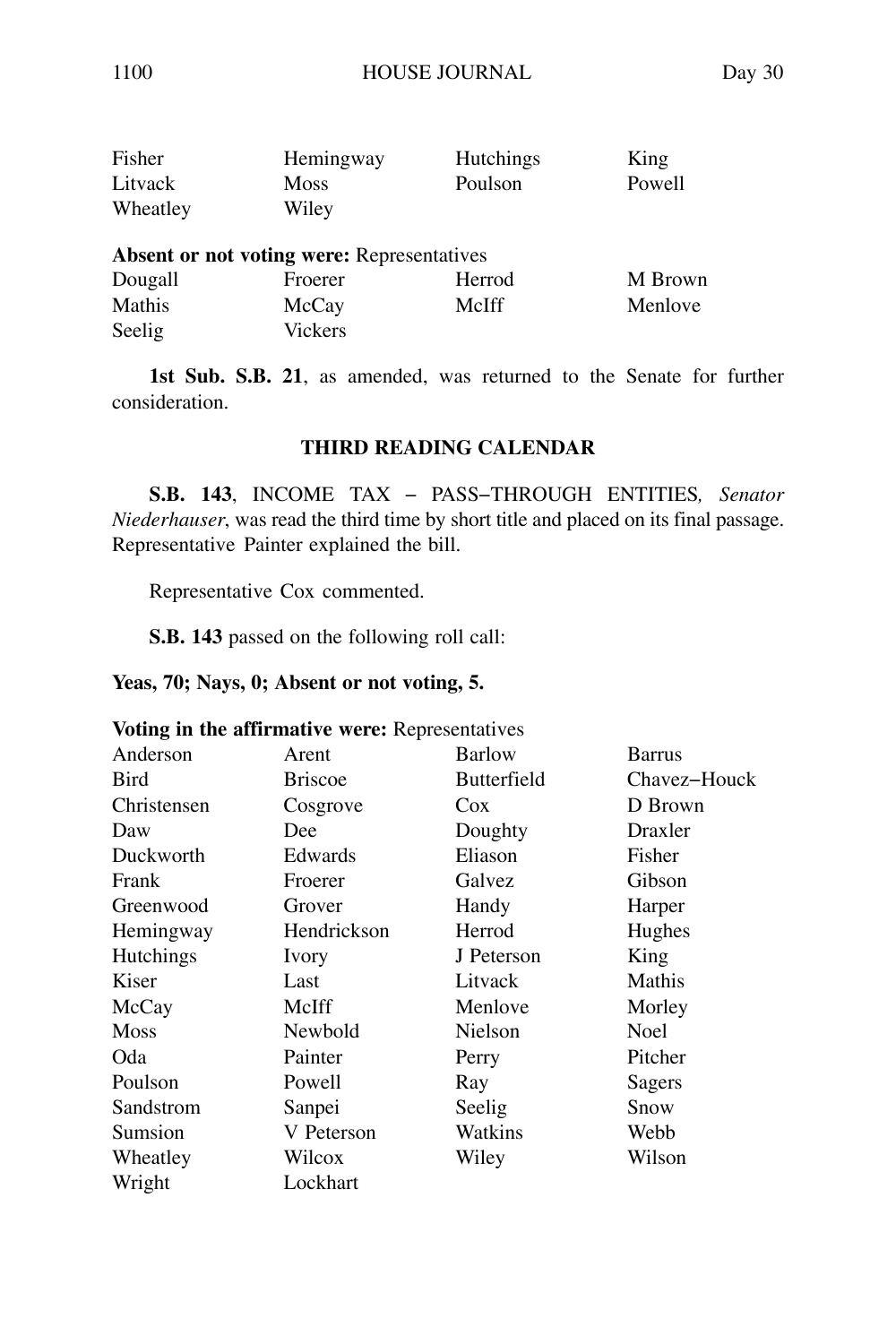| <b>Absent or not voting were: Representatives</b> |          |       |         |  |  |  |
|---------------------------------------------------|----------|-------|---------|--|--|--|
| Dougall                                           | Dunnigan | Ipson | M Brown |  |  |  |
| Vickers                                           |          |       |         |  |  |  |

**S.B. 143** was signed by the Speaker in open session and returned to the Senate for signature of the President and enrolling.

#### **SPECIAL ORDER OF BUSINESS**

**H.C.R. 4**, CONCURRENT RESOLUTION HONORING WEBER COUNTY LAW ENFORCEMENT OFFICERS*, Dee*, was read the third time by short title and placed on its final passage. This bill did not have a House standing committee hearing.

Representatives Pitcher, Wilcox, Perry, Galvez, J. Peterson, Greenwood, and Froerer commented.

**H.C.R. 4** passed on the following roll call:

|  |  |  |  | Yeas, 73; Nays, 0; Absent or not voting, 2. |  |  |  |
|--|--|--|--|---------------------------------------------|--|--|--|
|--|--|--|--|---------------------------------------------|--|--|--|

|                | voluig in the annimative were: respresentatives |                    |               |
|----------------|-------------------------------------------------|--------------------|---------------|
| Anderson       | Arent                                           | <b>Barlow</b>      | <b>Barrus</b> |
| Bird           | <b>Briscoe</b>                                  | <b>Butterfield</b> | Chavez-Houck  |
| Christensen    | Cosgrove                                        | Cox                | D Brown       |
| Daw            | Dee                                             | Doughty            | Draxler       |
| Duckworth      | Dunnigan                                        | Edwards            | Eliason       |
| Fisher         | Frank                                           | Froerer            | Galvez        |
| Gibson         | Greenwood                                       | Grover             | Handy         |
| Harper         | Hemingway                                       | Hendrickson        | Herrod        |
| Hughes         | <b>Hutchings</b>                                | Ipson              | Ivory         |
| J Peterson     | King                                            | Kiser              | Last          |
| Litvack        | Mathis                                          | McCay              | McIff         |
| Menlove        | Morley                                          | <b>Moss</b>        | Newbold       |
| Nielson        | <b>Noel</b>                                     | Oda                | Painter       |
| Perry          | Pitcher                                         | Poulson            | Powell        |
| Ray            | Sagers                                          | Sandstrom          | Sanpei        |
| Seelig         | Snow                                            | Sumsion            | V Peterson    |
| <b>Vickers</b> | Watkins                                         | Webb               | Wheatley      |
| Wilcox         | Wiley                                           | Wilson             | Wright        |
| Lockhart       |                                                 |                    |               |

#### **Voting in the affirmative were:** Representatives

**Absent or not voting were:** Representatives Dougall M Brown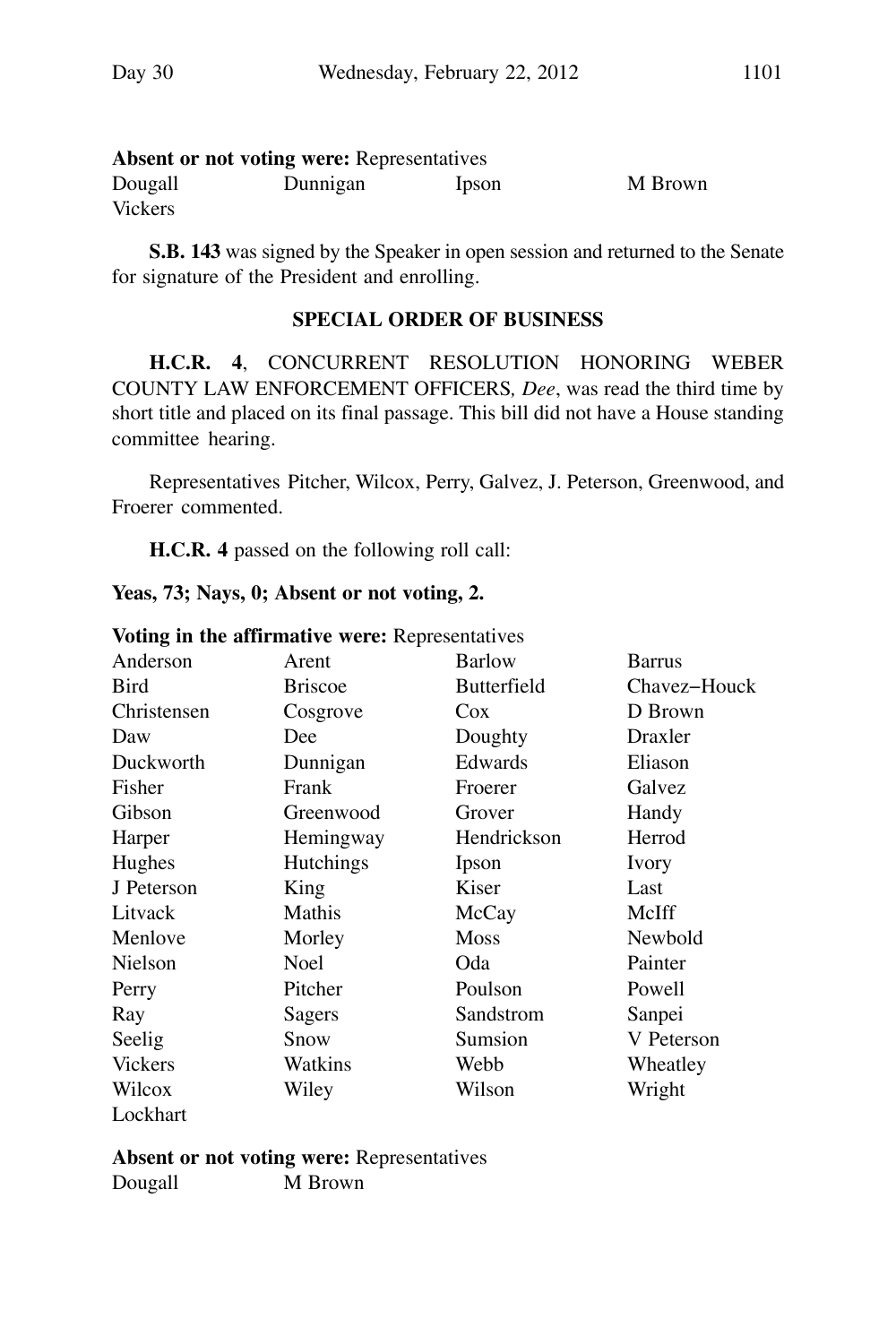**H.C.R. 4** was transmitted to the Senate for its consideration.

#### **THIRD READING CALENDAR**

**S.B. 35**, NEW MOTOR VEHICLE WARRANTIES ACT AMENDMENTS*, Senator Mayne*, was read the third time by short title and placed on its final passage. Representative D. Brown explained the bill.

**S.B. 35** passed on the following roll call:

#### **Yeas, 61; Nays, 11; Absent or not voting, 3.**

| Anderson           | Arent                                        | Barlow         | Barrus      |
|--------------------|----------------------------------------------|----------------|-------------|
| <b>Bird</b>        | <b>Briscoe</b>                               | Chavez-Houck   | Christensen |
| Cosgrove           | Cox                                          | D Brown        | Daw         |
| Doughty            | Draxler                                      | Duckworth      | Dunnigan    |
| Edwards            | Eliason                                      | Fisher         | Froerer     |
| Galvez             | Greenwood                                    | Grover         | Handy       |
| Harper             | Hemingway                                    | Hendrickson    | Herrod      |
| Hughes             | Hutchings                                    | Ipson          | J Peterson  |
| King               | Kiser                                        | Last           | Litvack     |
| Mathis             | McIff                                        | Menlove        | <b>Moss</b> |
| Newbold            | <b>Noel</b>                                  | Oda            | Painter     |
| Perry              | Pitcher                                      | Poulson        | Powell      |
| Ray                | Sagers                                       | Sanpei         | Seelig      |
| Snow               | V Peterson                                   | <b>Vickers</b> | Watkins     |
| Webb               | Wheatley                                     | Wiley          | Wilson      |
| Wright             |                                              |                |             |
|                    | Voting in the negative were: Representatives |                |             |
| <b>Butterfield</b> | Dougall                                      | Frank          | Gibson      |

#### **Voting in the affirmative were:** Representatives

|                    | TOWARD AND WAND INVESTIGATION IN SERVICE DESCRIPTION TO A |          |         |
|--------------------|-----------------------------------------------------------|----------|---------|
| <b>Butterfield</b> | Dougall                                                   | Frank    | Gibson  |
| Ivory              | McCay                                                     | Morley   | Nielson |
| Sandstrom          | Sumsion                                                   | Lockhart |         |

**Absent or not voting were:** Representatives Dee M Brown Wilcox

**S.B. 35** was signed by the Speaker in open session and returned to the Senate for signature of the President and enrolling.

**\* \* \***

**1st Sub. S.B. 115**, HISTORICAL DISTRICT CREATION REQUIREMENTS*, Senator Niederhauser*, was read the third time by short title and placed on its final passage. Representative King explained the bill.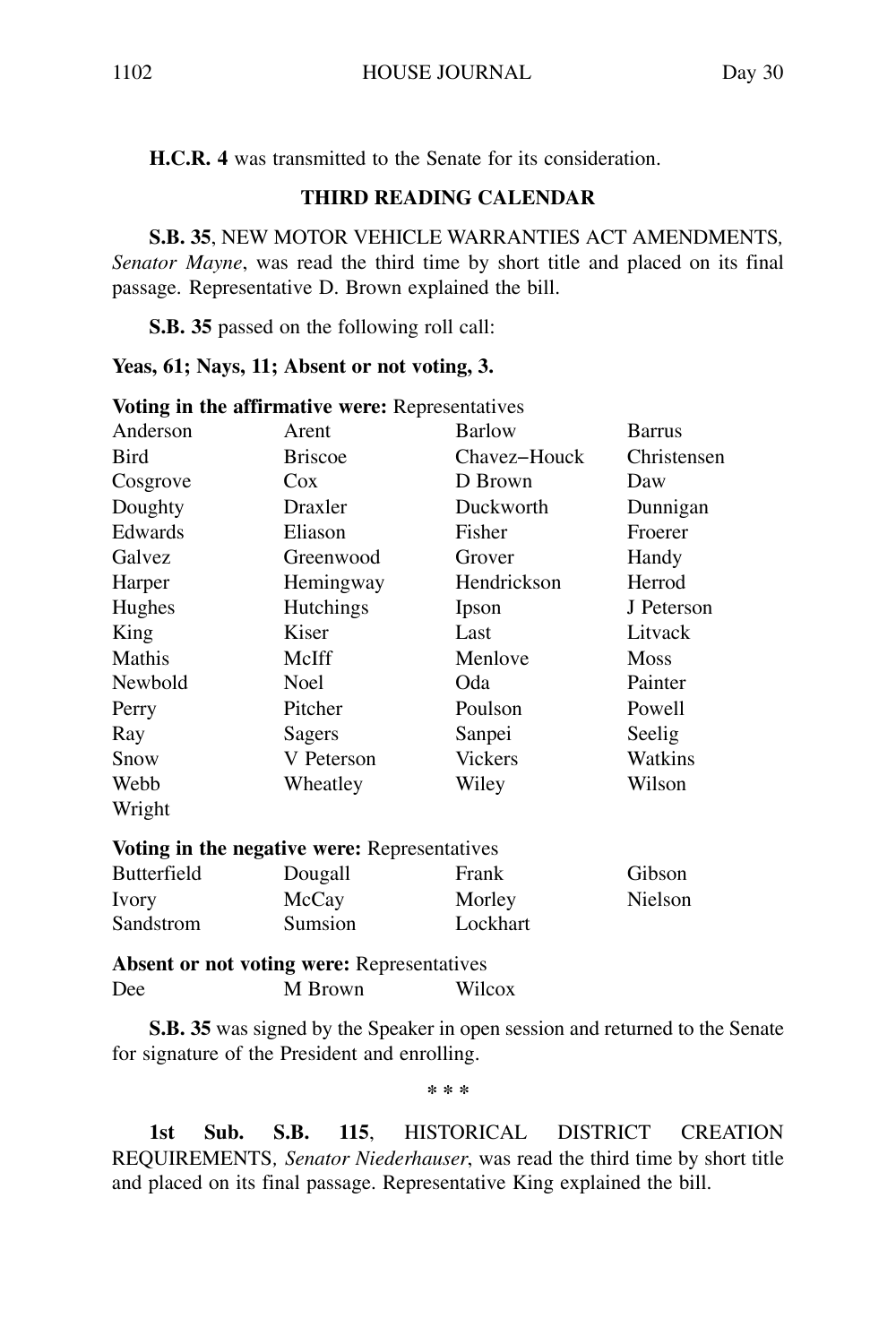Representatives Nielson, Butterfield, Hughes, D. Brown, Briscoe, Barrus, McCay, and Newbold commented.

**1st Sub. S.B. 115** passed on the following roll call:

#### **Yeas, 62; Nays, 6; Absent or not voting, 7.**

|                | Voting in the affirmative were: Representatives   |              |                |
|----------------|---------------------------------------------------|--------------|----------------|
| Anderson       | Barlow                                            | Barrus       | <b>Bird</b>    |
| <b>Briscoe</b> | <b>Butterfield</b>                                | Chavez-Houck | Christensen    |
| Cosgrove       | Cox                                               | D Brown      | Daw            |
| Dee            | Dougall                                           | Duckworth    | Dunnigan       |
| Edwards        | Eliason                                           | Fisher       | Frank          |
| Galvez         | Gibson                                            | Greenwood    | Grover         |
| Handy          | Harper                                            | Hemingway    | Herrod         |
| Hughes         | Ivory                                             | J Peterson   | King           |
| Kiser          | Last                                              | Litvack      | Mathis         |
| McCay          | McIff                                             | Menlove      | Morley         |
| <b>Moss</b>    | Newbold                                           | <b>Noel</b>  | Oda            |
| Pitcher        | Poulson                                           | Powell       | Sagers         |
| Sandstrom      | Sanpei                                            | Snow         | Sumsion        |
| V Peterson     | <b>Vickers</b>                                    | Watkins      | Webb           |
| Wheatley       | Wilcox                                            | Wiley        | Wilson         |
| Wright         | Lockhart                                          |              |                |
|                | Voting in the negative were: Representatives      |              |                |
| Arent          | Doughty                                           | Hutchings    | <b>Nielson</b> |
| Ray            | Seelig                                            |              |                |
|                | <b>Absent or not voting were: Representatives</b> |              |                |
| Draxler        | Froerer                                           | Hendrickson  | Ipson          |
| M Brown        | Painter                                           | Perry        |                |

**1st Sub. S.B. 115** was signed by the Speaker in open session and returned to the Senate for signature of the President and enrolling.

#### **COMMITTEE OF THE WHOLE**

On motion of Representative Dee, the House resolved itself into a Committee of the Whole, with the Speaker as Chairwoman, for the purpose of hearing from U.S. Senator Mike Lee. Representatives Litvack and Galvez commented.

On motion of Representative Dee, the Committee of the Whole was dissolved.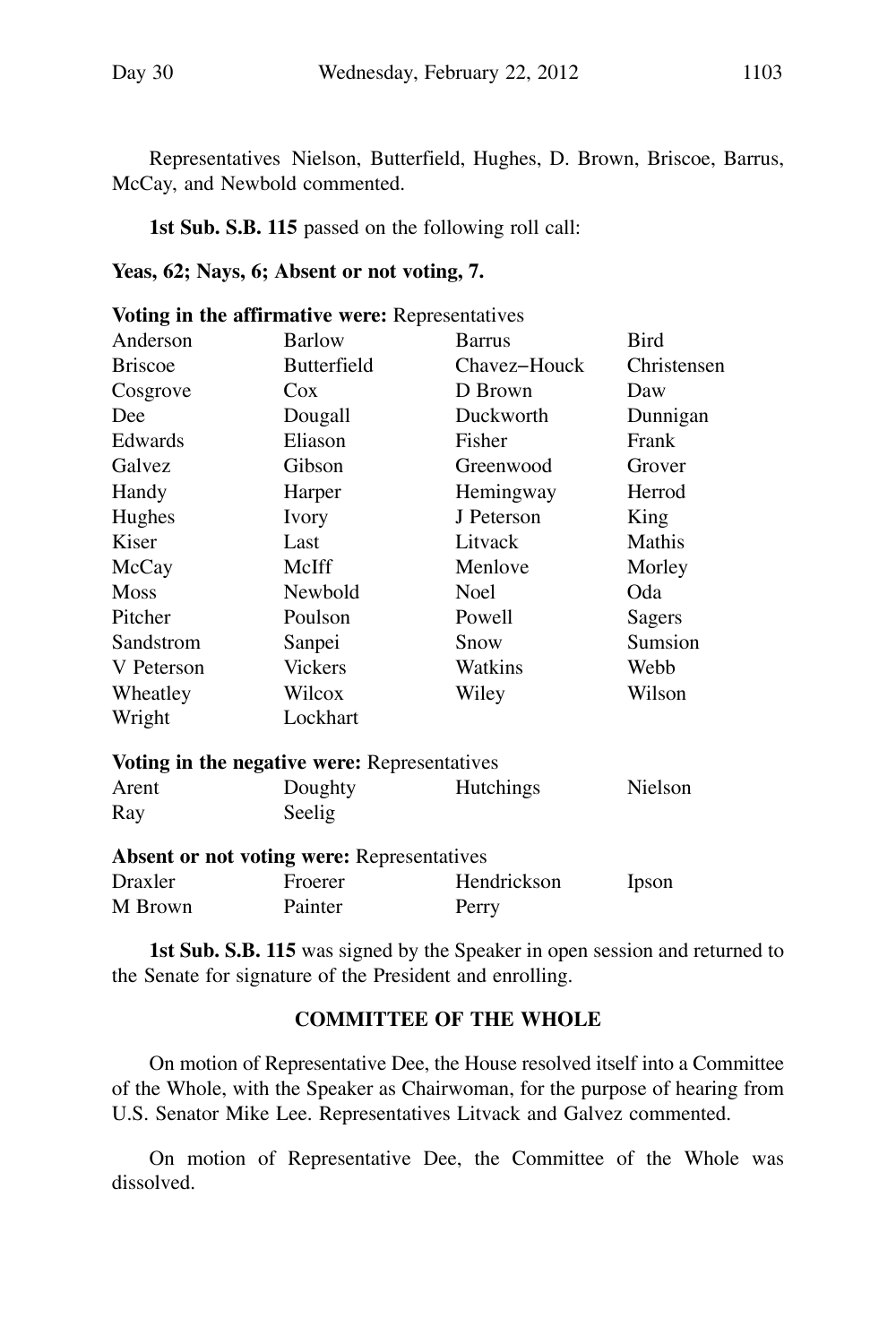#### **THIRD READING CALENDAR**

**S.J.R. 1**, ALZHEIMER'S STATE PLAN JOINT RESOLUTION*, Senator Morgan*, was read the third time by short title and placed on its final passage. Representative Moss explained the bill.

Representative Draxler commented.

**S.J.R. 1** passed on the following roll call:

**Yeas, 51; Nays, 19; Absent or not voting, 5.**

|                 | voling in the annimative were. Representatives    |                    |                |
|-----------------|---------------------------------------------------|--------------------|----------------|
| Arent           | <b>Barlow</b>                                     | Bird               | <b>Briscoe</b> |
| Chavez-Houck    | Christensen                                       | Cosgrove           | Cox            |
| D Brown         | Doughty                                           | Draxler            | Duckworth      |
| Dunnigan        | Edwards                                           | Eliason            | Fisher         |
| Froerer         | Galvez                                            | Gibson             | Greenwood      |
| Handy           | Harper                                            | Hemingway          | Hendrickson    |
| Hutchings       | Ipson                                             | J Peterson         | King           |
| Last            | Litvack                                           | McIff              | Menlove        |
| <b>Moss</b>     | Nielson                                           | Noel               | Painter        |
| Perry           | Pitcher                                           | Poulson            | Ray            |
| Sagers          | Sanpei                                            | Seelig             | Snow           |
| <b>Vickers</b>  | Watkins                                           | Webb               | Wheatley       |
| Wilcox          | Wiley                                             | Wilson             |                |
|                 | Voting in the negative were: Representatives      |                    |                |
| Anderson        | Barrus                                            | <b>Butterfield</b> | Daw            |
| Dee             | Dougall                                           | Frank              | Grover         |
| Herrod          | Hughes                                            | Ivory              | Mathis         |
| McCay           | Morley                                            | Newbold            | Sandstrom      |
| Sumsion         | V Peterson                                        | Lockhart           |                |
|                 | <b>Absent or not voting were: Representatives</b> |                    |                |
| Kiser<br>Wright | M Brown                                           | Oda                | Powell         |

**Voting in the affirmative were: Representatives** 

**S.J.R. 1** was signed by the Speaker in open session and returned to the Senate for signature of the President and enrolling.

**\* \* \***

**S.B. 168**, UNIFORM DISPOSITION OF COMMUNITY PROPERTY RIGHTS AT DEATH ACT*, Senator Hillyard*, was read the third time by short title and placed on its final passage.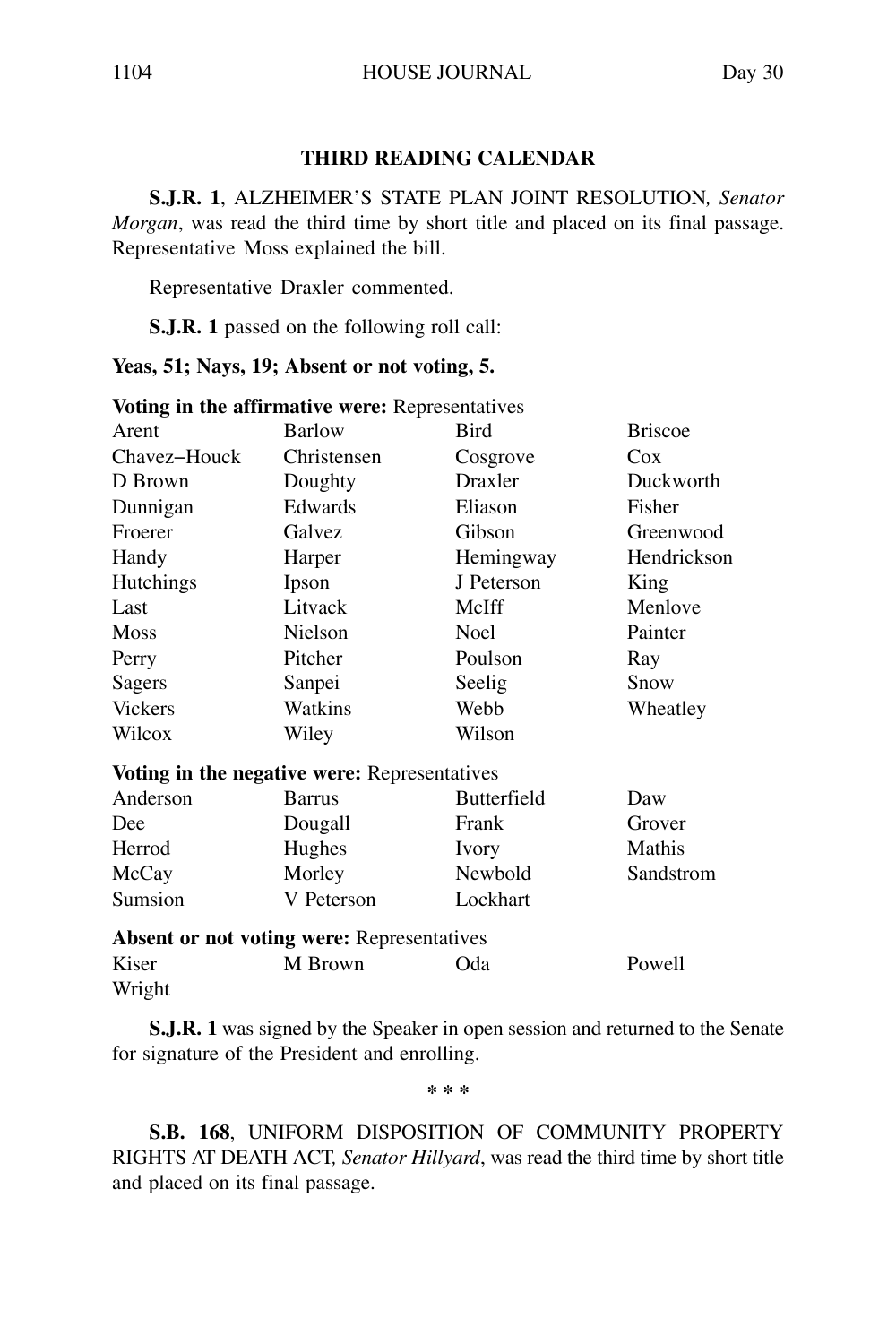On motion of Representative Snow, the House voted to circle **S.B. 168**.

**\* \* \***

**S.J.R. 7**, JOINT RULES RESOLUTION ON PRIORITY STATUS OF BILLS*, Senator Dayton*, was read the third time by short title and placed on its final passage. Representative Harper explained the bill.

**S.J.R. 7** passed on the following roll call:

#### **Yeas, 73; Nays, 0; Absent or not voting, 2.**

|             | voung in the annimative were: Representatives |                    |              |
|-------------|-----------------------------------------------|--------------------|--------------|
| Anderson    | Arent                                         | <b>Barlow</b>      | Barrus       |
| Bird        | <b>Briscoe</b>                                | <b>Butterfield</b> | Chavez–Houck |
| Christensen | Cosgrove                                      | Cox                | D Brown      |
| Daw         | Dee                                           | Dougall            | Doughty      |
| Draxler     | Duckworth                                     | Dunnigan           | Edwards      |
| Eliason     | Fisher                                        | Frank              | Froerer      |
| Galvez      | Gibson                                        | Greenwood          | Grover       |
| Handy       | Harper                                        | Hemingway          | Hendrickson  |
| Herrod      | Hughes                                        | <b>Hutchings</b>   | Ipson        |
| Ivory       | J Peterson                                    | King               | Kiser        |
| Last        | Litvack                                       | Mathis             | McCay        |
| McIff       | Menlove                                       | Morley             | <b>Moss</b>  |
| Newbold     | Nielson                                       | <b>Noel</b>        | Oda          |
| Painter     | Perry                                         | Pitcher            | Poulson      |
| Powell      | Ray                                           | Sagers             | Sandstrom    |
| Sanpei      | Seelig                                        | Snow               | Sumsion      |
| V Peterson  | <b>Vickers</b>                                | Watkins            | Webb         |
| Wheatley    | Wiley                                         | Wilson             | Wright       |
| Lockhart    |                                               |                    |              |

**Voting in the affirmative were:** Representatives

**Absent or not voting were:** Representatives M Brown Wilcox

**S.J.R. 7** was signed by the Speaker in open session and returned to the Senate for signature of the President and enrolling.

#### **COMMUNICATIONS FROM THE SENATE**

Madam Speaker: February 22, 2012 The Senate passed, **H.B. 97**, RACKETEERING AMENDMENT, by Representative J. Seelig, which has been signed by the President and it is transmitted for the signature of the Speaker; and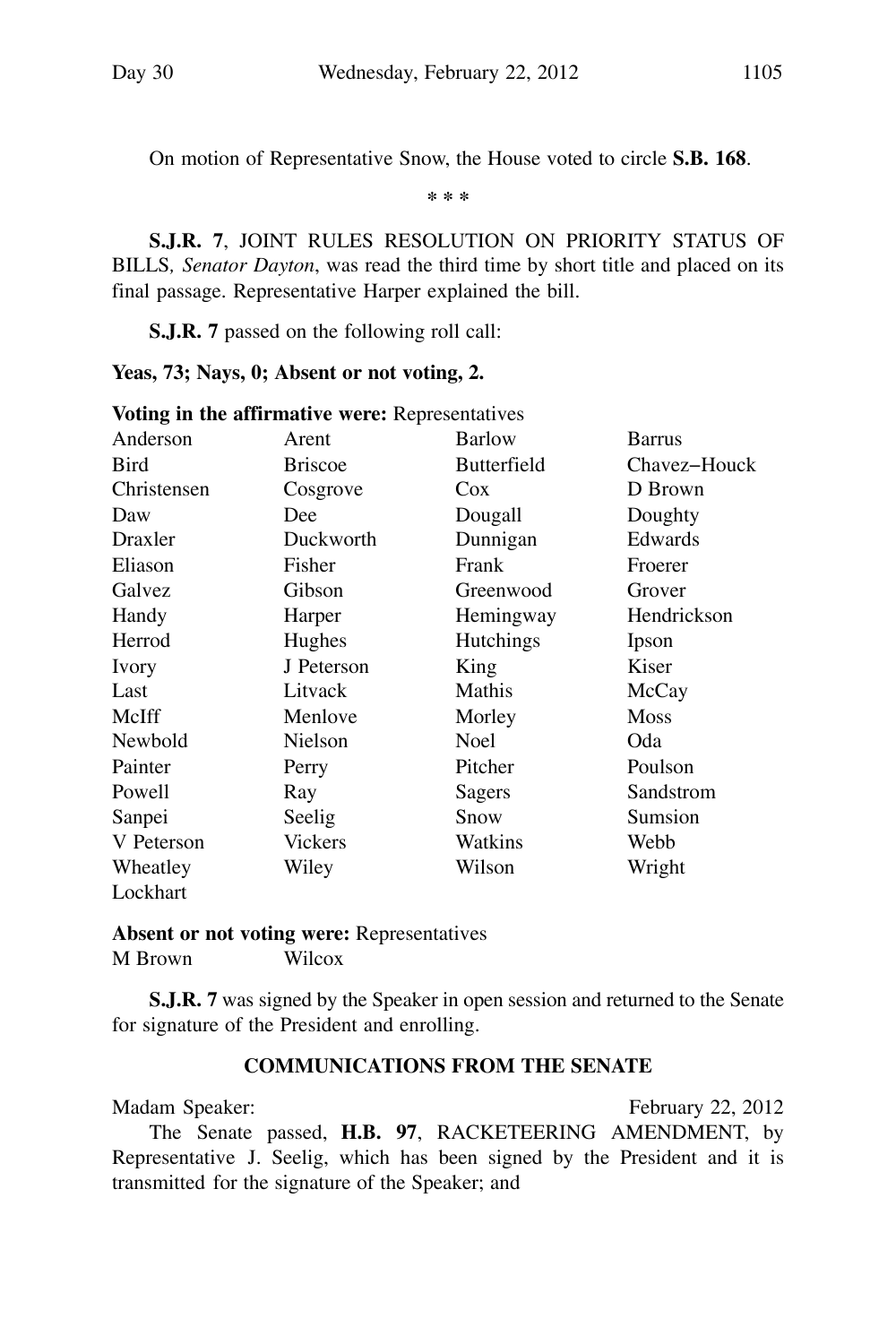The Senate passed, **H.C.R. 4**, CONCURRENT RESOLUTION HONORING WEBER COUNTY LAW ENFORCEMENT OFFICERS, by Representative B. Dee, which has been signed by the President and it is transmitted for the signature of the Speaker.

#### Leslie O. McLean

Secretary of the Senate

Communications filed. The bills were signed by the Speaker and referred to staff for enrolling and transmission to the Governor.

**\* \* \***

Madam Speaker: February 22, 2012

The Senate passed **S.B. 60**, TRAFFIC ACCIDENT EMERGENCY RESPONSE FEES, by Senator J. S. Adams, and it is transmitted for consideration; and

The Senate passed, as substituted, **1st Sub. S.B. 101**, ACUPUNCTURE LICENSING ACT AMENDMENTS, by Senator D. Hinkins, and it is transmitted for consideration; and

The Senate passed, as substituted, and amended **1st Sub. S.B. 127**, CONTROLLED SUBSTANCES PRESCRIBER TRAINING, by Senator P. Jones, and it is transmitted for consideration; and

The Senate passed **S.B. 197**, ATTORNEY GENERAL AMENDMENTS, by Senator J. Stevenson, and it is transmitted for consideration; and

The Senate passed, as amended, **S.B. 273**, SURPLUS PROPERTY AMENDMENTS, by Senator B. McAdams, and it is transmitted for consideration; and

> Leslie O. McLean Secretary of the Senate

Communications filed. The bills were read the first time by short title and referred to the Rules Committee.

#### **RULES COMMITTEE REPORT**

Madam Speaker: Electronic Contract Contract Contract Contract Contract Contract Contract Contract Contract Contract Contract Contract Contract Contract Contract Contract Contract Contract Contract Contract Contract Contrac The Rules Committee recommends the following bills and resolutions be assigned to standing committees:

#### **BUSINESS AND LABOR**

**H.B. 362** Food Handler Training Amendments (Rep. J. Anderson)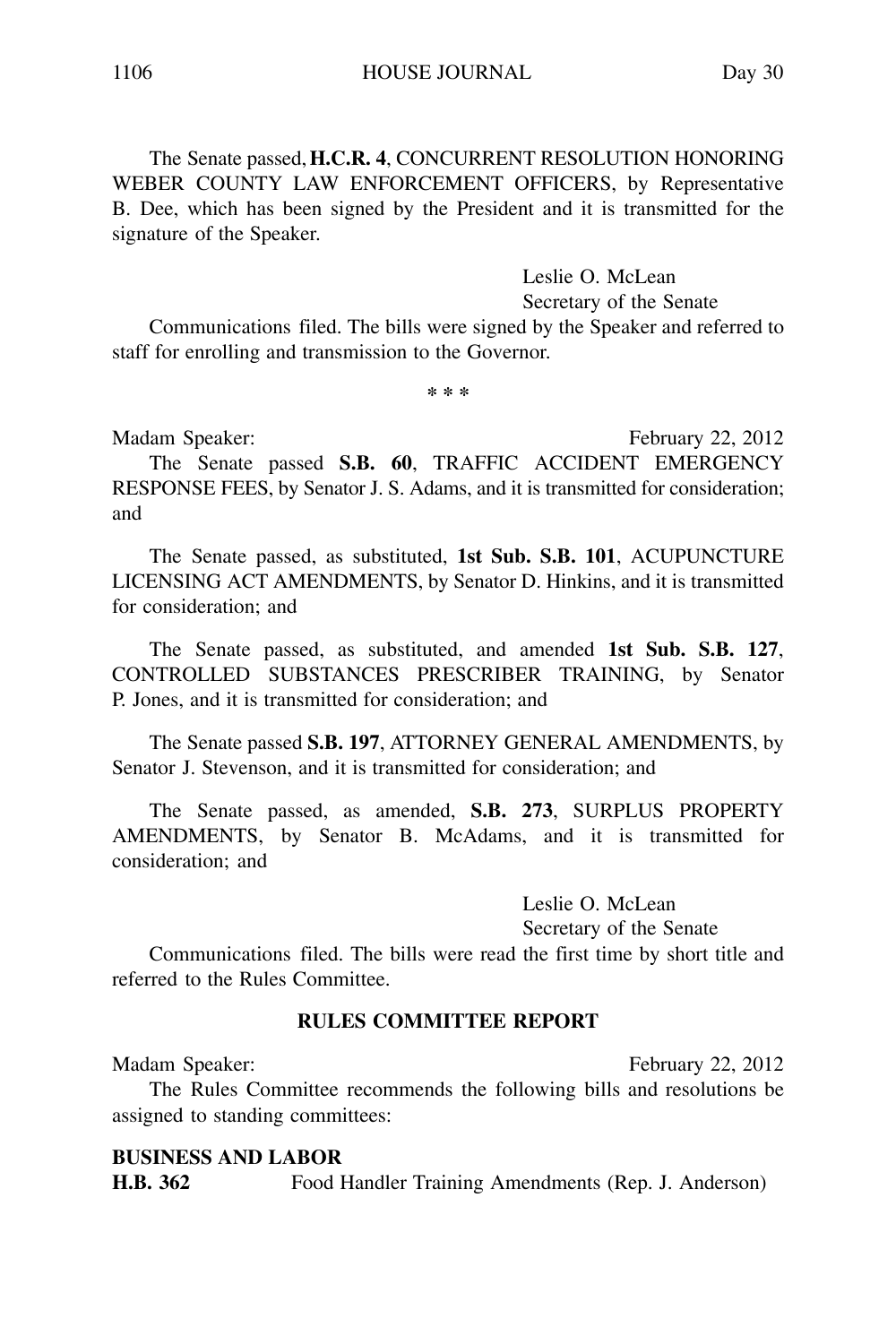| S.B. 192                     | Bond Validation Act Amendments (Sen. B. McAdams)         |
|------------------------------|----------------------------------------------------------|
| <b>EDUCATION</b>             |                                                          |
| H.B. 156                     | <b>Public Education Program Amendments</b>               |
|                              | (Rep. M. Newbold)                                        |
| H.B. 381                     | Public Education - Assessment Amendments                 |
|                              | (Rep. B. Daw)                                            |
| H.B. 392                     | Charter School Funding Revisions (Rep. S. Sandstrom)     |
| H.B. 398                     | Allocation of School Trust Lands Funds (Rep. C. Herrod)  |
| H.B. 500                     | <b>Education Reporting Efficiency Amendments</b>         |
|                              | (Rep. R. Wilcox)                                         |
| H.B. 501                     | Youth Suicide Prevention (Rep. E. Hutchings)             |
| <b>GOVERNMENT OPERATIONS</b> |                                                          |
| H.B. 341                     | Financial Disclosures by Local Candidates                |
|                              | (Rep. K. Sumsion)                                        |
| <b>JUDICIARY</b>             |                                                          |
| 1st Sub. S.B. 55             | Amendments to Adoption Code (Sen. T. Weiler)             |
|                              | LAW ENFORCEMENT AND CRIMINAL JUSTICE                     |
| H.B. 456                     | Traffic Violations Around School Buses (Rep. B. Wilson)  |
| S.B. 236                     | Gps Tracking Authority (Sen. T. Weiler)                  |
|                              | NATURAL RESOURCES, AGRICULTURE AND ENVIRONMENT           |
| <b>H.C.R. 12</b>             | Concurrent Resolution Urging Congress to Transfer        |
|                              | Navajo Trust Fund Money (Rep. M. Noel)                   |
| POLITICAL SUBDIVISIONS       |                                                          |
| H.B. 429                     | Property Rights Modifications (Rep. G. Froerer)          |
| H.B. 491                     | Midterm Vacancy Amendments (Rep. J. Dougall)             |
|                              | PUBLIC UTILITIES AND TECHNOLOGY                          |
| <b>H.J.R. 14</b>             | Joint Resolution Urging Passage of the Market Equity Act |
|                              | of 2011 and the Marketplace Fairness Act                 |
|                              | (Rep. S. Eliason)                                        |
| <b>S.J.R. 18</b>             | Joint Resolution Strengthening Utah-Israel Relations     |
|                              | (Sen. C. Bramble)                                        |
|                              |                                                          |
|                              |                                                          |
|                              |                                                          |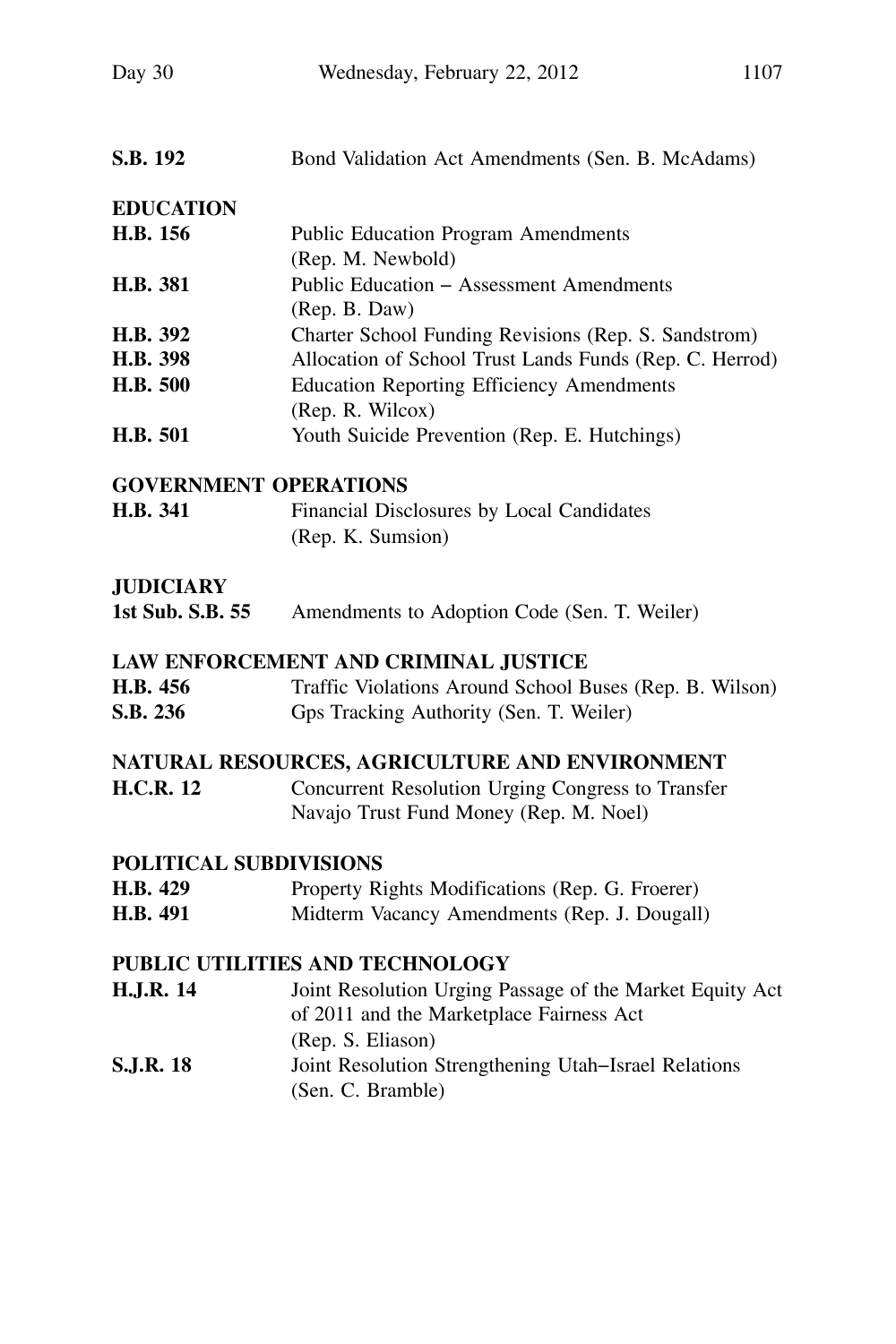#### **TRANSPORTATION**

**H.B. 455** Financing Motor Vehicle Purchases (Rep. G. Froerer)

# **WORKFORCE SERVICES AND COMMUNITY & ECONOMIC DEVELOPMENT**

**H.C.R. 15** Concurrent Resolution on Obesity (Rep. S. Barlow) **S.B. 256** Unincorporated Business Entities Act Amendments (Sen. L. Hillyard)

Wayne A. Harper, Chair

Report filed. On motion of Representative Harper, the report of the Rules Committee was adopted.

#### **REPORTS OF STANDING COMMITTEES**

Madam Speaker: February 22, 2012 The Government Operations Committee reports a favorable recommendation on **S.B. 57**, ISSUANCE OF BLASTING PERMITS, by Senator R. Okerlund, and recommends it be placed on the Consent Calendar.

Kraig Powell, Chair

Report filed. On motion of Representative Menlove, the report of the Government Operations committee was adopted and the bill was considered read the second time by short title and placed on the Consent Calendar.

**\* \* \***

Madam Speaker: Electronic Contract Contract Contract Contract Contract Contract Contract Contract Contract Contract Contract Contract Contract Contract Contract Contract Contract Contract Contract Contract Contract Contrac

The Political Subdivisions Committee reports a favorable recommendation on **S.B. 122**, URBAN FARMING ASSESSMENT ACT, by Senator W. Niederhauser; and

The Political Subdivisions Committee reports a favorable recommendation on **S.B. 167**, CHILDREN'S JUSTICE CENTER PROGRAM AMENDMENTS, by Senator R. Okerlund, and, due to fiscal impact, recommends it be referred to the Rules Committee for prioritization.

#### R. Curt Webb, Chair

Reports filed. On motion of Representative Edwards, the reports of the Political Subdivisions committee were adopted and the bills were considered read

**S.B. 27** Amendments to Revenue and Taxation Title (Sen. H. Stephenson)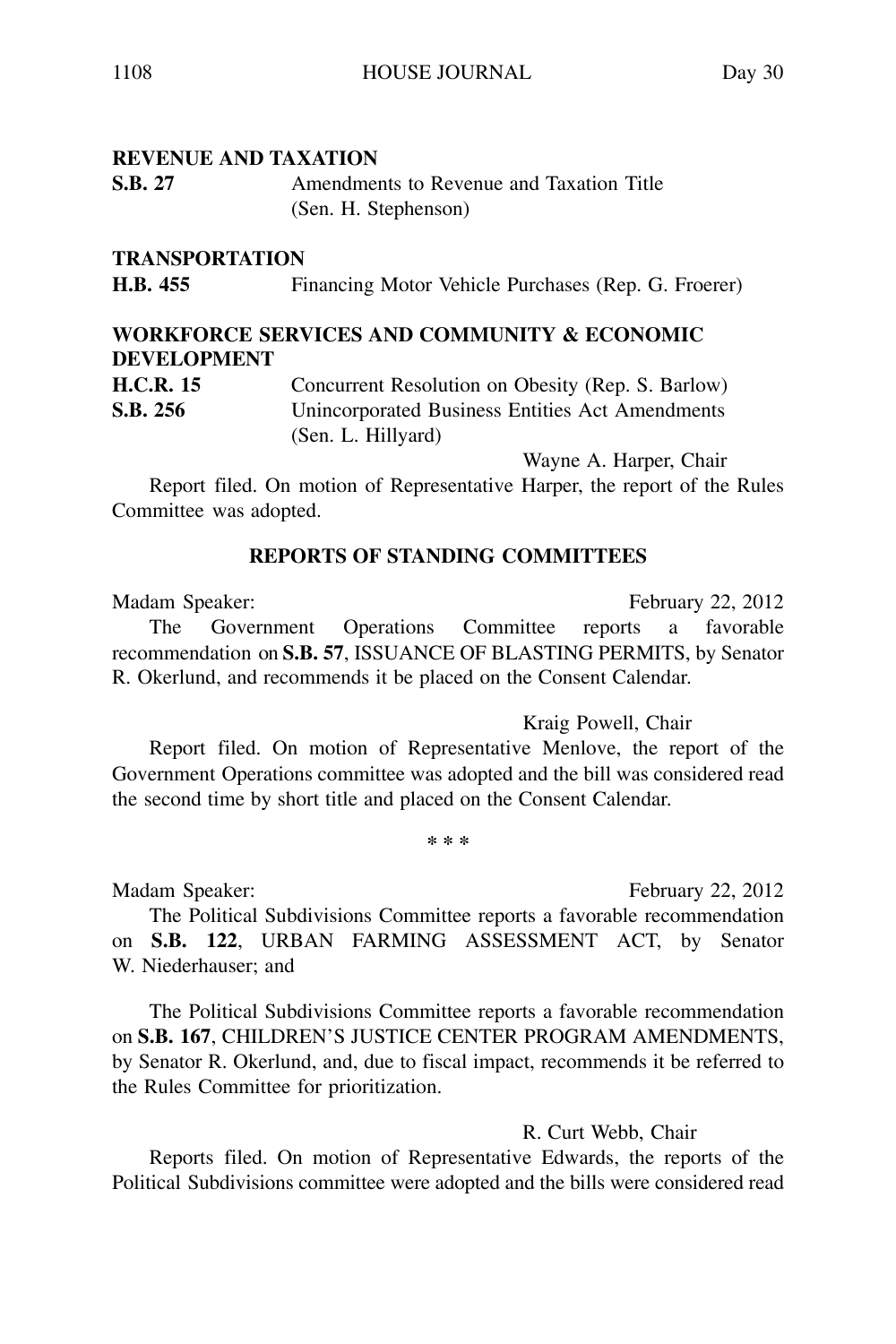the second time by short title and placed on the Third Reading Calendar and returned to the Rules Committee due to fiscal impact.

**\* \* \***

Madam Speaker: February 22, 2012

The Revenue and Taxation Committee reports a favorable recommendation on **H.B. 365**, REVISIONS TO TAX, by Representative J. Dougall, with the following amendments:

1. Page 78, Lines 2401 through 2403:

2401 level of municipal services $[\cdot]$ ;

2402 (73) amounts paid or charged for construction materials used in the construction of a 2403 new or expanding life science research and development facility in the state , if the construction materials are: (a) clearly identified; (b) segregated; and (c) installed or converted to real property  $\therefore$  and ; and

The Revenue and Taxation Committee reports a favorable recommendation on **S.B. 58**, PROPERTY TAX VALUATION AMENDMENTS, by Senator W. Niederhauser; and

The Revenue and Taxation Committee reports a favorable recommendation on **S.B. 62**, CIGARETTE TAX RESTRICTED ACCOUNT REVISIONS, by Senator L. Hillyard, and, due to fiscal impact, recommends it be referred to the Rules Committee for prioritization; and

The Revenue and Taxation Committee reports a favorable recommendation on **1st Sub. S.B. 116**, ARMED FORCES PROPERTY TAX EXEMPTION, by Senator L. Robles; and

The Revenue and Taxation Committee recommends **3rd Sub. S.J.R. 8**, JOINT RESOLUTION ON PROPERTY TAX EXEMPTION FOR MILITARY PERSONNEL, by Senator L. Robles, be replaced, favorably recommends **4th Sub. S.J.R. 8**, JOINT RESOLUTION ON PROPERTY TAX EXEMPTION FOR MILITARY PERSONNEL, and, due to unknown fiscal impact, recommends the substitute be referred to the Rules Committee pending completion of a fiscal note.

### Patrick Painter, Chair

Reports filed. On motion of Representative Painter, the reports of the Revenue and Taxation committee were adopted and the bills were considered read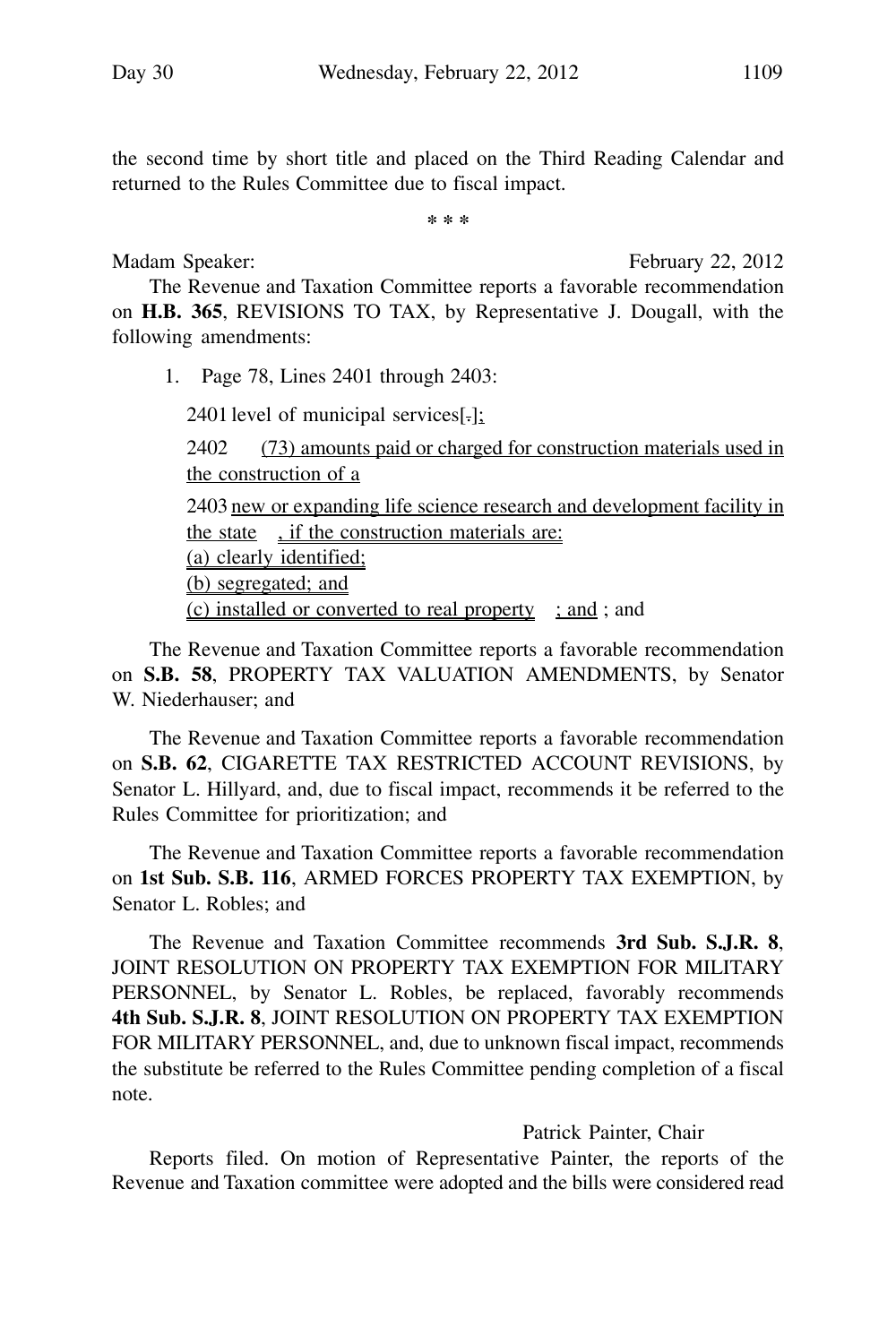the second time by short title and placed on the Third Reading Calendar and returned to the Rules Committee.

**\* \* \***

Madam Speaker: February 22, 2012 The Workforce Services and Community and Economic Development Committee reports a favorable recommendation on **H.B. 184**, STUDY OF REGULATORY ENVIRONMENT FOR ALCOHOL POLICY, by Representative D. Litvack, with the following amendments:

1. Page 2, Lines 34 through 51:

 $34$  (2) (a) The commission shall consist of  $\{1\}-\}$  17 members as follows:

35 (i) two senators appointed by the president of the Senate;

36 (ii) two representatives appointed by the speaker of the House of Representatives;

37 (iii) the following appointed by the governor:

38 (A) one representative from the Governor's Office of Economic Development;

39 (B) one representative of the alcoholic beverage industry;

40 (C) one representative of social club licensees;

41 (D) one representative of full−service restaurant licensees;

42 (E) one representative of dining club licensees; (F) one representative of off−premise beer retailer licensees;

43  $\{\overline{f}\}$   $\overline{G}$  two representatives of the general public who have a vested interest in alcohol

44 related issues within the community; and

45 { $-(G)$ } (H) a representative of alcohol-related law enforcement officers as defined in Section

46 32B−1−201;

47 (iv) the director of the Department of Alcoholic Beverage Control;

48 (v) the chair of the Alcoholic Beverage Control Commission, or the chair's designee;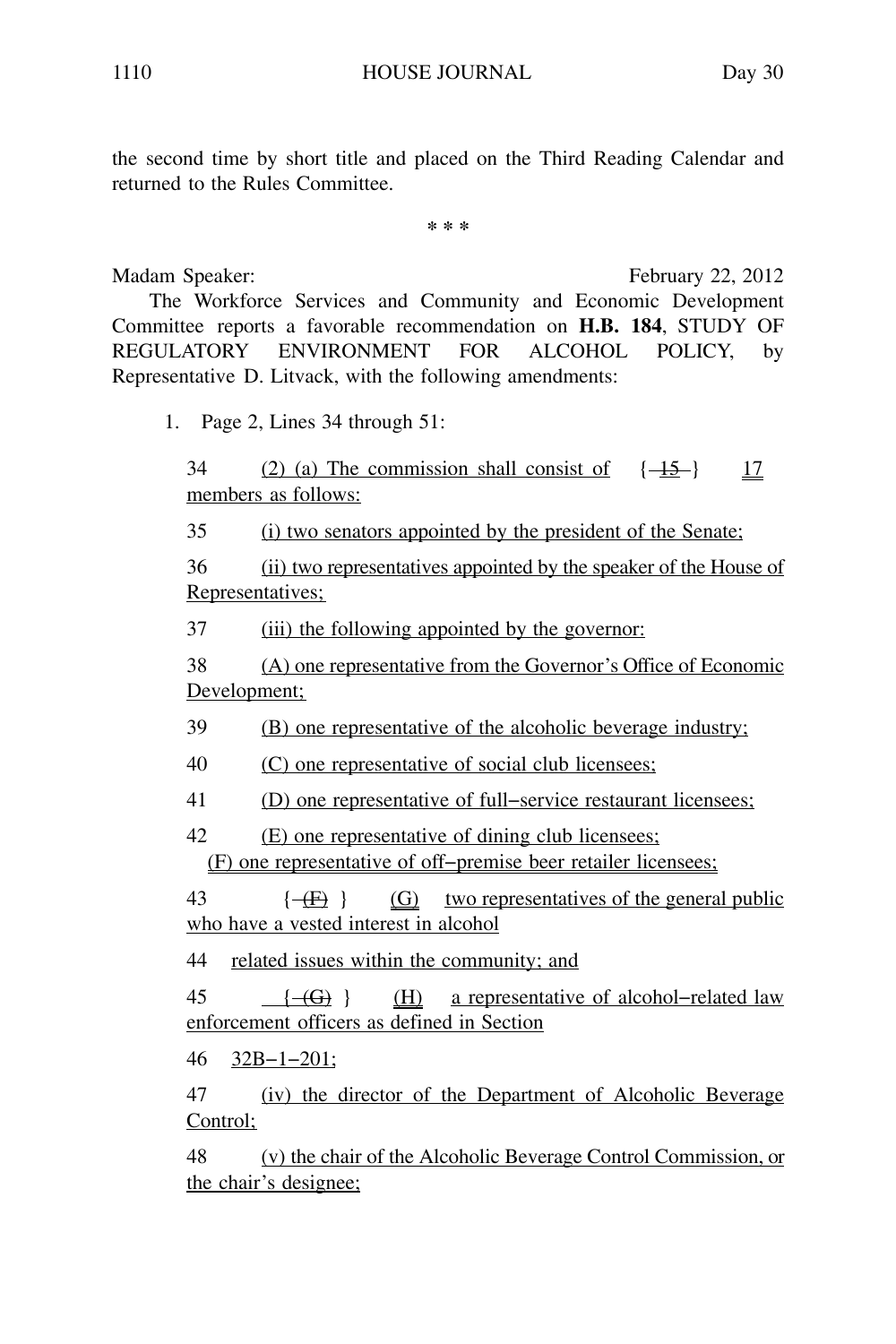$49 \{ -and - \}$ 

50 (vi) the executive director of the Department of Commerce, or the executive director's

51 designee  $\{\_\}$  ; and (vii) the chair of the Utah Substance Abuse Advisory Council, or the chair's designee.

2. Page 2, Lines 56 through 58:

56  $(4)$  (a)  $\left\{\frac{\text{Eight}}{\text{Right}}\right\}$  Nine members of the commission constitute a quorum for the transaction of

57 business.

58 (b) The action of a majority of a quorum present is considered the action of the ; and

The Workforce Services and Community and Economic Development Committee reports a favorable recommendation on **S.B. 56**, HOMEOWNER ASSOCIATION RESERVE ACCOUNT AMENDMENTS, by Senator S. Urquhart, and recommends it be placed on the Consent Calendar; and

The Workforce Services and Community and Economic Development Committee reports a favorable recommendation on **S.B. 166**, STATUTORY CONSTRUCTION − COMPUTATION OF TIME, by Senator J. Valentine, and recommends it be placed on the Consent Calendar; and

The Workforce Services and Community and Economic Development Committee reports a favorable recommendation on **1st Sub. S.B. 233**, NAME CHANGE FOR APPROPRIATIONS SUBCOMMITTEES, by Senator L. Hillyard, and recommends it be placed on the Consent Calendar.

#### Jim Bird, Chair

Reports filed. On motion of Representative Bird, the reports of the Workforce Services committee were adopted and the bills were considered read the second time by short title and placed on the Third Reading Calendar and Consent Calendar.

#### **MISCELLANEOUS BUSINESS**

On motion of Representative Menlove, and at 11:50 a.m., the House voted to recess until 2:00 p.m.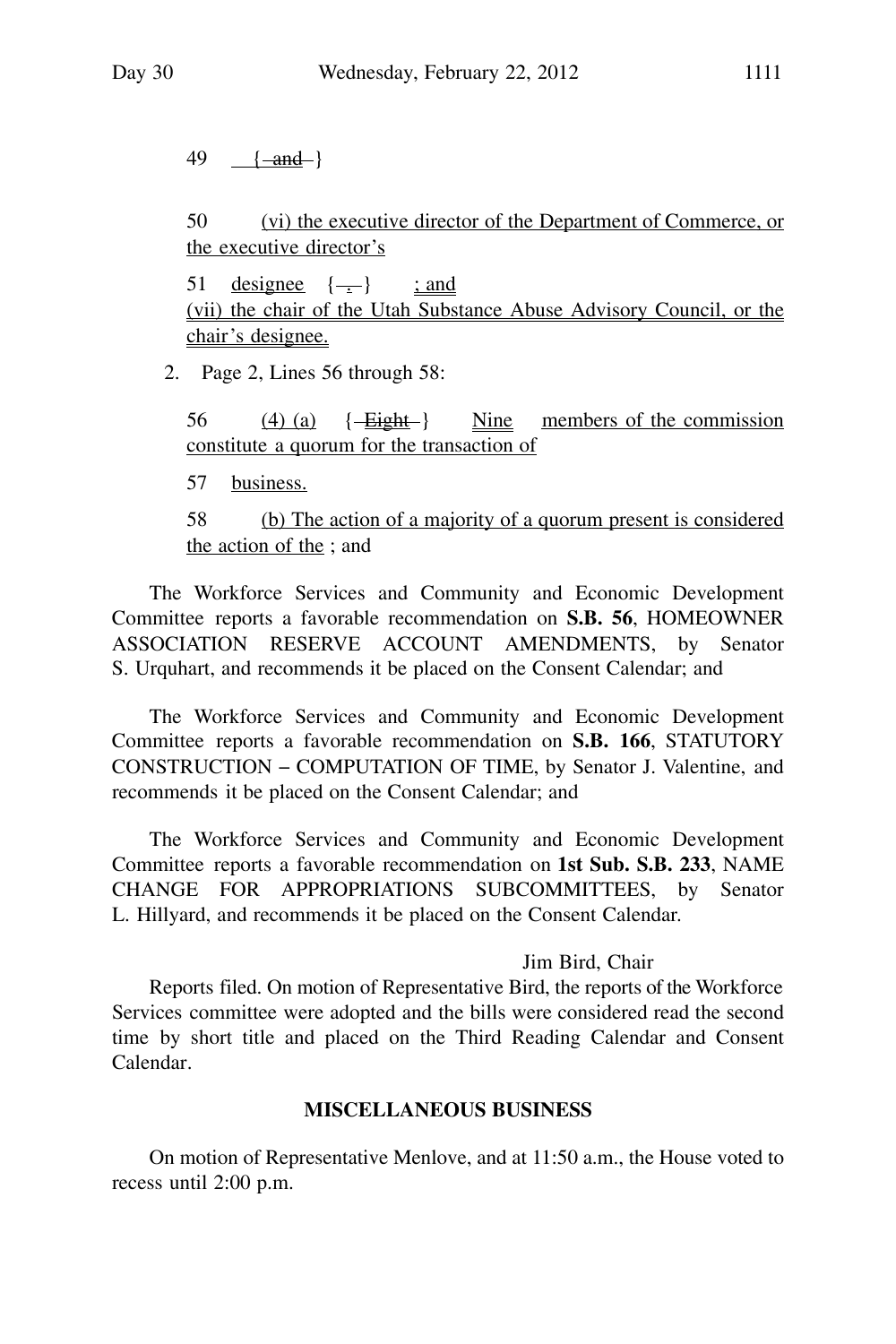# **AFTERNOON SESSION**

The House was called to order by Speaker Lockhart at 2:10 p.m.

#### **COMMUNICATIONS FROM THE SENATE**

Madam Speaker: February 22, 2012

The Senate passed, as substituted, **1st Sub. S.B. 25**, DRIVER LICENSE AND IDENTIFICATION CARD AMENDMENTS, by Senator K. Van Tassell, and it is transmitted for consideration; and

The Senate passed **S.B. 172**, SUCCESSOR CORPORATION ASBESTOS−RELATED LIABILITY ACT, by Senator C. Bramble, and it is transmitted for consideration; and

The Senate passed, as substituted, **1st Sub. S.B. 193**, LOCAL GOVERNMENT BONDING ACT AMENDMENTS, by Senator C. Bramble, and it is transmitted for consideration; and

The Senate passed, as amended, **S.J.R. 12**, UTAH MITOCHONDRIAL DISEASE AWARENESS WEEK JOINT RESOLUTION, by Senator M. Madsen, and it is transmitted for consideration.

> Leslie O. McLean Secretary of the Senate

Communications filed. The bills were read the first time by short title and referred to the Rules Committee.

### **INTRODUCTION OF BILL**

**H.B. 449**, **Public Employee Status Modifications** (B. Dee), was read the first time by short title and referred to the Rules Committee.

### **UNFINISHED BUSINESS**

On motion of Representative Nielson, the House voted to uncircle **2nd Sub. H.J.R. 6.**

**2nd Sub. H.J.R. 6**, JOINT RESOLUTION ON SEVERANCE TAX*, Nielson*, was before the House on its final passage.

Representative Nielson proposed Amendment 1:

1. Page 3, Lines 75 through 76

75 (c) The  $\{-\text{annual}\}$  amount of  $\{-\text{deposits-of-}\}$ severance tax revenue described in Subsection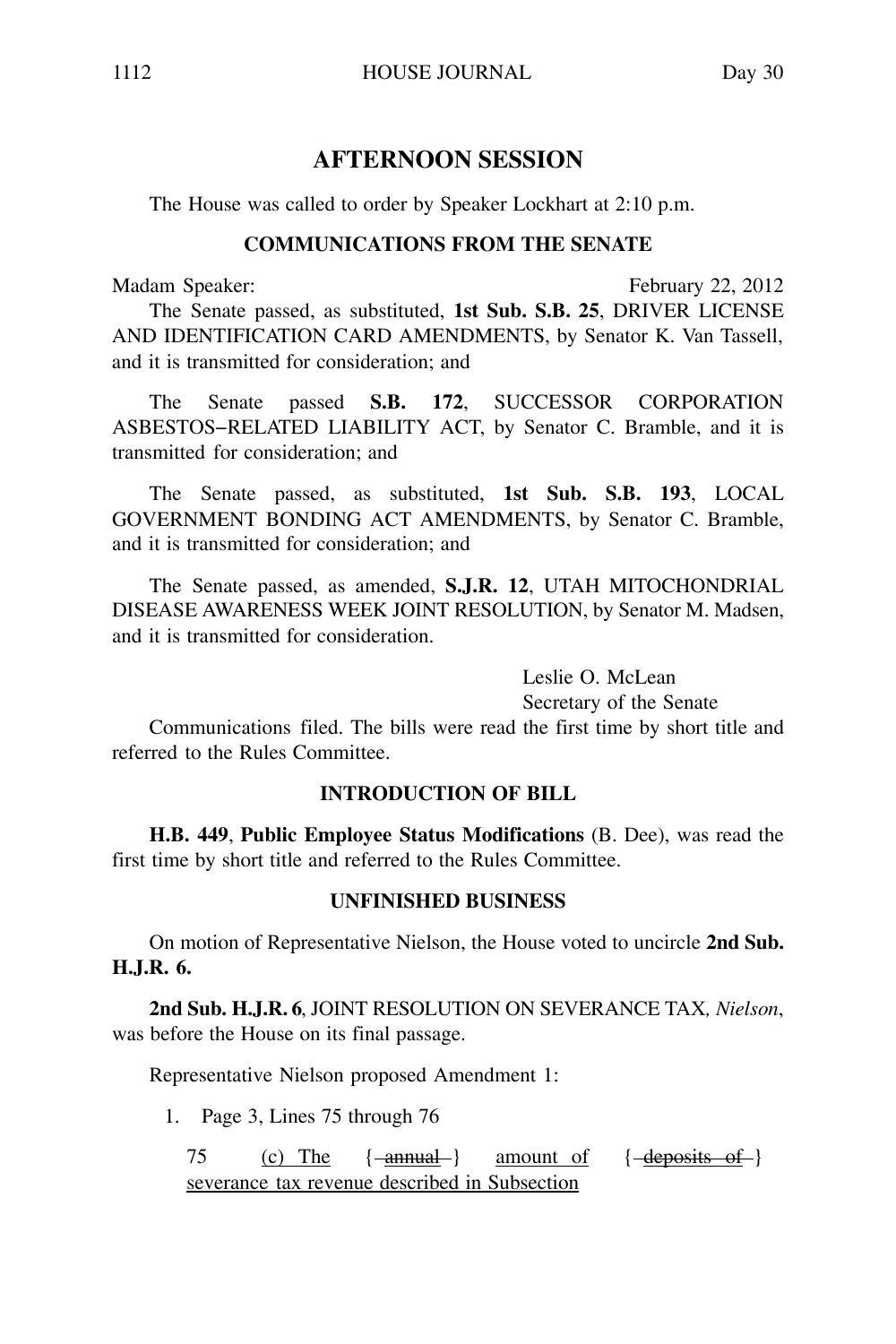76 (9)(a) that is deposited into the permanent state trust fund during each fiscal year before the fiscal year beginning July 1,  $2016$  shall increase  $\{-\text{over time-}\}$  each year until July 1, 2016, when

Representative Nielson's motion to amend passed on a voice vote.

Representatives Litvack, Barrus, Sagers, Herrod, and Briscoe commented.

**2nd Sub. H.J.R. 6**, as amended, passed on the following roll call:

#### **Yeas, 54; Nays, 19; Absent or not voting, 2.**

|                    | voung in the annimative were: <i>Keproseman</i> ves |         |             |
|--------------------|-----------------------------------------------------|---------|-------------|
| Anderson           | Barlow                                              | Barrus  | Bird        |
| <b>Butterfield</b> | $\cos$                                              | Daw     | Dee         |
| Draxler            | Dunnigan                                            | Edwards | Eliason     |
| Frank              | Froerer                                             | Galvez  | Gibson      |
| Grover             | Handy                                               | Harper  | Herrod      |
| Hughes             | <b>Hutchings</b>                                    | Ipson   | Ivory       |
| J Peterson         | Kiser                                               | Last    | M Brown     |
| Mathis             | McCay                                               | McIff   | Menlove     |
| Morley             | Newbold                                             | Nielson | <b>Noel</b> |
| Oda                | Painter                                             | Perry   | Pitcher     |
| Powell             | Ray                                                 | Sagers  | Sandstrom   |
| Sanpei             | Snow                                                | Sumsion | V Peterson  |
| <b>Vickers</b>     | Webb                                                | Wilcox  | Wilson      |
| Wright             | Lockhart                                            |         |             |
|                    |                                                     |         |             |

**Voting in the affirmative were:** Representatives

#### **Voting in the negative were:** Representatives

| Arent     | <b>Briscoe</b> | Chavez-Houck | Christensen |
|-----------|----------------|--------------|-------------|
| Cosgrove  | Doughty        | Duckworth    | Fisher      |
| Greenwood | Hemingway      | Hendrickson  | King        |
| Litvack   | Moss           | Poulson      | Seelig      |
| Watkins   | Wheatley       | Wiley        |             |

**Absent or not voting were:** Representatives

D Brown Dougall

2nd Sub. H.J.R. 6, as amended, was transmitted to the Senate for its consideration.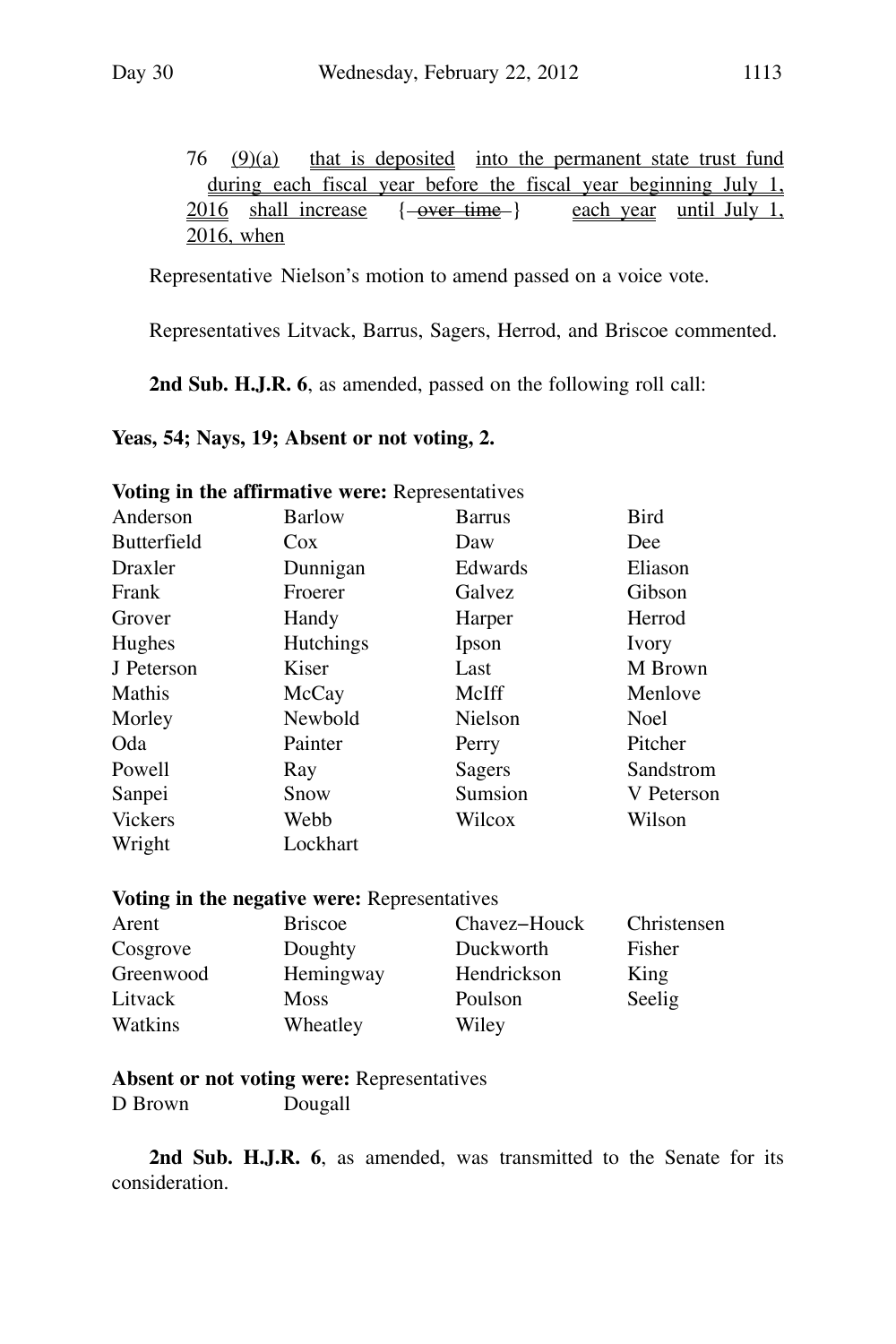#### **COMMUNICATION FROM THE SENATE**

Madam Speaker: February 22, 2012

The Senate requests the return of **H.B. 282**, CRIMINAL OFFENSE AMENDMENTS, by Representative P. Ray, for reconsideration.

Leslie O. McLean

Secretary of the Senate

Communication filed. On motion of Representative Ray, the House voted to return the bill to the Senate.

#### **UNFINISHED BUSINESS**

On motion of Representative Dee, the House voted to uncircle **H.B. 307.**

**H.B. 307**, FACTUAL INNOCENCE AMENDMENTS*, Dee*, was before the House on its final passage.

Representative Dee proposed Amendment 3:

1. Page 3, Lines 60 through 65

60 (b) Upon entry of a finding that the petition is sufficient under Subsection  $(2)(a)$ , the

61 court shall then review the petition to determine if Subsection (3)(a) has been satisfied. If the

62 court finds that the requirements of Subsection  $(3)(a)$  have not been satisfied, it may dismiss

63 the petition without prejudice and give notice to the petitioner and the attorney general of the

64 dismissal, or the court may  $\frac{1 - \text{enter a finding that based upon the}}{1 - \text{enter a finding that based upon the}}$ strength of the petition, the

65 requirements of Subsection  $(3)(a)$  are waived in the interest of  $justice -$ } waive the requirements of Subsection  $(3)(a)$  if the court finds the petition should proceed to hearing based upon the strength of the petition, and that there is other evidence that could have been discovered through the exercise of reasonable diligence by petitioner or petitioner 's counsel at trial, and the other evidence:

(i) was not discovered by petitioner or petitioner's counsel; (ii) is material upon the issue of factual innocence; and (iii) has never been presented to a court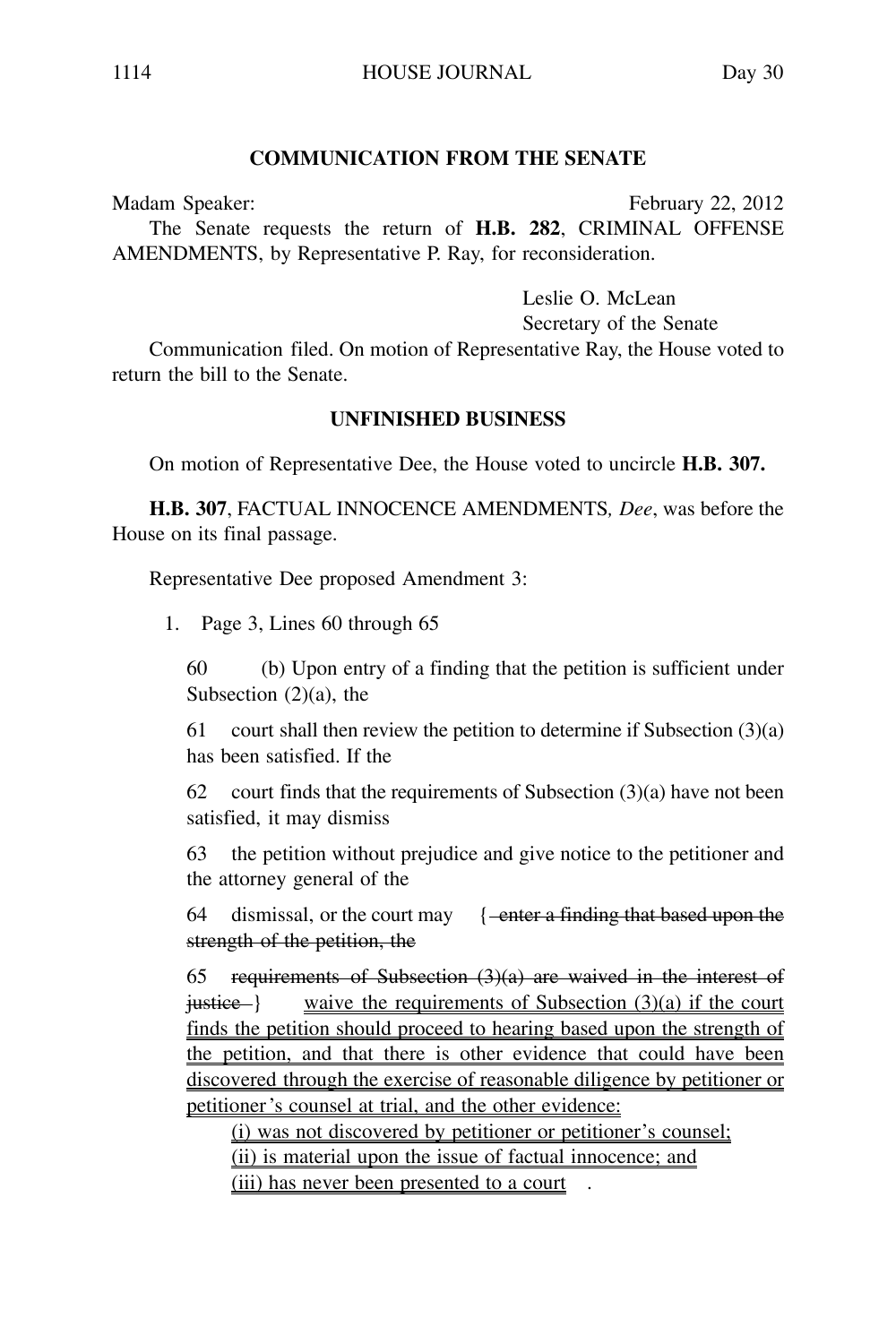2. Page 6, Lines 168 through 170:

168 (b) the determination is based upon the newly discovered material evidence described

169 in the petition, pursuant to Subsection 78B–9–402 {  $-$ (2)(a) } , and as defined in Subsection

170 78B−9−401.5(3).

Representative Litvack commented. Representative Dee's motion to amend passed on a voice vote.

**H.B. 307** passed on the following roll call:

### **Yeas, 73; Nays, 0; Absent or not voting, 2.**

|             | <b>voung in the animitative were:</b> Representatives |                    |              |
|-------------|-------------------------------------------------------|--------------------|--------------|
| Anderson    | Arent                                                 | <b>Barlow</b>      | Barrus       |
| Bird        | <b>Briscoe</b>                                        | <b>Butterfield</b> | Chavez-Houck |
| Christensen | Cosgrove                                              | Cox.               | D Brown      |
| Daw         | Dee                                                   | Dougall            | Doughty      |
| Draxler     | Duckworth                                             | Dunnigan           | Edwards      |
| Eliason     | Fisher                                                | Frank              | Froerer      |
| Galvez      | Gibson                                                | Greenwood          | Grover       |
| Handy       | Harper                                                | Hemingway          | Hendrickson  |
| Herrod      | Hughes                                                | Hutchings          | Ipson        |
| Ivory       | J Peterson                                            | King               | Kiser        |
| Last        | Litvack                                               | Mathis             | McCay        |
| McIff       | Menlove                                               | Morley             | <b>Moss</b>  |
| Newbold     | Nielson                                               | <b>Noel</b>        | Oda          |
| Painter     | Perry                                                 | Pitcher            | Poulson      |
| Powell      | Ray                                                   | Sagers             | Sandstrom    |
| Sanpei      | Seelig                                                | Snow               | Sumsion      |
| V Peterson  | Vickers                                               | Watkins            | Webb         |
| Wheatley    | Wiley                                                 | Wilson             | Wright       |
| Lockhart    |                                                       |                    |              |

**Voting in the affirmative were:** Representatives

**Absent or not voting were:** Representatives

M Brown Wilcox

**H.B. 307** was transmitted to the Senate for its consideration.

### **MISCELLANEOUS BUSINESS**

On motion of Representative Sagers, the House voted to reconsider its action on **H.B. 119**.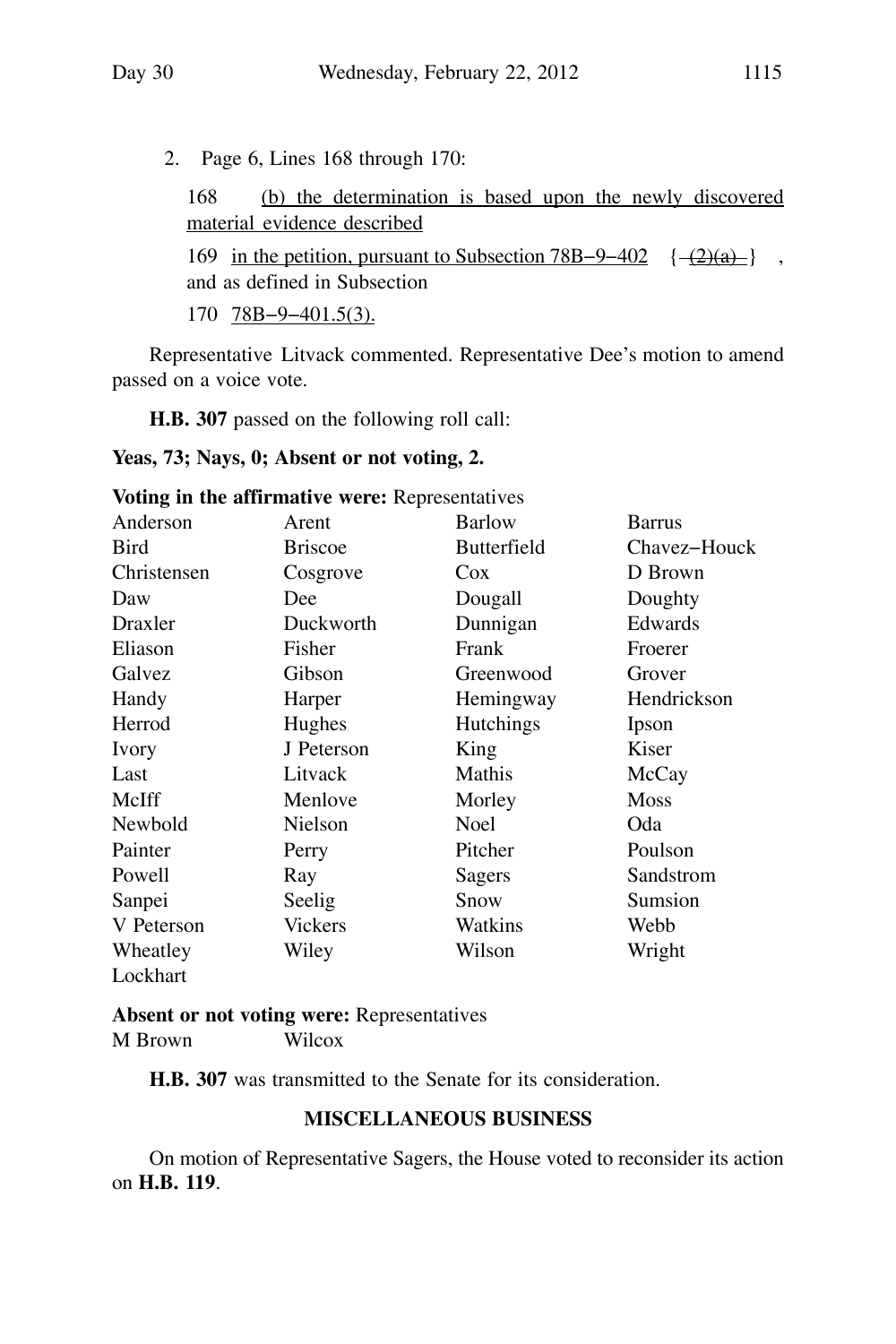#### **RECONSIDERATION OF H.B. 119**

**H.B. 119**, STUDY ON SIGNING PETITIONS ONLINE, was before the House for reconsideration.

Representatives Cox, Morley, Snow, Frank, McIff, and Hughes commented.

**H.B. 119** passed on the following roll call:

**Yeas, 44; Nays, 30; Absent or not voting, 1.**

|              | Voting in the affirmative were: Representatives |                |                    |
|--------------|-------------------------------------------------|----------------|--------------------|
| Arent        | Barlow                                          | <b>Briscoe</b> | <b>Butterfield</b> |
| Chavez-Houck | Cosgrove                                        | Dougall        | Doughty            |
| Draxler      | Duckworth                                       | Edwards        | Eliason            |
| Fisher       | Frank                                           | Galvez         | Gibson             |
| Greenwood    | Handy                                           | Hemingway      | Hendrickson        |
| Herrod       | <b>Hutchings</b>                                | Ivory          | J Peterson         |
| King         | Litvack                                         | McIff          | <b>Moss</b>        |
| Nielson      | Perry                                           | Pitcher        | Poulson            |
| Powell       | Ray                                             | Sagers         | Sanpei             |
| Seelig       | Snow                                            | Sumsion        | <b>Vickers</b>     |
| Watkins      | Webb                                            | Wheatley       | Wiley              |
|              | Voting in the negative were: Representatives    |                |                    |
| Anderson     | <b>Barrus</b>                                   | <b>Bird</b>    | Christensen        |
| $\cos$       | D Brown                                         | Daw            | Dee                |
| Dunnigan     | Froerer                                         | Grover         | Harper             |
| Hughes       | Ipson                                           | Kiser          | Last               |
| Mathis       | McCay                                           | Menlove        | Morley             |
| Newbold      | <b>Noel</b>                                     | Oda            | Painter            |
| Sandstrom    | V Peterson                                      | Wilcox         | Wilson             |
| Wright       | Lockhart                                        |                |                    |

**Absent or not voting was:** Representative

M Brown

**H.B. 119** transmitted to the Senate for its consideration.

#### **THIRD READING CALENDAR**

**1st Sub. H.B. 298**, MOTOR VEHICLE SAFETY INSPECTION AMENDMENTS*, Dougall*, was read the third time by short title and placed on its final passage.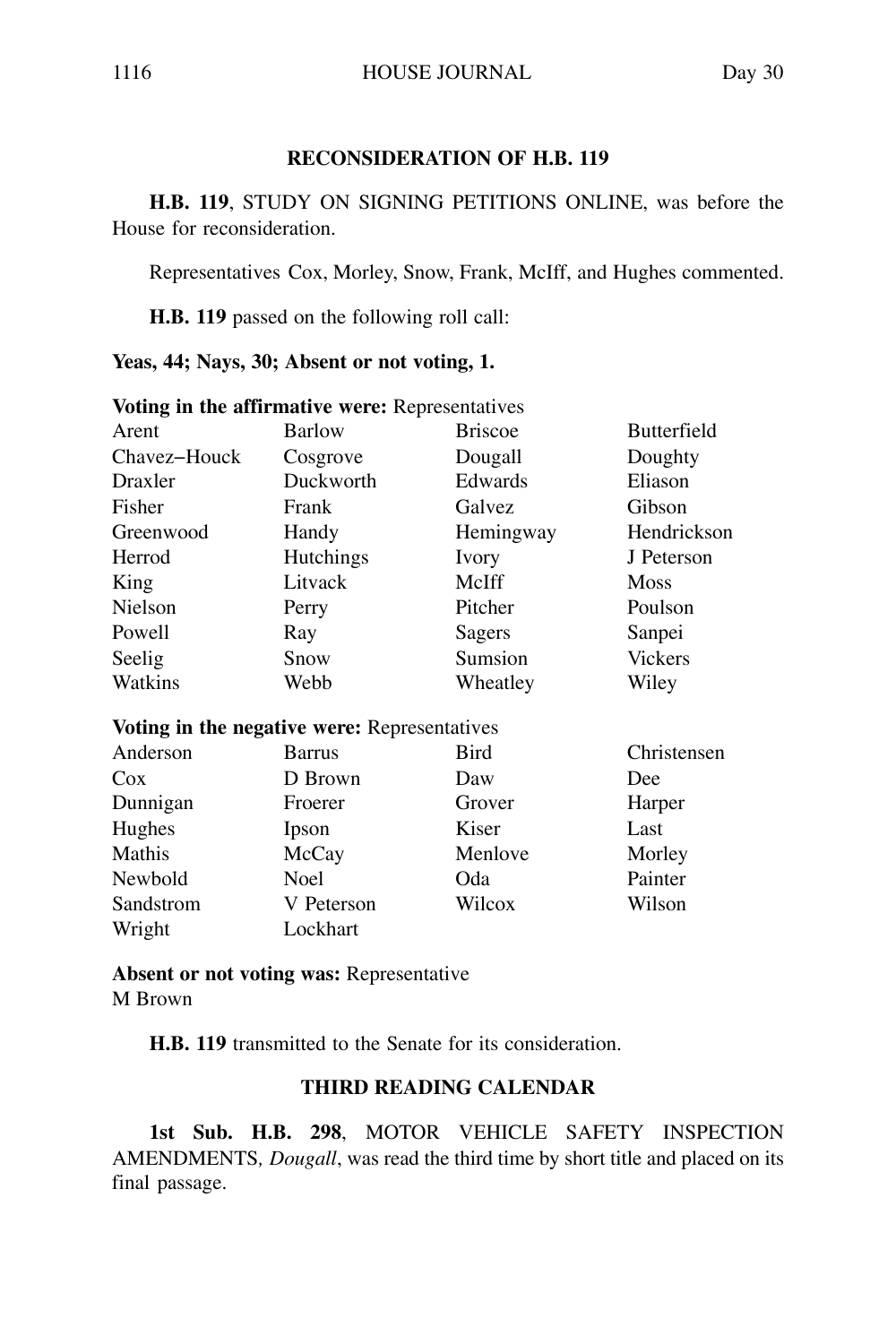On motion of Representative Menlove, the House voted to circle **1st Sub. H.B. 298**.

**\* \* \***

**H.B. 104**, LOCAL HIGHWAY AUTHORITY REGULATORY POWERS*, Harper*, was read the third time by short title and placed on its final passage.

On motion of Representative Menlove, the House voted to circle **H.B. 104**.

**\* \* \***

**H.B. 363**, HEALTH EDUCATION AMENDMENTS*, Wright*, was read the third time by short title and placed on its final passage.

Representative Ivory proposed Amendment 1:

1. Page 3, Lines 69 through 74 House Committee Amendments 2−14−2012

69 (c) Human sexuality instruction or instructional programs may not include instruction

70 in  $\hat{H}$   $\rightarrow$  { $\leftarrow$ } { $\rightarrow$ } or the advocacy of  $\frac{1}{2}$  or the discussion of  $\}$   $\leftarrow$  H :

71 (i) the intricacies of intercourse, sexual stimulation, or erotic behavior;

72 (ii)  $\hat{H}$  + {  $\frac{f_{\text{the advocacy of}}}{f}$  +  $\hat{H}$  homosexuality; 73 (iii)  $\hat{H}$  { the advocacy or encouragement of } the use

of  $\bigoplus$  contraceptive methods or

73a devices; or

74 (iv) $\hat{H} \rightarrow$  ${\overline{\mathsf{t}}}$  the advocacy of  ${\overline{\mathsf{t}}}$   ${\overline{\mathsf{t}}}$  sexual activity outside of marriage.

Representative Powell commented.

Representative Arent proposed a substitute motion to amend as follows: Amendment 1 with the following changes:

1. Page 3, Lines 69 and 70: Delete "instruction" and "in" and "or"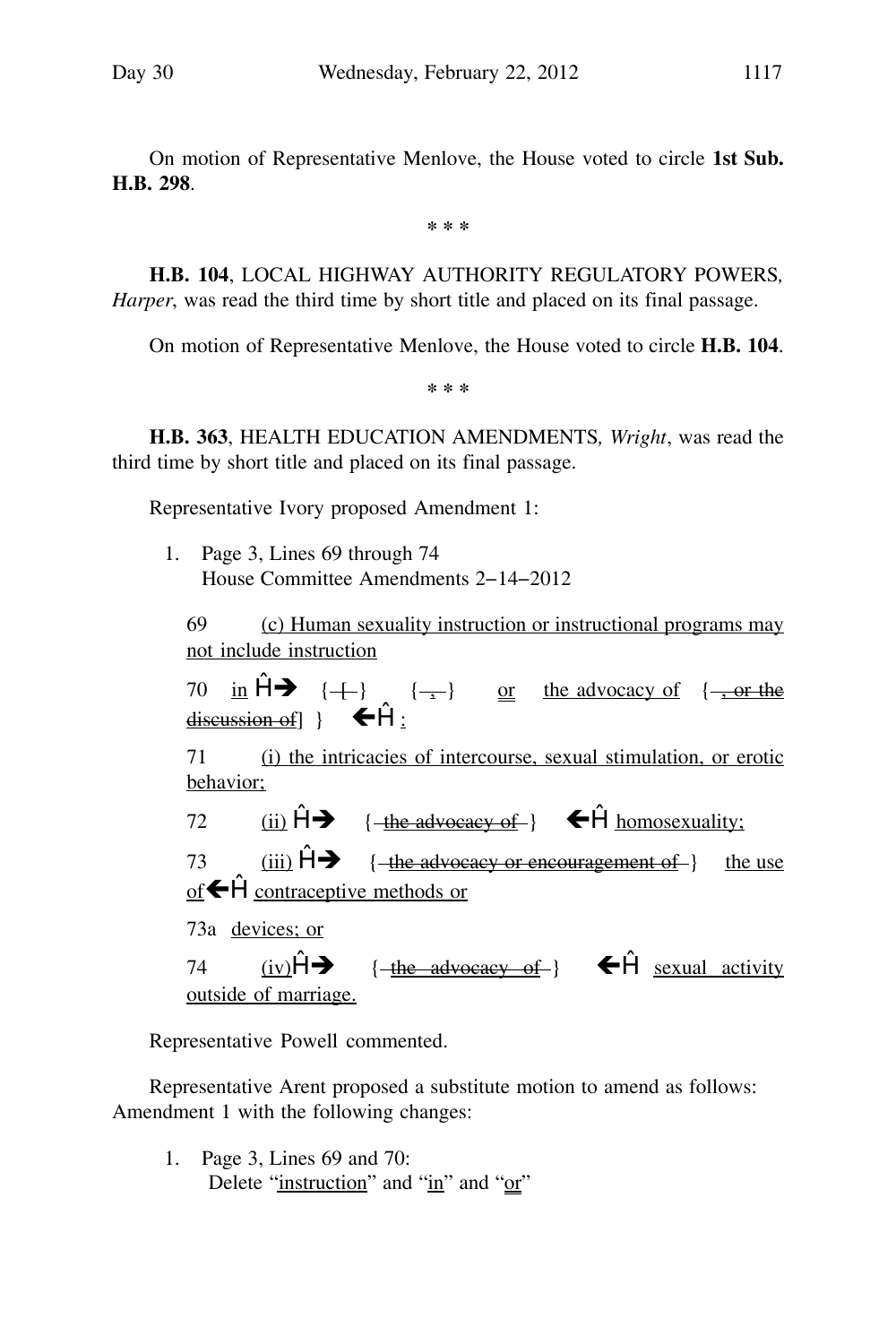Representatives Wright, Christensen, and Cox commented. Representative Arent's motion to amend failed on a voice vote.

Representative Seelig commented. Representative Ivory's motion to amend passed on the following roll call:

#### **Yeas, 47; Nays, 24; Absent or not voting, 4.**

|              | Voting in the affirmative were: Representatives   |                    |              |
|--------------|---------------------------------------------------|--------------------|--------------|
| Barlow       | <b>Barrus</b>                                     | <b>Butterfield</b> | Christensen  |
| $\cos$       | D Brown                                           | Daw                | Dee          |
| Dougall      | Draxler                                           | Dunnigan           | Frank        |
| Froerer      | Galvez                                            | Grover             | Handy        |
| Herrod       | Hughes                                            | <b>Hutchings</b>   | Ipson        |
| <b>Ivory</b> | J Peterson                                        | Kiser              | Last         |
| Mathis       | McCay                                             | Menlove            | Morley       |
| Newbold      | <b>Nielson</b>                                    | <b>Noel</b>        | Oda          |
| Painter      | Perry                                             | Ray                | Sagers       |
| Sandstrom    | Sanpei                                            | Snow               | Sumsion      |
| V Peterson   | <b>Vickers</b>                                    | Webb               | Wilcox       |
| Wilson       | Wright                                            | Lockhart           |              |
|              | Voting in the negative were: Representatives      |                    |              |
| Anderson     | Arent                                             | <b>Briscoe</b>     | Chavez-Houck |
| Cosgrove     | Doughty                                           | Duckworth          | Edwards      |
| Eliason      | Fisher                                            | Gibson             | Greenwood    |
| Hemingway    | King                                              | Litvack            | McIff        |
| <b>Moss</b>  | Pitcher                                           | Poulson            | Powell       |
| Seelig       | Watkins                                           | Wheatley           | Wiley        |
|              | <b>Absent or not voting were: Representatives</b> |                    |              |
| Bird         | Harper                                            | Hendrickson        | M Brown      |
|              |                                                   | ###                |              |

Representative Menlove proposed Amendment 3:

1. Page 3, Lines 81 through 86 House Committee Amendments 2−14−2012

81  $[(e)(i)] (e) (i) (A)$  The board , in consultation with parents, shall recommend abstinence only instructional materials

82 for use in [the curricula required under Subsection  $(1)(a)$ ] human sexuality instruction or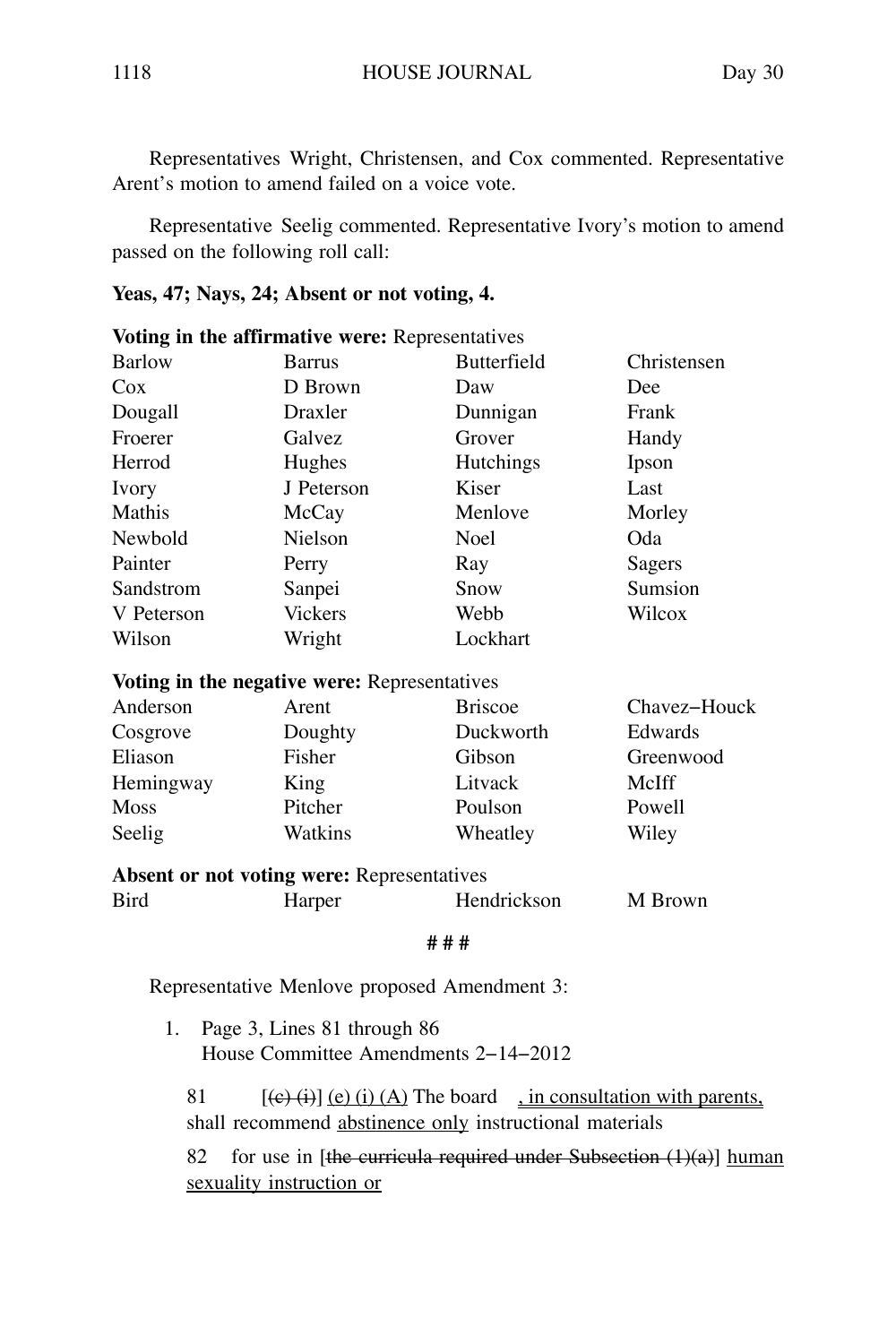83 instructional programs { after considering evaluations of abstinence only instructional materials

84 by the State Instructional Materials Commission-}.

(B) Abstinence only instructional materials recommended under Subsection  $(3)(e)(i)(A)$  may include abstinence only instructional materials developed by the State Board of Education in consultation with parents or abstinence only instructional materials evaluated by the State Instructional Materials Commission.

(C) Instructional materials recommended under Subsection  $(3)(e)(i)(A)$  shall include a parent education component in which instruction or instructional materials are made available to parents to assist parents in providing human sexuality instruction to their children.

 $85 \left( - \left( B \right) \right)$  (D) The board may not recommend instructional materials other than abstinence only

86 instructional materials for use in human sexuality instruction or instructional programs.

2. Page 4, Line 99:

99 Subsections (3)(b) and (c);

(B) that parents or guardians of children enrolled in the school district or charter school shall be the majority of members of a curriculum materials review committee;

(C) that a school district or charter school, in consultation with parents, may develop abstinence only curriculum materials;

(D) that abstinence only instructional materials adopted under Subsection  $(3)(e)(ii)(B)$  shall include a parent education component in which instruction or instructional materials are made available to parents to assist parents in providing human sexuality instruction to their children.

3. Page 4, Lines 105 through 111:

 $105 \left\{ \frac{1}{100} \right\}$  (E) that the adoption of abstinence only instructional materials shall take place in an

106 open and regular meeting of the local school board or charter school governing board for which

107 prior notice is given to parents and guardians of students attending schools in the district and an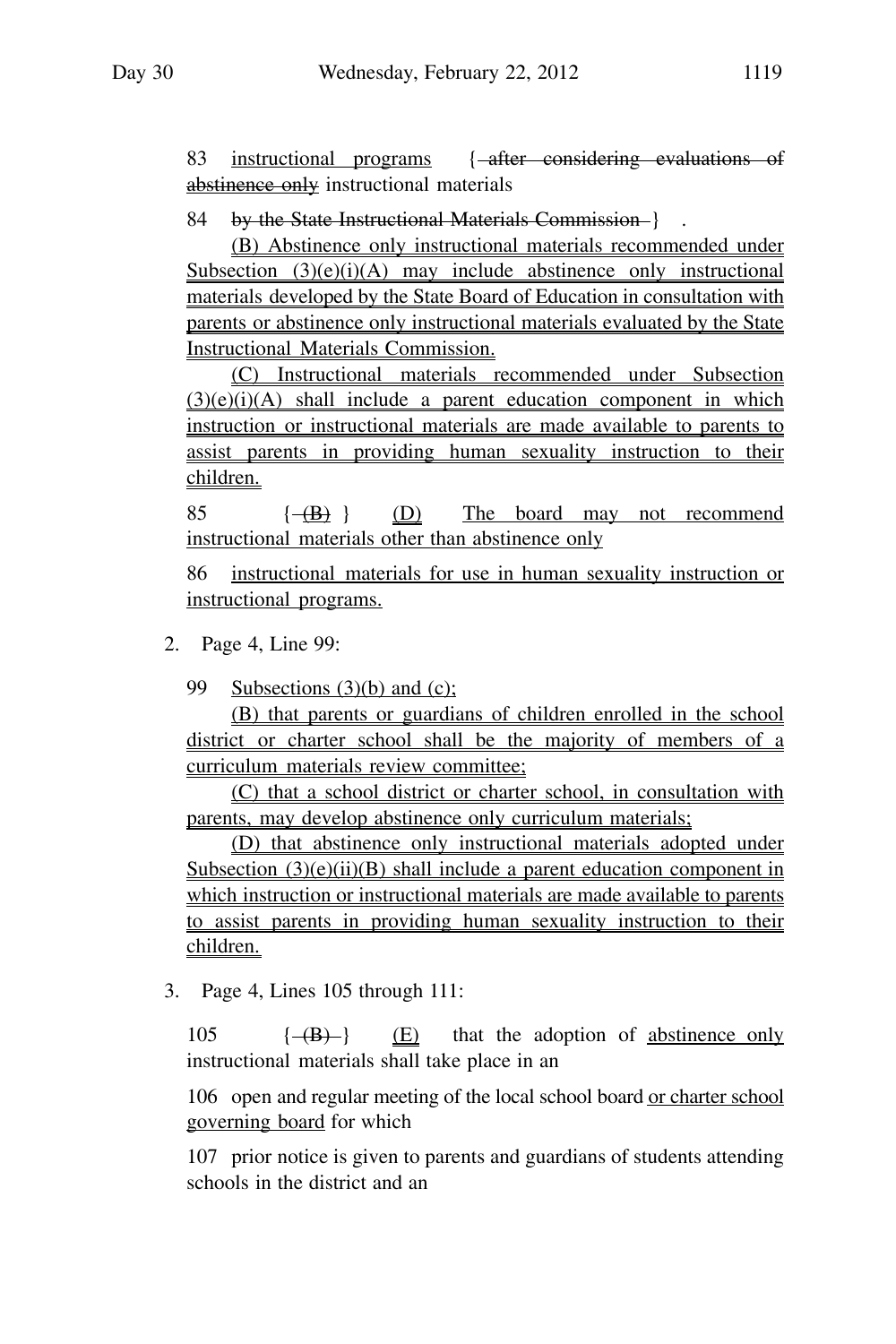108 opportunity for them to express their views and opinions on the materials at the meeting;

109  $\{\overline{-(C)}\}$  (F) provision for an appeal and review process of the local school board's or charter

110 school governing board's decision; and

111  $\{-\Theta\}$  (G) provision for a report by the local school board or charter school governing board

Representative Wright, Hemingway, McIff, and Briscoe commented. Representative Menlove's motion to amend passed on a voice vote.

#### **# # #**

Representative Moss proposed Amendment 2:

1. Page 1, Lines 22 through 23

 $22$  permits a local school board or charter school governing board to adopt { -abstinence

23 only abstinence–centered instructional materials recommended by:

2. Page 2, Line 42:

42 (a) " { Abstinence only } abstinence−centered instructional materials" means instructional materials that teach

3. Page 3, Line 81 House Committee Amendments 2−14−2012:

81  $[(e)(i)] (e) (i) (A)$  The board shall recommend {  $\rightarrow$  abstinence only } abstinence−centered instructional materials

4. Page 3, Line 83 House Committee Amendments 2−14−2012:

83 instructional programs after considering evaluations of { abstinence only } abstinence−centered instructional materials

5. Page 3, Line 85 House Committee Amendments 2−14−2012:

85 (B) The board may not recommend instructional materials other than { abstinence only } abstinence−centered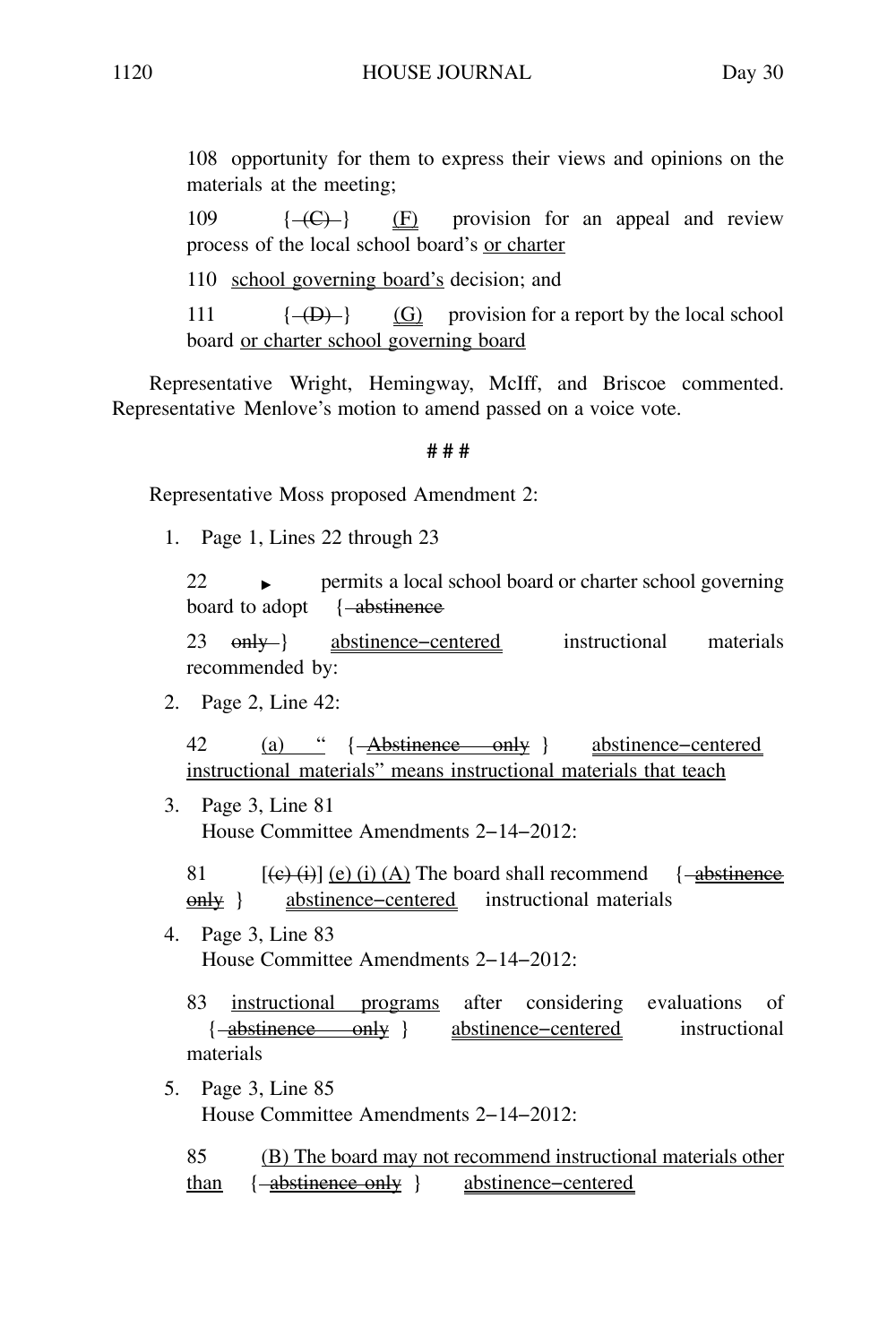6. Page 3, Line 88 House Committee Amendments 2−14−2012:

88 (A) the { abstinence only } abstinence−centered instructional materials recommended under Subsection  $[(1)(e)]$ 

7. Page 4, Line 90:

90 (B) other { abstinence only } abstinence−centered instructional materials as provided in state board rule.

8. Page 4, Line 93:

93 (A) that the { abstinence only } abstinence−centered instructional materials adopted by a local school board or

9. Page 4, Line 105:

105 (B) that the adoption of { abstinence only } abstinence−centered instructional materials shall take place in an

- 10. Page 4, Line 112:
	- 112 to the State Board of Education of the action taken and the { abstinence only } abstinence−centered instructional

Representative Moss' motion to amend failed on a voice vote.

#### **# # #**

Representatives King, Gibson, and Edwards commented.

**H.B. 363**, as amended, passed on the following roll call:

#### **Yeas, 45; Nays, 28; Absent or not voting, 2.**

**Voting in the affirmative were:** Representatives

| Anderson         | <b>Barlow</b> | <b>Barrus</b> | Bird       |
|------------------|---------------|---------------|------------|
| Christensen      | Cox           | Daw           | Dee        |
| Dougall          | Draxler       | Dunnigan      | Frank      |
| Galvez           | Grover        | Herrod        | Hughes     |
| <b>Hutchings</b> | Ipson         | Ivory         | J Peterson |
| Kiser            | M Brown       | Mathis        | McCay      |
| McIff            | Menlove       | Morley        | Newbold    |
| Nielson          | <b>Noel</b>   | Oda           | Painter    |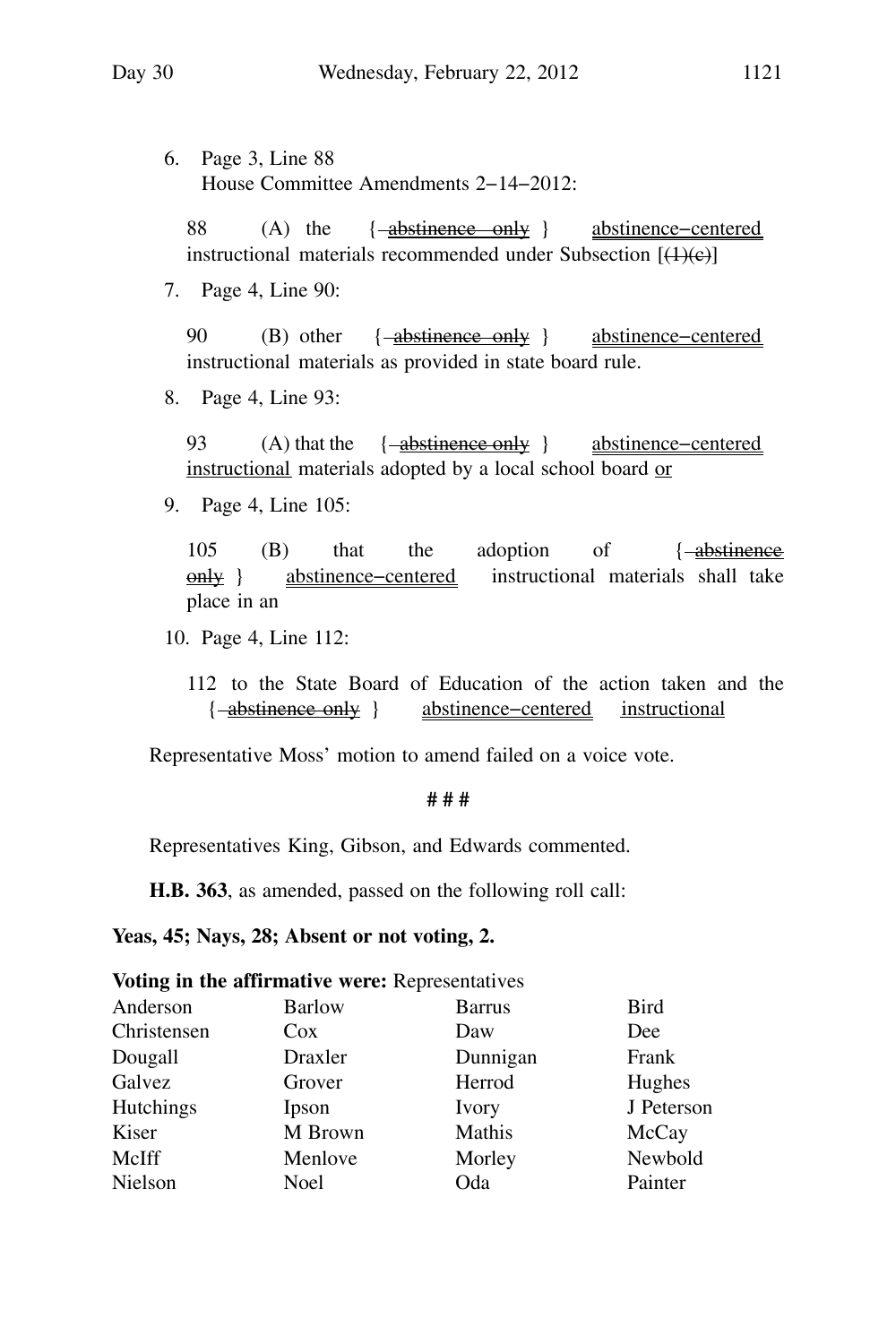| Perry          | Pitcher                                      | Ray                | Sandstrom    |
|----------------|----------------------------------------------|--------------------|--------------|
| Sanpei         | Snow                                         | Sumsion            | V Peterson   |
| <b>Vickers</b> | Webb                                         | Wilcox             | Wright       |
| Lockhart       |                                              |                    |              |
|                | Voting in the negative were: Representatives |                    |              |
| Arent          | <b>Briscoe</b>                               | <b>Butterfield</b> | Chavez-Houck |
| Cosgrove       | D Brown                                      | Doughty            | Duckworth    |
| Edwards        | Eliason                                      | Fisher             | Froerer      |
| Gibson         | Greenwood                                    | Handy              | Hemingway    |

Hendrickson King Litvack Moss Poulson Powell Sagers Seelig Watkins Wheatley Wiley Wilson

**Absent or not voting were:** Representatives Harper Last

**H.B. 363**, as amended, was transmitted to the Senate for its consideration.

#### **INTRODUCTION OF BILL**

**H.B. 354**, **Alcoholic Beverage Amendments** (R. Wilcox), was read the first time by short title and referred to the Rules Committee.

#### **MISCELLANEOUS BUSINESS**

On motion of Representative Dee, and at 4:25 p.m., the House voted to adjourn until February 23, 2012, at 10:00 a.m.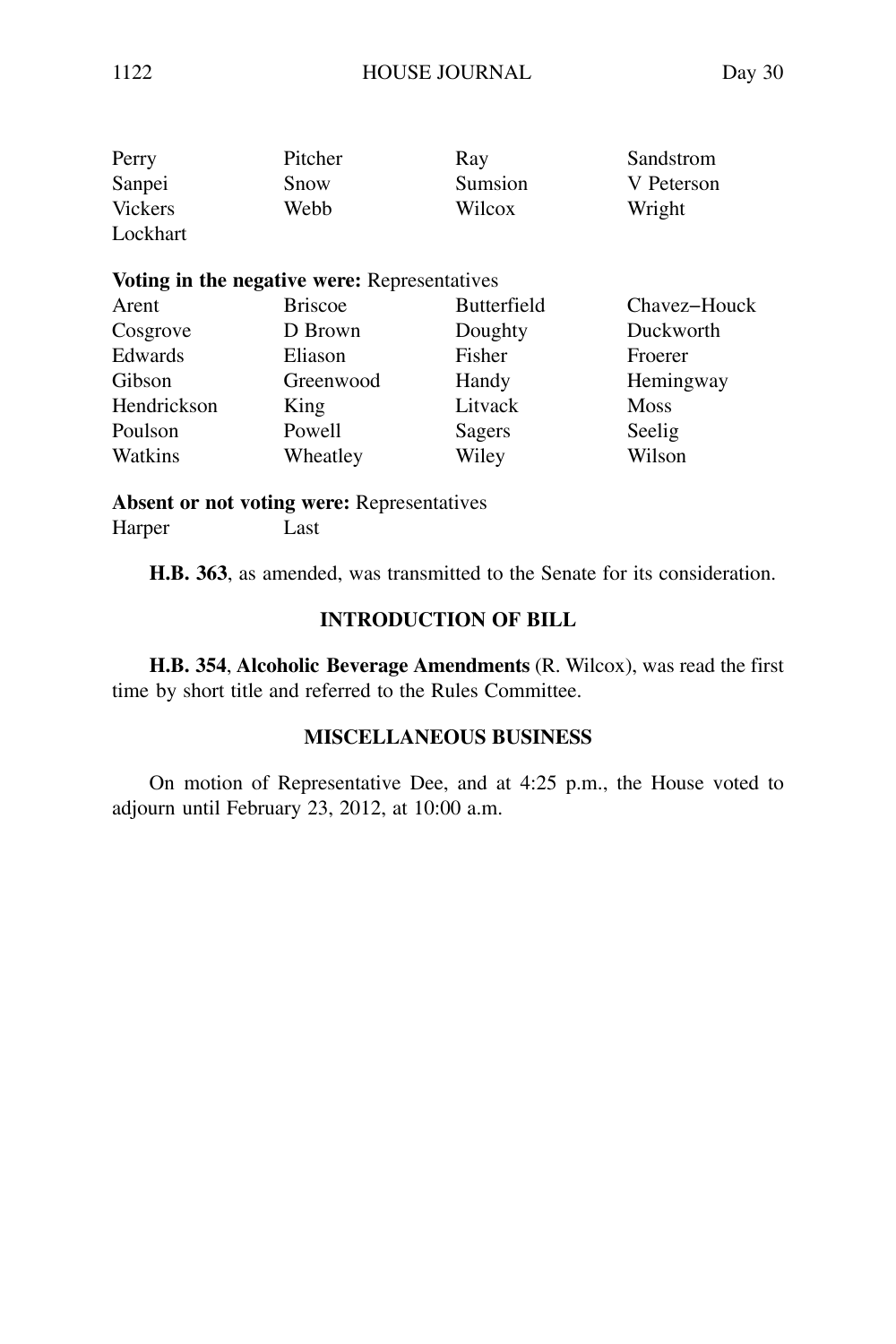# **HOUSE JOURNAL PAGE INDEX (DAY 1 − 30)**

| H.B. 1 -- PUBLIC EDUCATION BASE BUDGET AMENDMENTS (M. Newbold)                                                                                                                                    |
|---------------------------------------------------------------------------------------------------------------------------------------------------------------------------------------------------|
|                                                                                                                                                                                                   |
|                                                                                                                                                                                                   |
| H.B. 4 -- HIGHER EDUCATION BASE BUDGET (M. Morley)                                                                                                                                                |
|                                                                                                                                                                                                   |
| H.B. 5- NATURAL RESOURCES, AGRICULTURE, AND ENVIRONMENTAL QUALITY BASE BUDGET (J. Mathis)                                                                                                         |
|                                                                                                                                                                                                   |
| H.B. 6- RETIREMENT AND INDEPENDENT ENTITIES BASE BUDGET (D. Ipson)                                                                                                                                |
| Read the third time $\ldots$ , $\ldots$ , $\ldots$ , $\ldots$ , $\ldots$ , $\ldots$ , $\ldots$ , $\ldots$ , $\ldots$ , $\ldots$ , $\ldots$ , $\ldots$ , $\ldots$ , $\ldots$ , $\ldots$ , $\ldots$ |
| H.B. 10 -- DEPARTMENT OF CORRECTIONS AMENDMENTS (E. Hutchings)                                                                                                                                    |
|                                                                                                                                                                                                   |
| H.B. 11 -- GRAND JURY AMENDMENTS (K. McIff)                                                                                                                                                       |
| Read the third time $\ldots$ , $\ldots$ , $\ldots$ , $\ldots$ , $\ldots$ , $\ldots$ , $\ldots$ , $\ldots$ , $\ldots$ , $\ldots$ , $\ldots$ , $\ldots$ , $\ldots$ , $\ldots$ , $\ldots$ , $\ldots$ |
| H.B. 12 -- CORRECTIONS EDUCATION AMENDMENTS (B. Wright)                                                                                                                                           |
|                                                                                                                                                                                                   |
| H.B. 13 -- OFFENDER REGISTRY REVIEW (J. Draxler)                                                                                                                                                  |
|                                                                                                                                                                                                   |
|                                                                                                                                                                                                   |
|                                                                                                                                                                                                   |
|                                                                                                                                                                                                   |
|                                                                                                                                                                                                   |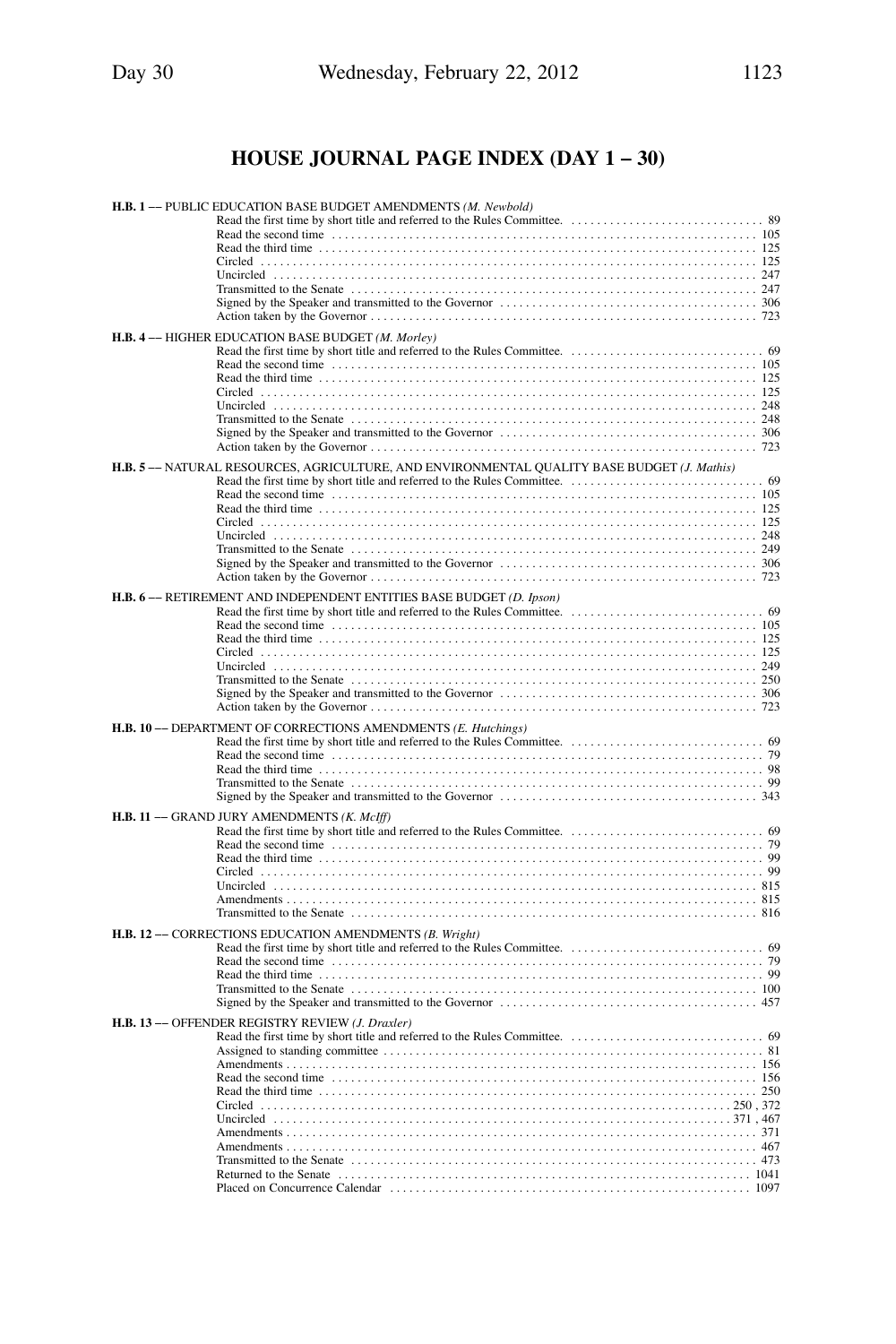| 1124 | <b>HOUSE JOURNAL</b> | Day 30 |
|------|----------------------|--------|
|      |                      |        |

| H.B. 14 -- CIVIL COMMITMENT AMENDMENTS (B. Daw)<br>Read the second time contained and the contact of the second time in the second time contact the second time contact the second time contact the second time contact the second time second time second time second time secon |
|-----------------------------------------------------------------------------------------------------------------------------------------------------------------------------------------------------------------------------------------------------------------------------------|
| H.B. 15 -- STATEWIDE ADAPTIVE TESTING (G. Hughes)                                                                                                                                                                                                                                 |
|                                                                                                                                                                                                                                                                                   |
| H.B. 16 -- DRIVER LICENSE REVISIONS (S. Barlow)                                                                                                                                                                                                                                   |
|                                                                                                                                                                                                                                                                                   |
| H.B. 17 -- SEX OFFENDER REGISTRY CHAPTER (J. Draxler)                                                                                                                                                                                                                             |
|                                                                                                                                                                                                                                                                                   |
| 1st Sub. H.B. 17 - SEX OFFENDER REGISTRY CHAPTER (J. Draxler)                                                                                                                                                                                                                     |
|                                                                                                                                                                                                                                                                                   |
| <b>H.B. 18 -- KIDNAPPING OFFENDER AMENDMENTS (F. Cox)</b>                                                                                                                                                                                                                         |
|                                                                                                                                                                                                                                                                                   |
| H.B. 19 -- STATE ISSUED IDENTIFICATION NUMBERS (W. Harper)                                                                                                                                                                                                                        |
|                                                                                                                                                                                                                                                                                   |
| 1st Sub. H.B. 19 -- STATE ISSUED IDENTIFICATION NUMBERS (W. Harper)                                                                                                                                                                                                               |
| Read the second time contained and the contact of the second time of the second time contact and the second time                                                                                                                                                                  |
| H.B. 20 -- ELECTION LAW AMENDMENTS (R. C. Webb)                                                                                                                                                                                                                                   |
| Read the second time contained and the contact of the Read the second time of the second time of the second time                                                                                                                                                                  |
| H.B. 21 -- DRIVER LICENSE EMERGENCY CONTACT DATABASE (M. Poulson)                                                                                                                                                                                                                 |
|                                                                                                                                                                                                                                                                                   |
| H.B. 22 -- CENTRALIZED NEW HIRE REGISTRY ACT AMENDMENTS (J. Peterson)                                                                                                                                                                                                             |
|                                                                                                                                                                                                                                                                                   |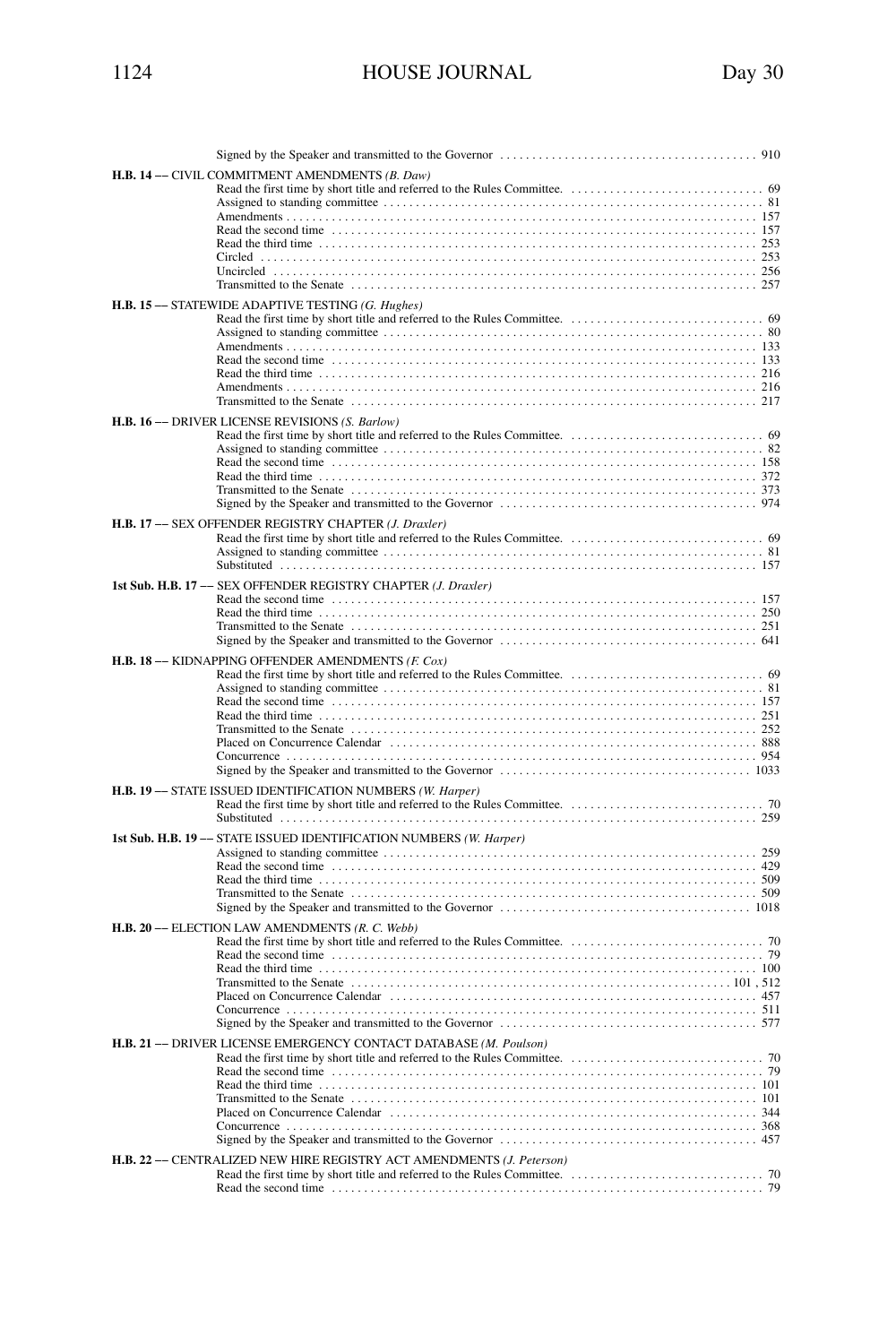| H.B. 23 -- SPECIAL ADMINISTRATIVE EXPENSE ACCOUNT AMENDMENTS (J. Peterson)                                                                                                                                                                                                                  |
|---------------------------------------------------------------------------------------------------------------------------------------------------------------------------------------------------------------------------------------------------------------------------------------------|
| H.B. 24 -- HEALTH INSURANCE FOR SCHOOL DISTRICTS (J. Bird)<br>Read the second time contained and the contact of the second time contact the second time contact the second time contact the second time contact the second time contact the second time contact the second time contact the |
| 1st Sub. H.B. 24 -- HEALTH INSURANCE FOR SCHOOLS (J. Bird)                                                                                                                                                                                                                                  |
| 2nd Sub. H.B. 24 - HEALTH INSURANCE FOR SCHOOLS (J. Bird)                                                                                                                                                                                                                                   |
| H.B. 25 -- PATIENT IDENTITY VALIDATION (S. Barlow)                                                                                                                                                                                                                                          |
| H.B. 26 -- PURCHASING FROM COMMUNITY REHABILITATION PROGRAMS AMENDMENTS (M. Poulson)                                                                                                                                                                                                        |
| 2nd Sub. H.B. 26 -- PURCHASING FROM COMMUNITY REHABILITATION PROGRAMS AMENDMENTS (M. Poulson)                                                                                                                                                                                               |
| H.B. 27 -- GENERAL BUILDING CONTRACTOR AMENDMENTS (J. Dunnigan)<br>Read the second time contained and the contact of the second time contact the second time contact the second time contact the second time contact the second time contact the second time of $\sim$ 79                   |
| H.B. 28 -- ECONOMIC DEVELOPMENT TASK FORCE (B. Wilson)                                                                                                                                                                                                                                      |
| H.B. 29 -- INSURANCE AMENDMENTS (J. Dunnigan)                                                                                                                                                                                                                                               |
| 1st Sub. H.B. 29 -- INSURANCE AMENDMENTS (J. Dunnigan)<br>Read the second time contained and the contact of the second time contact the second time contact and the second time contact and the second time contact and the second time contact and the second time contact and the seco    |
| H.B. 30 - UNEMPLOYMENT INSURANCE AMENDMENTS (J. Peterson)                                                                                                                                                                                                                                   |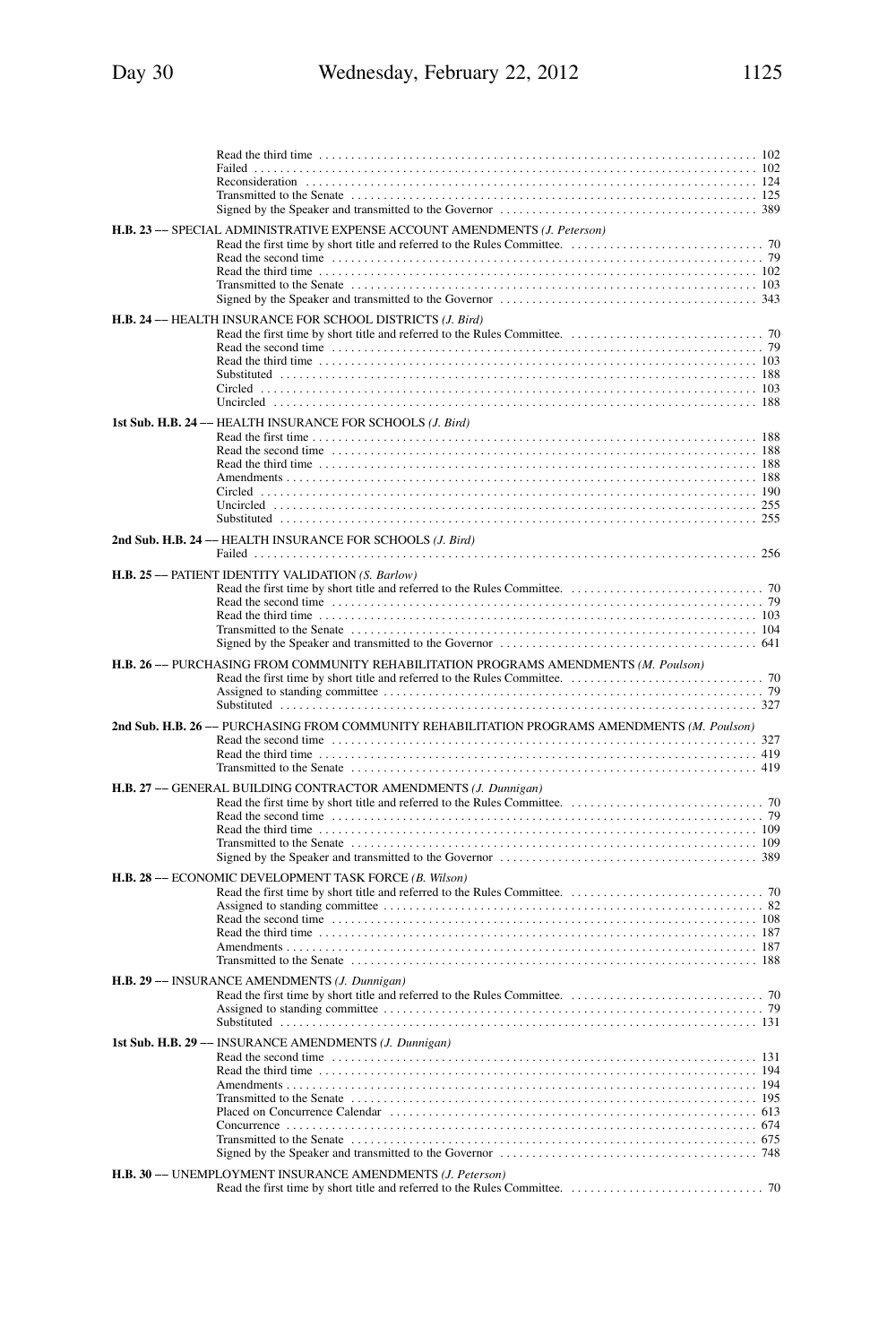| H.B. 31 -- TAXES AND FEES ON EMERGENCY MEDICAL AIRCRAFT (P. Painter)                                                                                                                              |
|---------------------------------------------------------------------------------------------------------------------------------------------------------------------------------------------------|
|                                                                                                                                                                                                   |
|                                                                                                                                                                                                   |
|                                                                                                                                                                                                   |
| Read the third time $\ldots$ , $\ldots$ , $\ldots$ , $\ldots$ , $\ldots$ , $\ldots$ , $\ldots$ , $\ldots$ , $\ldots$ , $\ldots$ , $\ldots$ , $\ldots$ , $\ldots$ , $\ldots$ , $\ldots$ , $\ldots$ |
|                                                                                                                                                                                                   |
|                                                                                                                                                                                                   |
|                                                                                                                                                                                                   |
|                                                                                                                                                                                                   |
|                                                                                                                                                                                                   |
| H.B. 32 -- PEACE OFFICER STANDARDS AND TRAINING COUNCIL AMENDMENTS (R. Greenwood)                                                                                                                 |
|                                                                                                                                                                                                   |
|                                                                                                                                                                                                   |
|                                                                                                                                                                                                   |
|                                                                                                                                                                                                   |
| H.B. 33 -- FIREWORKS AMENDMENTS (J. Dunnigan)                                                                                                                                                     |
|                                                                                                                                                                                                   |
|                                                                                                                                                                                                   |
|                                                                                                                                                                                                   |
|                                                                                                                                                                                                   |
|                                                                                                                                                                                                   |
|                                                                                                                                                                                                   |
|                                                                                                                                                                                                   |
|                                                                                                                                                                                                   |
|                                                                                                                                                                                                   |
|                                                                                                                                                                                                   |
| H.B. 34 -- SALES AND USE TAX ACT REVISIONS (W. Harper)                                                                                                                                            |
|                                                                                                                                                                                                   |
|                                                                                                                                                                                                   |
|                                                                                                                                                                                                   |
|                                                                                                                                                                                                   |
|                                                                                                                                                                                                   |
| H.B. 35 -- EXTENSION OF RECYCLING MARKET DEVELOPMENT ZONE TAX CREDITS (W. Harper)                                                                                                                 |
|                                                                                                                                                                                                   |
|                                                                                                                                                                                                   |
|                                                                                                                                                                                                   |
|                                                                                                                                                                                                   |
|                                                                                                                                                                                                   |
|                                                                                                                                                                                                   |
|                                                                                                                                                                                                   |
| H.B. 36 -- SALES AND USE TAX - COMPUTER SOFTWARE AND OTHER TANGIBLE PERSONAL PROPERTY                                                                                                             |
| <b>AMENDMENTS</b> (W. Harper)                                                                                                                                                                     |
|                                                                                                                                                                                                   |
|                                                                                                                                                                                                   |
|                                                                                                                                                                                                   |
|                                                                                                                                                                                                   |
|                                                                                                                                                                                                   |
| H.B. 37 -- CHILD SUPPORT GUIDELINES ADVISORY COMMITTEE AMENDMENTS (C. Oda)                                                                                                                        |
|                                                                                                                                                                                                   |
|                                                                                                                                                                                                   |
|                                                                                                                                                                                                   |
|                                                                                                                                                                                                   |
|                                                                                                                                                                                                   |
| H.B. 38 - COMPETENCY TO STAND TRIAL AMENDMENTS (K. McIff)                                                                                                                                         |
|                                                                                                                                                                                                   |
|                                                                                                                                                                                                   |
|                                                                                                                                                                                                   |
|                                                                                                                                                                                                   |
|                                                                                                                                                                                                   |
| H.B. 39 - AMENDMENT TO UTAH OPTOMETRY PRACTICE ACT (J. Dunnigan)                                                                                                                                  |
|                                                                                                                                                                                                   |
|                                                                                                                                                                                                   |
|                                                                                                                                                                                                   |
|                                                                                                                                                                                                   |
|                                                                                                                                                                                                   |
|                                                                                                                                                                                                   |
|                                                                                                                                                                                                   |
| 1st Sub. H.B. 39 -- AMENDMENT TO UTAH OPTOMETRY PRACTICE ACT (J. Dunnigan)                                                                                                                        |
|                                                                                                                                                                                                   |
|                                                                                                                                                                                                   |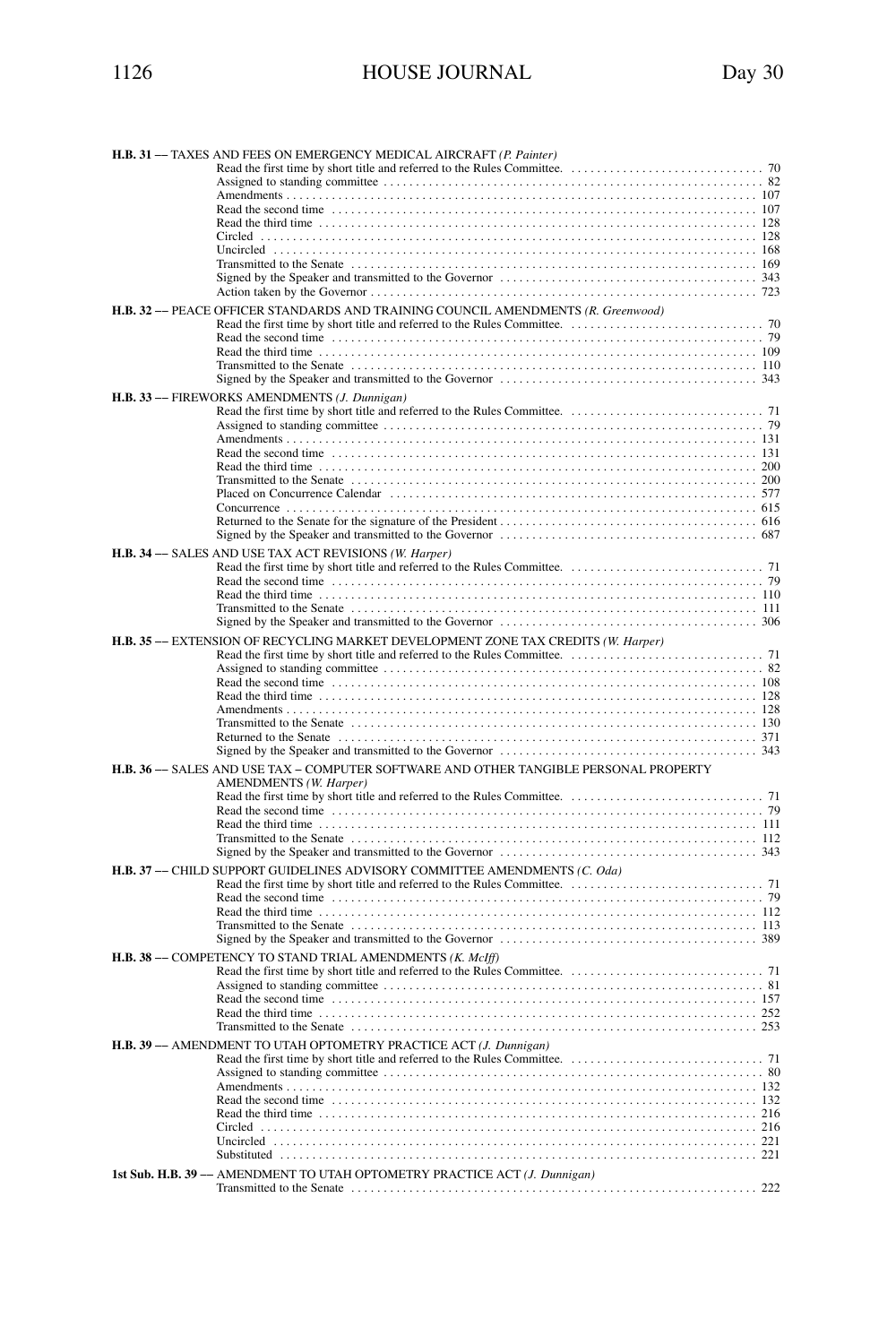| 2nd Sub. H.B. 39 -- AMENDMENT TO UTAH OPTOMETRY PRACTICE ACT (J. Dunnigan)                                                                                                                        |
|---------------------------------------------------------------------------------------------------------------------------------------------------------------------------------------------------|
|                                                                                                                                                                                                   |
|                                                                                                                                                                                                   |
|                                                                                                                                                                                                   |
| H.B. 40 - GAMBLING AMENDMENTS (D. Ipson)                                                                                                                                                          |
|                                                                                                                                                                                                   |
|                                                                                                                                                                                                   |
|                                                                                                                                                                                                   |
|                                                                                                                                                                                                   |
|                                                                                                                                                                                                   |
| H.B. 41 - PROPERTY TAXATION OF BUSINESS PERSONAL PROPERTY (P. Painter)                                                                                                                            |
|                                                                                                                                                                                                   |
|                                                                                                                                                                                                   |
|                                                                                                                                                                                                   |
| 1st Sub. H.B. 41 -- PROPERTY TAXATION OF BUSINESS PERSONAL PROPERTY (P. Painter)                                                                                                                  |
|                                                                                                                                                                                                   |
| H.B. 42 - PERMANENT COMMUNITY IMPACT FUND BOARD GRANTS (P. Painter)                                                                                                                               |
|                                                                                                                                                                                                   |
|                                                                                                                                                                                                   |
|                                                                                                                                                                                                   |
|                                                                                                                                                                                                   |
|                                                                                                                                                                                                   |
|                                                                                                                                                                                                   |
| H.B. 43 -- BARBER, COSMETOLOGIST, ESTHETICIAN, ELECTROLOGIST, AND NAIL TECHNICIAN ACT AMENDMENTS                                                                                                  |
| (J. Dunnigan)                                                                                                                                                                                     |
|                                                                                                                                                                                                   |
| Read the third time $\ldots$ , $\ldots$ , $\ldots$ , $\ldots$ , $\ldots$ , $\ldots$ , $\ldots$ , $\ldots$ , $\ldots$ , $\ldots$ , $\ldots$ , $\ldots$ , $\ldots$ , $\ldots$ , $\ldots$ , $\ldots$ |
|                                                                                                                                                                                                   |
|                                                                                                                                                                                                   |
|                                                                                                                                                                                                   |
|                                                                                                                                                                                                   |
| H.B. 44 -- THEFT AMENDMENTS (P. Ray)                                                                                                                                                              |
|                                                                                                                                                                                                   |
|                                                                                                                                                                                                   |
|                                                                                                                                                                                                   |
|                                                                                                                                                                                                   |
|                                                                                                                                                                                                   |
|                                                                                                                                                                                                   |
| H.B. 45 -- STATE FIRE CODE AMENDMENTS (J. Dunnigan)                                                                                                                                               |
|                                                                                                                                                                                                   |
|                                                                                                                                                                                                   |
| Read the third time $\ldots$ , $\ldots$ , $\ldots$ , $\ldots$ , $\ldots$ , $\ldots$ , $\ldots$ , $\ldots$ , $\ldots$ , $\ldots$ , $\ldots$ , $\ldots$ , $\ldots$ , $\ldots$ , $\ldots$            |
|                                                                                                                                                                                                   |
|                                                                                                                                                                                                   |
|                                                                                                                                                                                                   |
| H.B. 46 -- ELECTRONIC PERSONAL MEDICAL RECORDS (R. Menlove)                                                                                                                                       |
|                                                                                                                                                                                                   |
|                                                                                                                                                                                                   |
|                                                                                                                                                                                                   |
| 1st Sub. H.B. 46 - ELECTRONIC PERSONAL MEDICAL RECORDS (R. Menlove)                                                                                                                               |
|                                                                                                                                                                                                   |
|                                                                                                                                                                                                   |
|                                                                                                                                                                                                   |
|                                                                                                                                                                                                   |
| H.B. 47 -- REPORTING ABUSE OF A VULNERABLE ADULT (C. Moss)                                                                                                                                        |
|                                                                                                                                                                                                   |
|                                                                                                                                                                                                   |
|                                                                                                                                                                                                   |
|                                                                                                                                                                                                   |
|                                                                                                                                                                                                   |
|                                                                                                                                                                                                   |
| H.B. 48 -- COALITION OF ENERGY PRODUCING STATES (R. Barrus)                                                                                                                                       |
|                                                                                                                                                                                                   |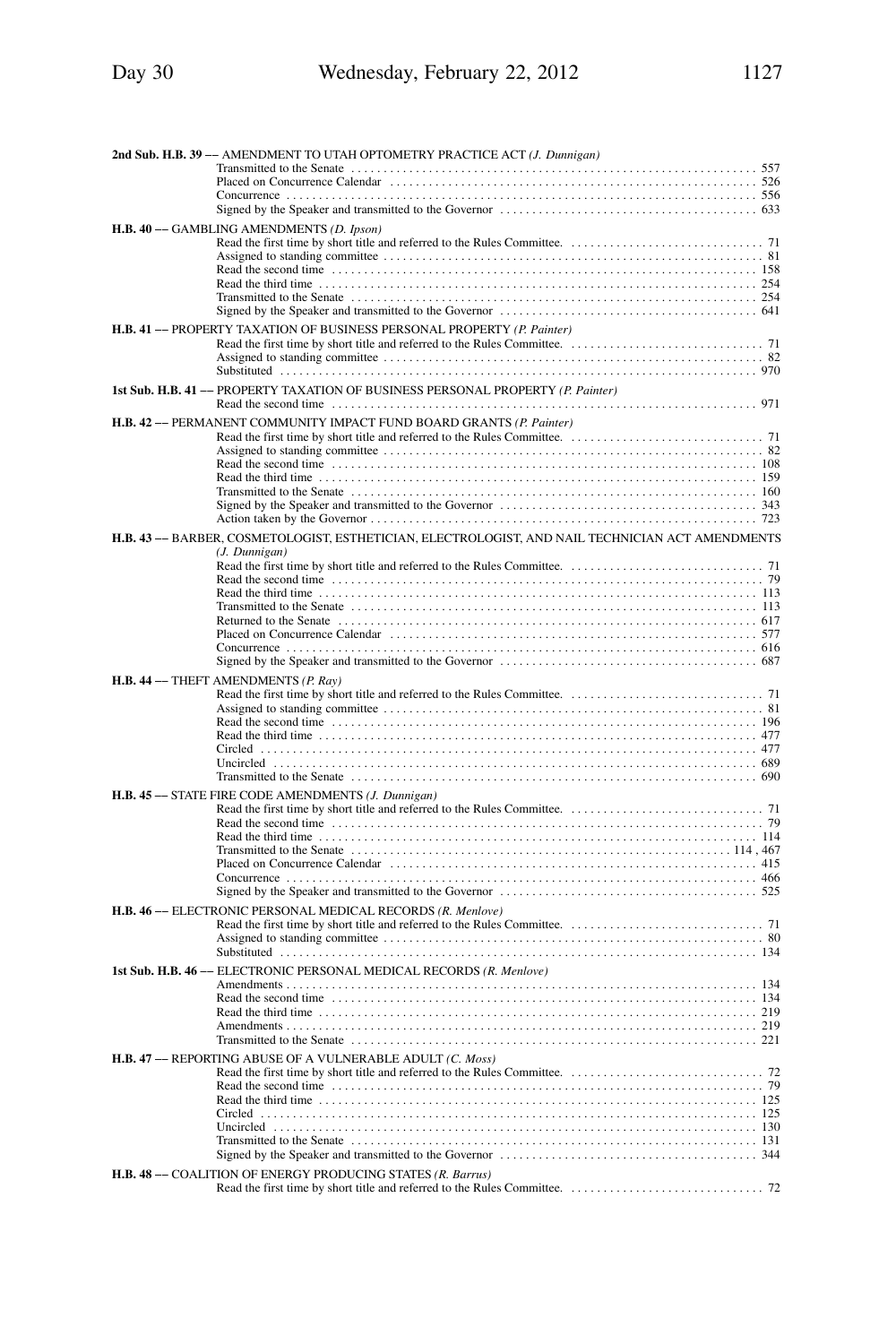| H.B. 49 -- FIREARMS REVISIONS (P. Ray)                                                      |
|---------------------------------------------------------------------------------------------|
| 1st Sub. H.B. 49 - FIREARMS REVISIONS (P. Ray)                                              |
| H.B. 50 -- REPEAL OF ELECTION CAMPAIGN FUND AND RELATED TAX RETURN DESIGNATION (J. Dougall) |
| H.B. 51 -- MEDICAL SPECIALITY PRACTICE ACT AMENDMENTS (E. Vickers)                          |
| H.B. 52 - VICTIMS' RIGHTS (R. C. Webb)                                                      |
| 1st Sub. H.B. 52 -- NOTORIOUS CRIMINAL ACTIVITY AMENDMENTS (R. C. Webb)                     |
| 1st Sub. H.B. 52 -- VICTIMS' RIGHTS (R. C. Webb)                                            |
| H.B. 53 -- UTAH EDUCATION NETWORK AMENDMENTS (R. Menlove)                                   |
| 1st Sub. H.B. 53 -- UTAH EDUCATION NETWORK AMENDMENTS (R. Menlove)                          |
| H.B. 54 -- PRESCRIPTION DRUG ACCESS IN RURAL AREAS (D. Pitcher)                             |
| H.B. 55 -- HEALTH CARE ASSOCIATED INFECTIONS (J. Draxler)                                   |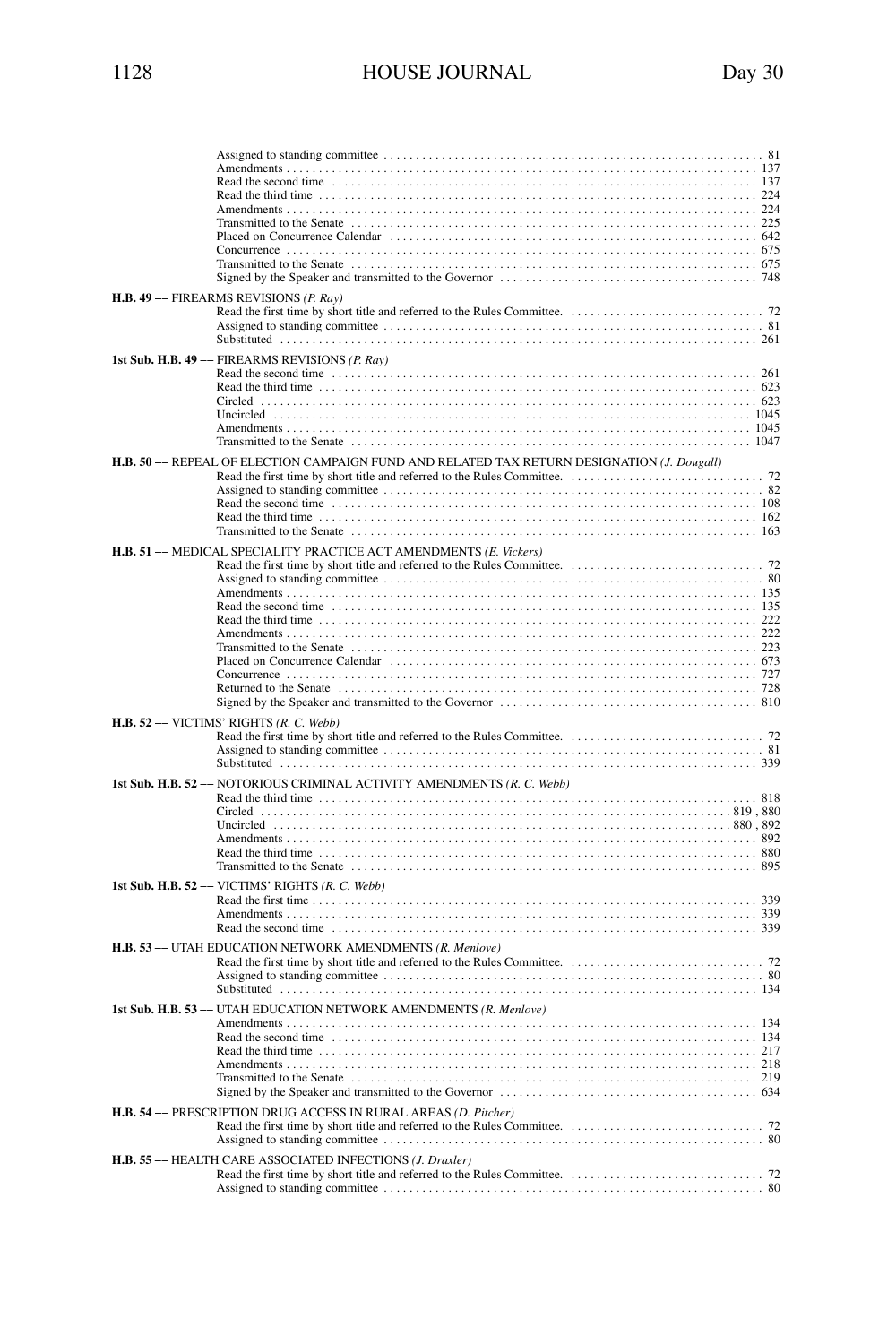| H.B. 56 - CONDOMINIUM AMENDMENTS (D. Litvack)                                              |  |
|--------------------------------------------------------------------------------------------|--|
| H.B. 57 -- AGE DIFFERENCE IN SEXUAL OFFENSES (R. Greenwood)                                |  |
| H.B. 58 -- CHANGES TO AMENDMENTS INCORPORATED INTO STATE CONSTRUCTION CODE (J. Peterson)   |  |
| H.B. 59 -- ALCOHOLIC BEVERAGE CONTROL ACT - LIQUOR REVENUES FOR PUBLIC EDUCATION (J. Bird) |  |
| H.B. 60 -- PROCEEDS FROM FEDERAL GRANTS FOR MINERS' HOSPITAL (C. Watkins)                  |  |
| H.B. 61 -- PORTABLE ELECTRONICS INSURANCE RELATED AMENDMENTS (T. Kiser)                    |  |
| 1st Sub. H.B. 61 -- PORTABLE ELECTRONICS INSURANCE RELATED AMENDMENTS (T. Kiser)           |  |
| H.B. 62 -- PROVISIONS REGARDING SCHOOL SUPPLIES (K. Powell)                                |  |
| H.B. 63 - MOBILE HOME PARK RESIDENCY ACT AMENDMENTS (Janice Fisher)                        |  |
| H.B. 64 - AMENDMENTS TO PUBLIC EMPLOYEE HEALTH CARE (B. Doughty)                           |  |
| 1st Sub. H.B. 64 -- AMENDMENTS TO PUBLIC EMPLOYEE HEALTH CARE (B. Doughty)                 |  |
| H.B. 65 -- COLLEGE AND CAREER COUNSELING FOR HIGH SCHOOL STUDENTS (P. Arent)               |  |
| H.B. 66 -- DEFERRED DEPOSIT LENDING AMENDMENTS (B. Daw)                                    |  |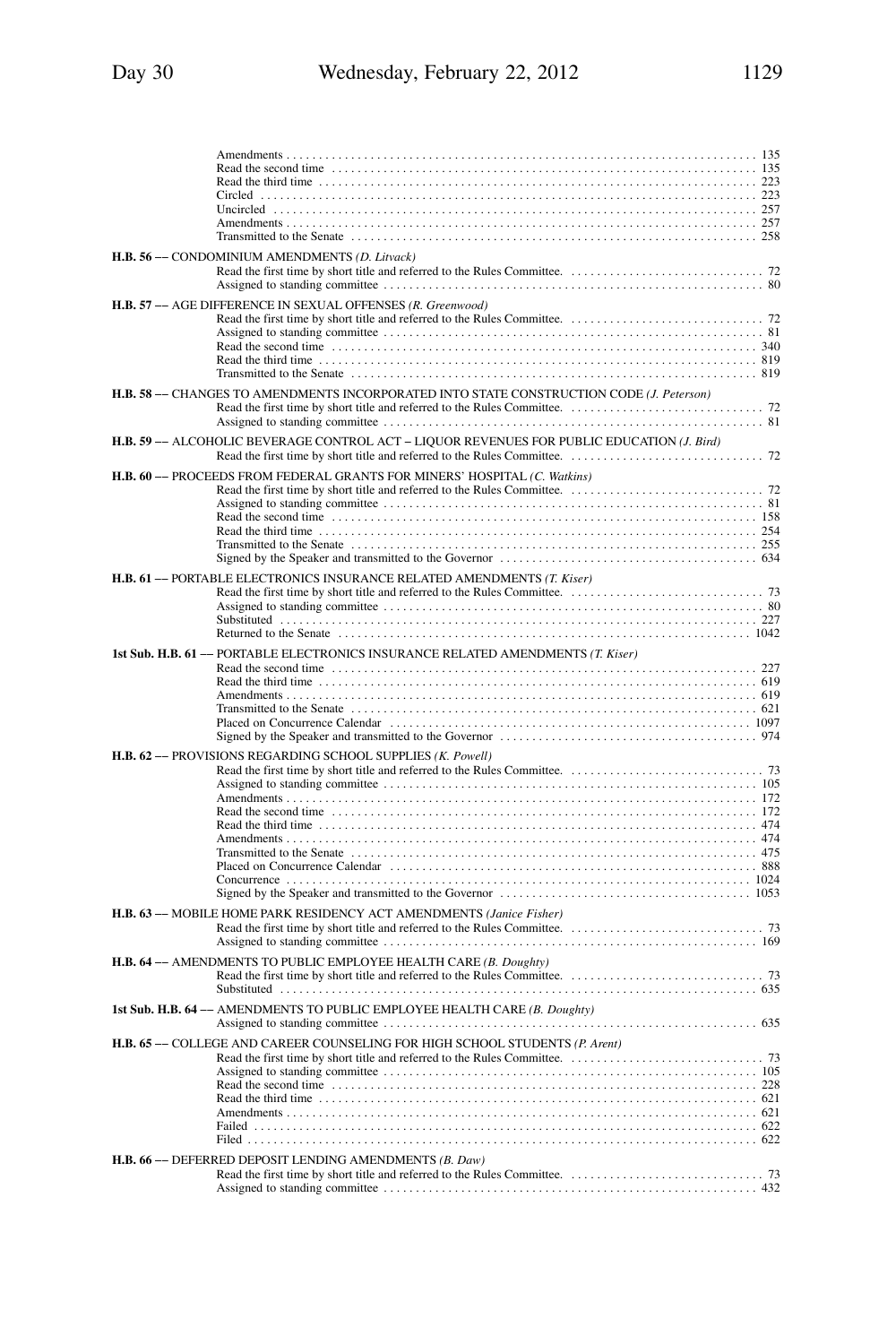| <b>H.B. 67 --- STORMWATER CAPTURE AMENDMENTS (F. Cox)</b>                             |  |  |
|---------------------------------------------------------------------------------------|--|--|
|                                                                                       |  |  |
|                                                                                       |  |  |
| H.B. 68 -- POWERSPORT VEHICLE FRANCHISE ACT AMENDMENTS (D. Sagers)                    |  |  |
|                                                                                       |  |  |
|                                                                                       |  |  |
|                                                                                       |  |  |
|                                                                                       |  |  |
|                                                                                       |  |  |
|                                                                                       |  |  |
|                                                                                       |  |  |
|                                                                                       |  |  |
| H.B. 69 -- INSURANCE COVERAGE FOR AUTISM SPECTRUM DISORDERS (R. Menlove)              |  |  |
| H.B. 70 - AIR QUALITY TASK FORCE (P. Arent)                                           |  |  |
|                                                                                       |  |  |
|                                                                                       |  |  |
|                                                                                       |  |  |
|                                                                                       |  |  |
|                                                                                       |  |  |
| H.B. 71 -- VEHICLE WINDOW TINT AMENDMENTS (D. Butterfield)                            |  |  |
|                                                                                       |  |  |
|                                                                                       |  |  |
|                                                                                       |  |  |
| H.B. 72 -- WASTE TIRE AMENDMENTS (N. Hendrickson)                                     |  |  |
|                                                                                       |  |  |
|                                                                                       |  |  |
|                                                                                       |  |  |
|                                                                                       |  |  |
|                                                                                       |  |  |
|                                                                                       |  |  |
|                                                                                       |  |  |
|                                                                                       |  |  |
|                                                                                       |  |  |
| H.B. 73 -- PRENEED FUNERAL INSURANCE FILINGS (S. Barlow)                              |  |  |
|                                                                                       |  |  |
|                                                                                       |  |  |
|                                                                                       |  |  |
|                                                                                       |  |  |
|                                                                                       |  |  |
|                                                                                       |  |  |
| H.B. 74 -- EMINENT DOMAIN AMENDMENTS (M. Noel)                                        |  |  |
|                                                                                       |  |  |
|                                                                                       |  |  |
|                                                                                       |  |  |
| 1st Sub. H.B. 74 -- EMINENT DOMAIN AMENDMENTS (M. Noel)                               |  |  |
|                                                                                       |  |  |
|                                                                                       |  |  |
|                                                                                       |  |  |
|                                                                                       |  |  |
| H.B. 75 - PROPERTY TAXATION OF LOW-INCOME HOUSING (J. Draxler)                        |  |  |
|                                                                                       |  |  |
|                                                                                       |  |  |
|                                                                                       |  |  |
|                                                                                       |  |  |
| 1st Sub. H.B. 75 -- PROPERTY TAXATION OF LOW-INCOME HOUSING (J. Draxler)              |  |  |
|                                                                                       |  |  |
|                                                                                       |  |  |
|                                                                                       |  |  |
|                                                                                       |  |  |
| H.B. 76 -- PHARMACY AUDIT RIGHTS (E. Vickers)                                         |  |  |
|                                                                                       |  |  |
|                                                                                       |  |  |
|                                                                                       |  |  |
| 1st Sub. H.B. 76 -- PHARMACY AUDIT RIGHTS (E. Vickers)                                |  |  |
|                                                                                       |  |  |
|                                                                                       |  |  |
|                                                                                       |  |  |
| H.B. 77 -- CONSTRUCTION PROCUREMENT USING CONSTRUCTION MANAGER/GENERAL CONTRACTOR (S. |  |  |
| Sandstrom)                                                                            |  |  |
|                                                                                       |  |  |
|                                                                                       |  |  |
| <b>H.B. 78 --- UTAH DIVISION OF CONSUMER PROTECTION AMENDMENTS (D. Brown)</b>         |  |  |
|                                                                                       |  |  |
|                                                                                       |  |  |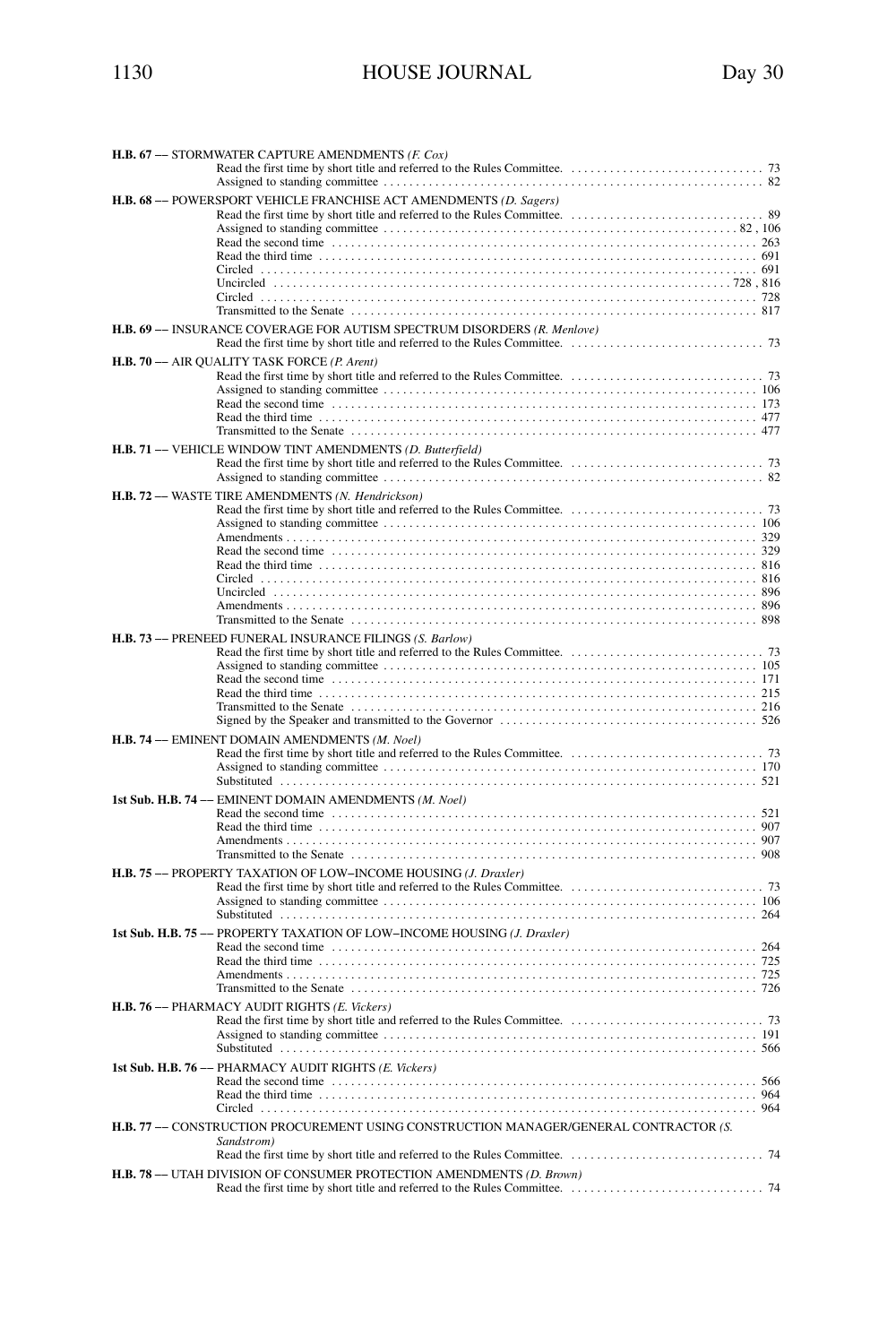| H.B. 79 -- ENTICING A MINOR AMENDMENTS (R. C. Webb)                                                                                                                                                                                                                                                       |
|-----------------------------------------------------------------------------------------------------------------------------------------------------------------------------------------------------------------------------------------------------------------------------------------------------------|
|                                                                                                                                                                                                                                                                                                           |
| H.B. 80 -- REORGANIZATION OF ADMINISTRATIVE SUPPORT FUNCTIONS IN STATE AGENCIES (W. Harder)                                                                                                                                                                                                               |
| 1st Sub. H.B. 80 -- REORGANIZATION OF ADMINISTRATIVE SUPPORT FUNCTIONS IN STATE AGENCIES (W. Harper)<br>Read the third time $\ldots$ , $\ldots$ , $\ldots$ , $\ldots$ , $\ldots$ , $\ldots$ , $\ldots$ , $\ldots$ , $\ldots$ , $\ldots$ , $\ldots$ , $\ldots$ , $\ldots$ , $\ldots$ , $\ldots$ , $\ldots$ |
| <b>H.B. 81 -- CITY OR TOWN OPTION SALES AND USE TAX AMENDMENTS (B. Dee)</b>                                                                                                                                                                                                                               |
|                                                                                                                                                                                                                                                                                                           |
| 1st Sub. H.B. 81 -- CITY OR TOWN OPTION SALES AND USE TAX AMENDMENTS (B. Dee)                                                                                                                                                                                                                             |
| H.B. 82 -- ARCHITECT'S LICENSING REVISIONS (J. Nielson)                                                                                                                                                                                                                                                   |
| H.B. 83 -- REIMBURSEMENT OF LEGAL FEES AND COSTS TO OFFICERS AND EMPLOYEES ACT AMENDMENTS (B.<br>Dee)                                                                                                                                                                                                     |
|                                                                                                                                                                                                                                                                                                           |
| H.B. 84 - TEACHER LICENSING (G. Hughes)                                                                                                                                                                                                                                                                   |
| H.B. 85 -- FORENSIC PHLEBOTOMY (V. Peterson)<br>Read the third time $\ldots$ , $\ldots$ , $\ldots$ , $\ldots$ , $\ldots$ , $\ldots$ , $\ldots$ , $\ldots$ , $\ldots$ , $\ldots$ , $\ldots$ , $\ldots$ , $\ldots$ , $\ldots$ , $\ldots$ , $\ldots$ , $\ldots$                                              |
| H.B. 86 - POSTING OF TRESPASS (J. Mathis)<br>Read the second time contained and the contact of the second time in the second time contact and the second time                                                                                                                                             |
| H.B. 87 -- BILLBOARD REVISIONS (M. Brown)                                                                                                                                                                                                                                                                 |
| 1st Sub. H.B. 87 - BILLBOARD REVISIONS (M. Brown)<br>Read the second time contained and set of the second time contained a second time contained as a second time of $887$                                                                                                                                |
| H.B. 88 - CUSTODY AMENDMENTS (R. Wilcox)                                                                                                                                                                                                                                                                  |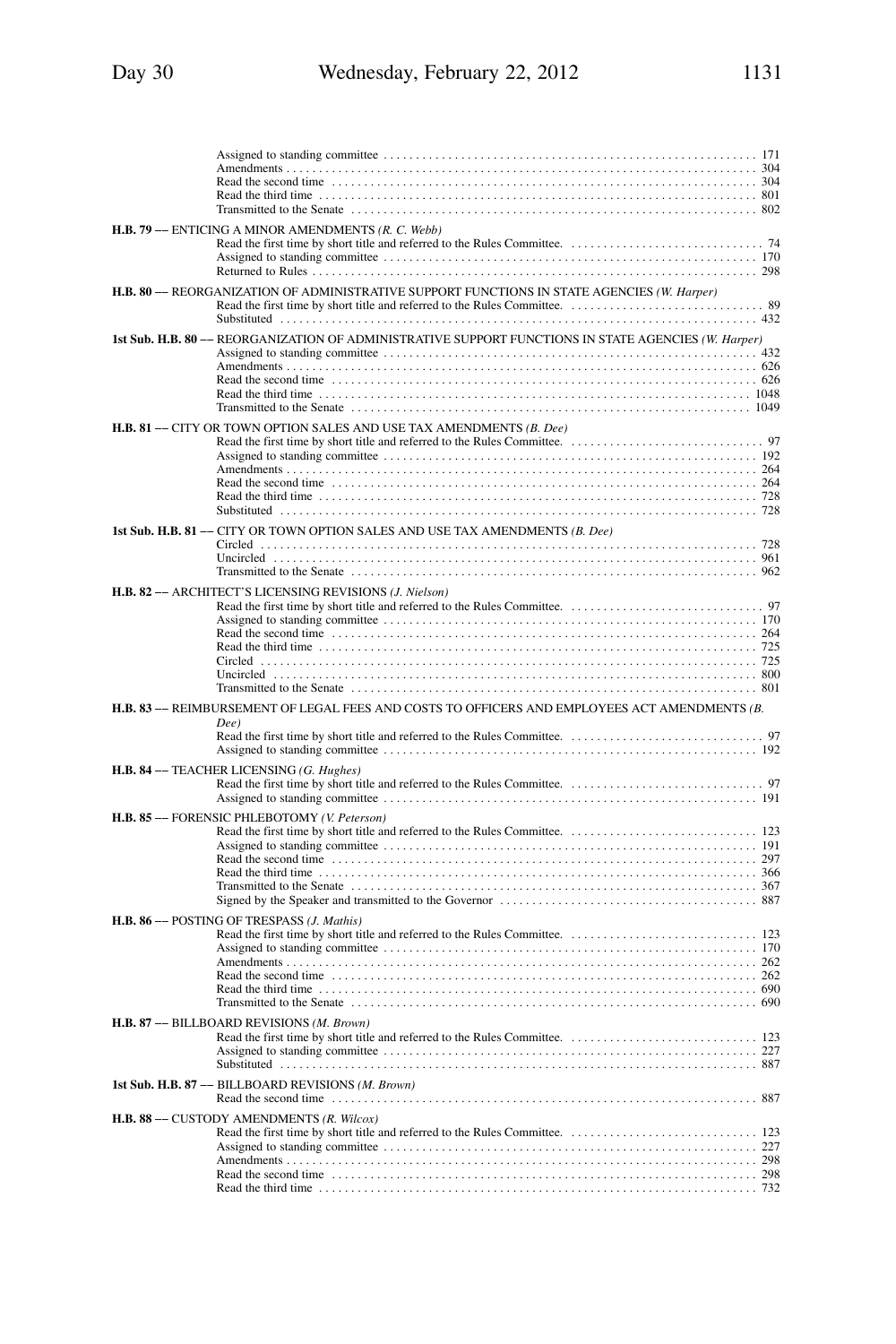| Transmitted to the Senate                                                               |  |
|-----------------------------------------------------------------------------------------|--|
| H.B. 89 -- OPEN POLITICAL CAUCUS MEETINGS (K. Powell)                                   |  |
| H.B. 90 -- PUBLIC MEETINGS DURING PARTY CAUCUSES (K. Powell)                            |  |
| H.B. 91 -- UTAH ENABLING ACT LITIGATION (K. Sumsion)                                    |  |
| 1st Sub. H.B. 91 - UTAH ENABLING ACT LITIGATION (K. Sumsion)                            |  |
| H.B. 92 -- BOATING REVISIONS (R. Greenwood)                                             |  |
| 1st Sub. H.B. 92 -- BOATING REVISIONS (R. Greenwood)                                    |  |
| H.B. 93 -- CHILD SUPPORT - HEALTH INSURANCE FOR CHILDREN WITH DISABILITIES (R. Edwards) |  |
| H.B. 94 -- GOVERNMENT COMPETITION WITH PRIVATE ENTERPRISE (J. Anderson)                 |  |
| H.B. 95 -- RETAIL SALE OF TOBACCO PRODUCTS (P. Ray)                                     |  |
| 1st Sub. H.B. 95 - RETAIL SALE OF TOBACCO PRODUCTS (P. Ray)                             |  |
| <b>H.B. 96 -- PROHIBITION OF SALE OR USE OF CERTAIN SOFTWARE PROGRAMS (P. Arent)</b>    |  |
| 1st Sub. H.B. 96 -- PROHIBITION OF SALE OR USE OF CERTAIN SOFTWARE PROGRAMS (P. Arent)  |  |
| H.B. 97 - RACKETEERING AMENDMENT (J. Seelig)                                            |  |
| H.B. 98 - CONTINUOUS ELIGIBILITY FOR MEDICAID (D. Sanpei)                               |  |
| H.B. 99 -- BACKGROUND CHECK FEE EXEMPTION FOR FIREARM PURCHASE (B. Galvez)              |  |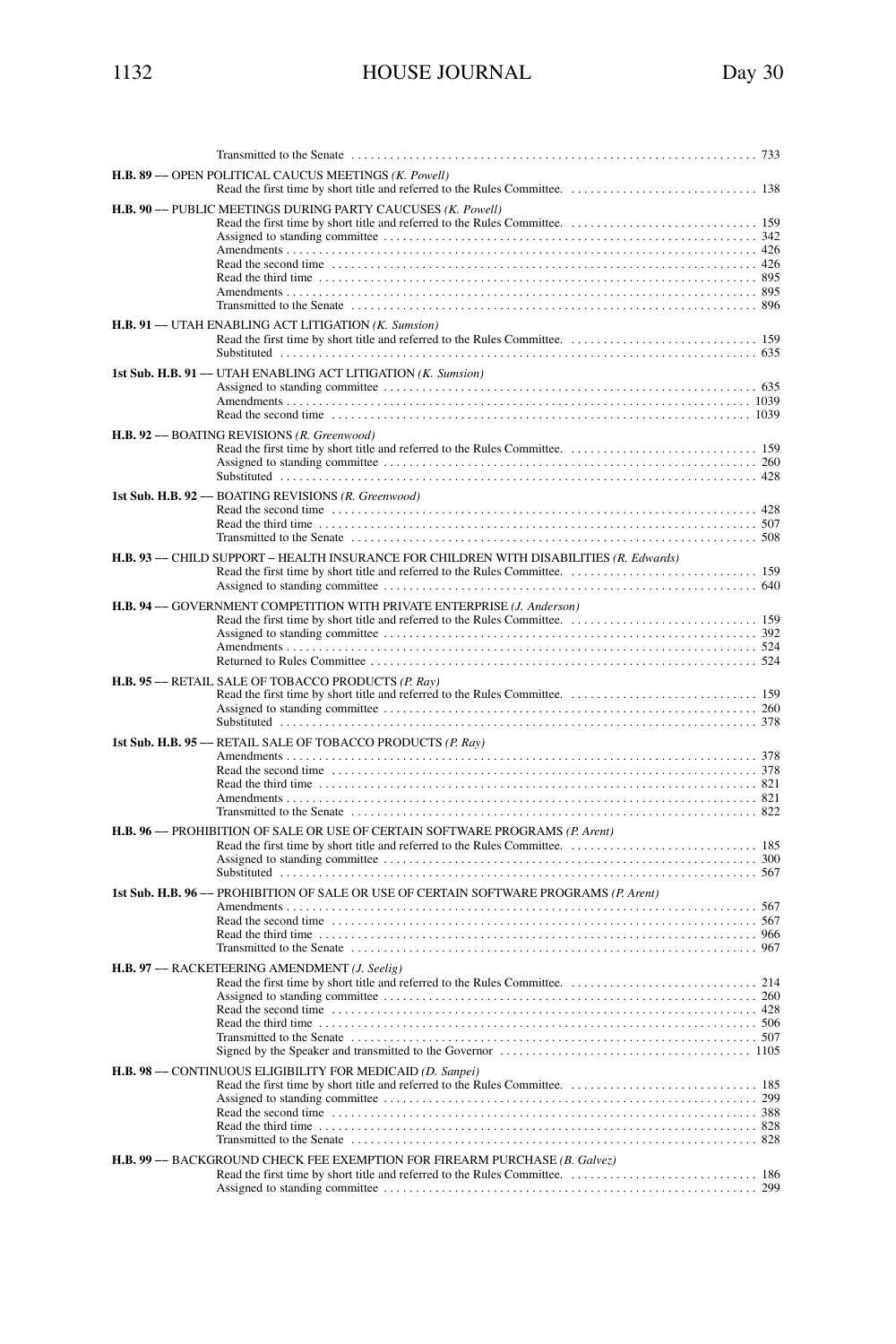| H.B. 100 -- SOCIAL WORKER EXAMINATION AMENDMENTS (D. Litvack)                                                                                                                           |
|-----------------------------------------------------------------------------------------------------------------------------------------------------------------------------------------|
| H.B. 101 -- TAX CREDITS FOR EMPLOYING A HOMELESS PERSON (B. King)<br>1st Sub. H.B. 101 - TAX CREDITS FOR EMPLOYING A HOMELESS PERSON (B. King)                                          |
| H.B. 102 -- BLASTING REGULATIONS (R. Edwards)                                                                                                                                           |
| H.B. 103 - THEFT BY DECEPTION AMENDMENT (C. Oda)                                                                                                                                        |
| H.B. 104 -- LOCAL HIGHWAY AUTHORITY REGULATORY POWERS (W. Harper)<br>Read the second time contained and the contact of the second time contact the second time contact time second time |
| H.B. 105 -- OFFICIAL VOTER REGISTER AMENDMENTS (M. Newbold)                                                                                                                             |
| H.B. 106 -- LIMITATION ON COLLECTIVE BARGAINING (K. Grover)                                                                                                                             |
| H.B. 107 -- JOINT CUSTODY MODIFICATIONS (G. Froerer)                                                                                                                                    |
| 1st Sub. H.B. 107 -- JOINT CUSTODY MODIFICATIONS (G. Froerer)                                                                                                                           |
| H.B. 108 - INTERNET GAMBLING (S. Sandstrom)                                                                                                                                             |
| H.B. 109 -- USE OF CONTROLLED SUBSTANCES IN RESEARCH (D. Sanpei)                                                                                                                        |
| H.B. 110 - UTAH FIT PREMISES ACT AMENDMENTS (L. Hemingway)                                                                                                                              |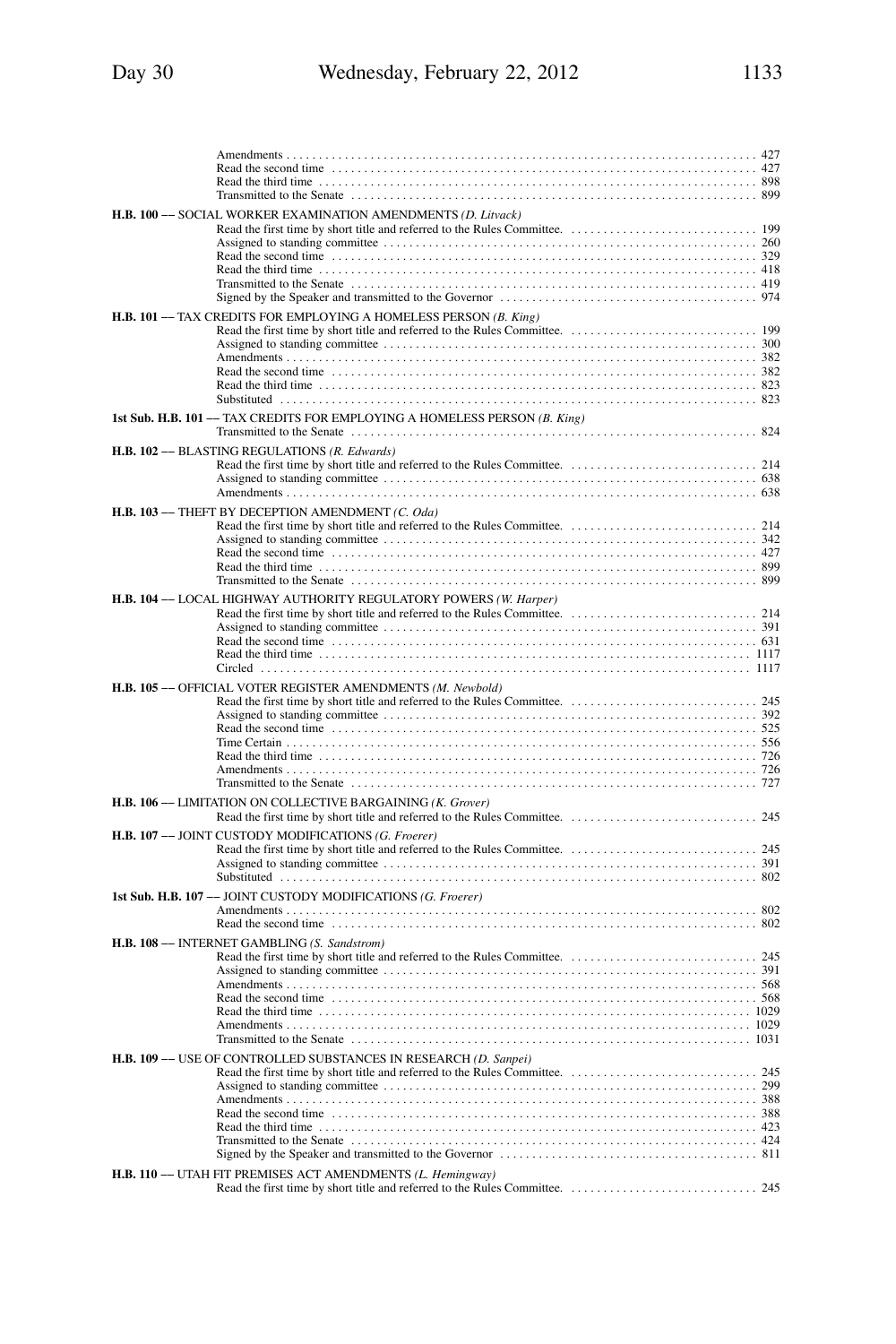|  | <b>HOUSE</b> |
|--|--------------|
|  |              |
|  |              |
|  |              |

| <b>H.B. 111 -- AMENDMENTS TO OPEN AND PUBLIC MEETINGS ACT (C. Frank)</b>                                                                                                                                                                                                                                      |
|---------------------------------------------------------------------------------------------------------------------------------------------------------------------------------------------------------------------------------------------------------------------------------------------------------------|
| H.B. 112 - ADOPTION TAX CREDIT AMENDMENTS (F. Gibson)                                                                                                                                                                                                                                                         |
| H.B. 113 -- HIGH RISK INSURANCE POOL AMENDMENTS (J. Dunnigan)                                                                                                                                                                                                                                                 |
| H.B. 114 -- MASSAGE THERAPY ACT AMENDMENTS (T. Cosgrove)                                                                                                                                                                                                                                                      |
| H.B. 115 -- PEER ASSISTANCE AND REVIEW PILOT PROGRAM (C. Moss)                                                                                                                                                                                                                                                |
| H.B. 116 - PROBATE CODE AMENDMENTS (V. L. Snow)                                                                                                                                                                                                                                                               |
| H.B. 117 -- FIREARM MODIFICATIONS (K. Ivory)                                                                                                                                                                                                                                                                  |
| H.B. 118 -- STORAGE OF ELECTRONIC RECORDS (B. Daw)                                                                                                                                                                                                                                                            |
| H.B. 119 -- STUDY ON SIGNING PETITIONS ONLINE (R. Chavez-Houck)                                                                                                                                                                                                                                               |
| H.B. 120 -- INFORMATION TECHNOLOGY COST-SAVINGS INCENTIVE (L. Perry)                                                                                                                                                                                                                                          |
| H.B. 121 - DISABLED LAW ENFORCEMENT OFFICER AMENDMENTS (L. Perry)                                                                                                                                                                                                                                             |
| 1st Sub. H.B. 121 -- DISABLED LAW ENFORCEMENT OFFICER AMENDMENTS (L. Perry)<br>Read the second time contained and the contact of the second time contact the second time contact and the second time contact and the second time contact and the second time contact and the second time second time second t |
| H.B. 122 - E-PRESCRIBING AMENDMENTS (E. Vickers)                                                                                                                                                                                                                                                              |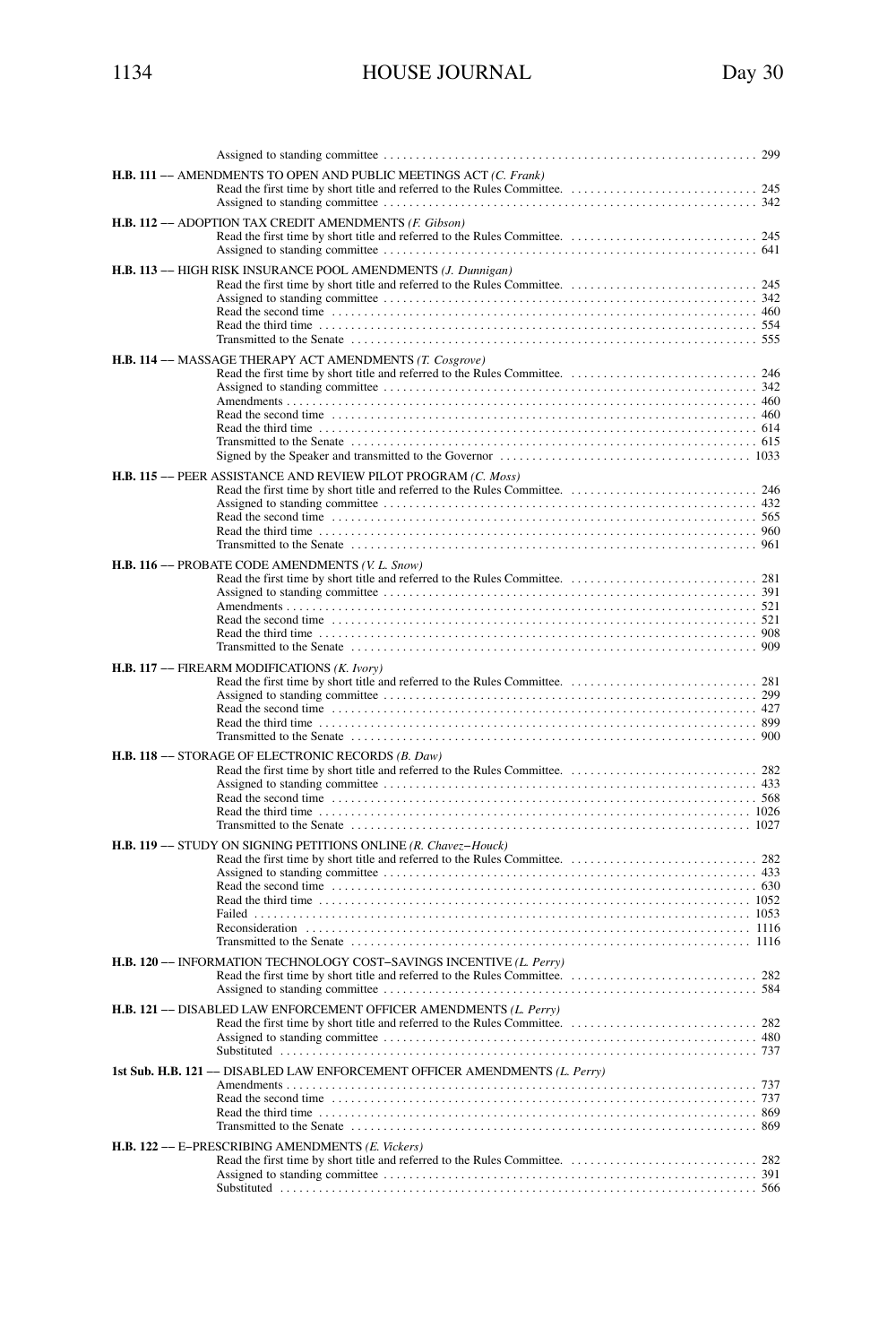| 1st Sub. H.B. 122 -- E-PRESCRIBING AMENDMENTS (E. Vickers)                                                                                                                                                                         |
|------------------------------------------------------------------------------------------------------------------------------------------------------------------------------------------------------------------------------------|
|                                                                                                                                                                                                                                    |
| 2nd Sub. H.B. 122 -- E-PRESCRIBING AMENDMENTS (E. Vickers)                                                                                                                                                                         |
|                                                                                                                                                                                                                                    |
|                                                                                                                                                                                                                                    |
| H.B. 123 -- EDUCATION SAVINGS ACCOUNTS (J. Dougall)                                                                                                                                                                                |
| H.B. 124 - IN-STATE TUITION FOR VETERANS (C. Oda)                                                                                                                                                                                  |
|                                                                                                                                                                                                                                    |
| H.B. 125 - ACCESS TO DENTAL HEALTH CARE (T. Cosgrove)                                                                                                                                                                              |
|                                                                                                                                                                                                                                    |
|                                                                                                                                                                                                                                    |
| Read the second time contained and the contact of the second time contact the second time contact and the second time contact and the second time contact and the second time contact and the second time contact and the seco     |
| <b>H.B. 126 --- PHYSICIAN AND OSTEOPATHIC MEDICINE AMENDMENTS (S. Barlow)</b>                                                                                                                                                      |
|                                                                                                                                                                                                                                    |
| 1st Sub. H.B. 126 -- PHYSICIAN AND OSTEOPATHIC MEDICINE AMENDMENTS (S. Barlow)                                                                                                                                                     |
|                                                                                                                                                                                                                                    |
| Read the third time $\ldots$ , $\ldots$ , $\ldots$ , $\ldots$ , $\ldots$ , $\ldots$ , $\ldots$ , $\ldots$ , $\ldots$ , $\ldots$ , $\ldots$ , $\ldots$ , $\ldots$ , $\ldots$ , $\ldots$ , $\ldots$ , $\ldots$ , $\ldots$ , $\ldots$ |
| H.B. 127 -- NAVAJO WATER RIGHTS NEGOTIATION ACCOUNT (C. Watkins)                                                                                                                                                                   |
|                                                                                                                                                                                                                                    |
|                                                                                                                                                                                                                                    |
|                                                                                                                                                                                                                                    |
|                                                                                                                                                                                                                                    |
| H.B. 128 -- SCHOOL COMMUNITY COUNCIL REVISIONS (B. Wright)                                                                                                                                                                         |
|                                                                                                                                                                                                                                    |
|                                                                                                                                                                                                                                    |
|                                                                                                                                                                                                                                    |
|                                                                                                                                                                                                                                    |
|                                                                                                                                                                                                                                    |
| H.B. 129 -- DEFENSE OF PROPERTY AND PERSON (P. Painter)                                                                                                                                                                            |
|                                                                                                                                                                                                                                    |
| Read the second time contained and the contact of the second time contact the second time contact time second time                                                                                                                 |
|                                                                                                                                                                                                                                    |
|                                                                                                                                                                                                                                    |
| H.B. 130 -- CUSTODIAL INTERFERENCE AMENDMENTS (G. Froerer)                                                                                                                                                                         |
|                                                                                                                                                                                                                                    |
| H.B. 131 -- LIENS FOR PRECONSTRUCTION SERVICE AND CONSTRUCTION WORK (M. Morley)                                                                                                                                                    |
|                                                                                                                                                                                                                                    |
|                                                                                                                                                                                                                                    |
| Read the third time $\ldots$ , $\ldots$ , $\ldots$ , $\ldots$ , $\ldots$ , $\ldots$ , $\ldots$ , $\ldots$ , $\ldots$ , $\ldots$ , $\ldots$ , $\ldots$ , $\ldots$ , $\ldots$ , $\ldots$ , $\ldots$ , $\ldots$ , $\ldots$            |
|                                                                                                                                                                                                                                    |
|                                                                                                                                                                                                                                    |
| H.B. 132 - PREMARITAL EDUCATION AND COUNSELING AMENDMENTS (D. Pitcher)                                                                                                                                                             |
|                                                                                                                                                                                                                                    |
| 1st Sub. H.B. 132 -- PREMARITAL EDUCATION AND COUNSELING AMENDMENTS (D. Pitcher)                                                                                                                                                   |
| Read the second time contained and the contact of the second time of the second time contact the second time of the second time of the second time of the second time of the second time of the second time of the second time     |
| H.B. 133 - VEHICLE REGISTRATION AMENDMENTS (J. Peterson)                                                                                                                                                                           |
|                                                                                                                                                                                                                                    |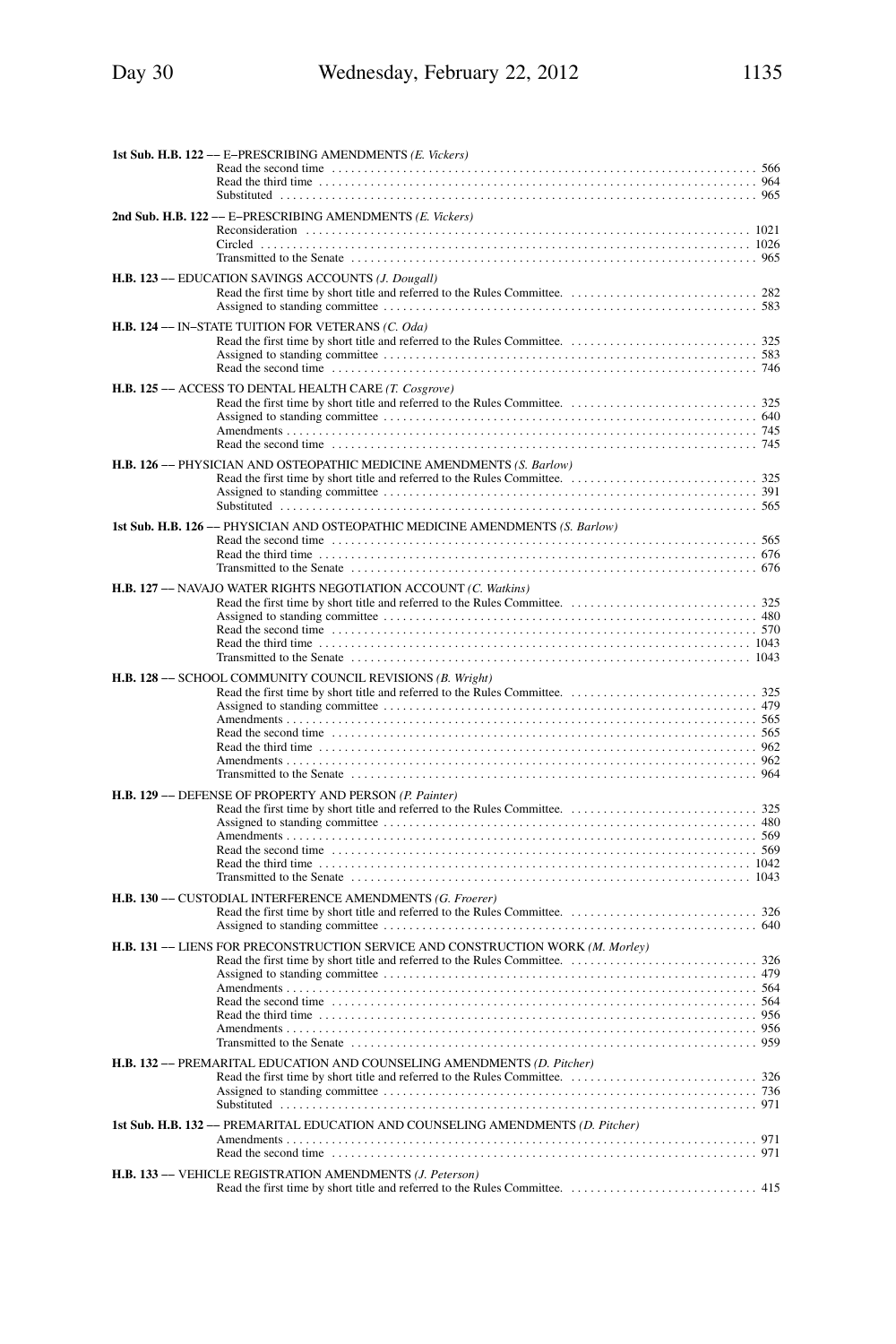| H.B. 134 - PATIENT ACCESS REFORM (M. Brown)                                                                                                                                                                                                           |  |
|-------------------------------------------------------------------------------------------------------------------------------------------------------------------------------------------------------------------------------------------------------|--|
| H.B. 135 -- FOCUS ON FRONT-LINE TEACHERS PROGRAM (J. Nielson)                                                                                                                                                                                         |  |
| 1st Sub. H.B. 135 -- FOCUS ON FRONT-LINE TEACHERS PROGRAM (J. Nielson)                                                                                                                                                                                |  |
| H.B. 136 - BUDGET RESERVE ACCOUNTS AMENDMENTS (K. Ivory)                                                                                                                                                                                              |  |
| H.B. 137 - ENERGY CHANGES (R. Barrus)<br>Read the third time $\ldots$ , $\ldots$ , $\ldots$ , $\ldots$ , $\ldots$ , $\ldots$ , $\ldots$ , $\ldots$ , $\ldots$ , $\ldots$ , $\ldots$ , $\ldots$ , $\ldots$ , $\ldots$ , $\ldots$ , $\ldots$ , $\ldots$ |  |
| <b>H.B. 138 -- STATE TAX COMMISSION REPORT ON TAX PROVISIONS (J. Briscoe)</b>                                                                                                                                                                         |  |
| H.B. 139 -- DEPARTMENT OF COMMUNITY AND CULTURE AMENDMENTS (W. Harper)                                                                                                                                                                                |  |
| H.B. 140 - VEHICLE CHECKPOINT AMENDMENTS (D. Butterfield)<br>Read the second time contained and the contact of the second time of the second time contact the second time of $685$                                                                    |  |
| H.B. 141 -- STATE SOVEREIGNTY AND RIGHTS OF SET-OFF (L. Christensen)                                                                                                                                                                                  |  |
| H.B. 142 - ALCOHOL AMENDMENTS (G. Froerer)                                                                                                                                                                                                            |  |
| 1st Sub. H.B. 142 -- ALCOHOL AMENDMENTS (G. Froerer)                                                                                                                                                                                                  |  |
| H.B. 143 - ALIEN WORKERS RELATED AMENDMENTS (B. Wright)                                                                                                                                                                                               |  |
| H.B. 144 -- HEALTH SYSTEM REFORM AMENDMENTS (J. Dunnigan)                                                                                                                                                                                             |  |
| 1st Sub. H.B. 144 -- HEALTH SYSTEM REFORM AMENDMENTS (J. Dunnigan)                                                                                                                                                                                    |  |
| H.B. 147 - ONLINE EDUCATION AMENDMENTS (B. Last)                                                                                                                                                                                                      |  |
| H.B. 148 -- TRANSFER OF PUBLIC LANDS ACT AND RELATED STUDY (K. Ivory)                                                                                                                                                                                 |  |

| H.B. 149 - ONLINE EDUCATION SURVEY (S. Eliason)                                       |  |
|---------------------------------------------------------------------------------------|--|
| H.B. 150 -- UNDERGROUND PETROLEUM STORAGE TANK FINANCIAL VIABILITY STUDY (S. Eliason) |  |
| H.B. 152 - EMISSIONS AMENDMENTS (J. Dougall)                                          |  |
| H.B. 153 - DIVERSION OF WATER ( <i>J. Briscoe</i> )                                   |  |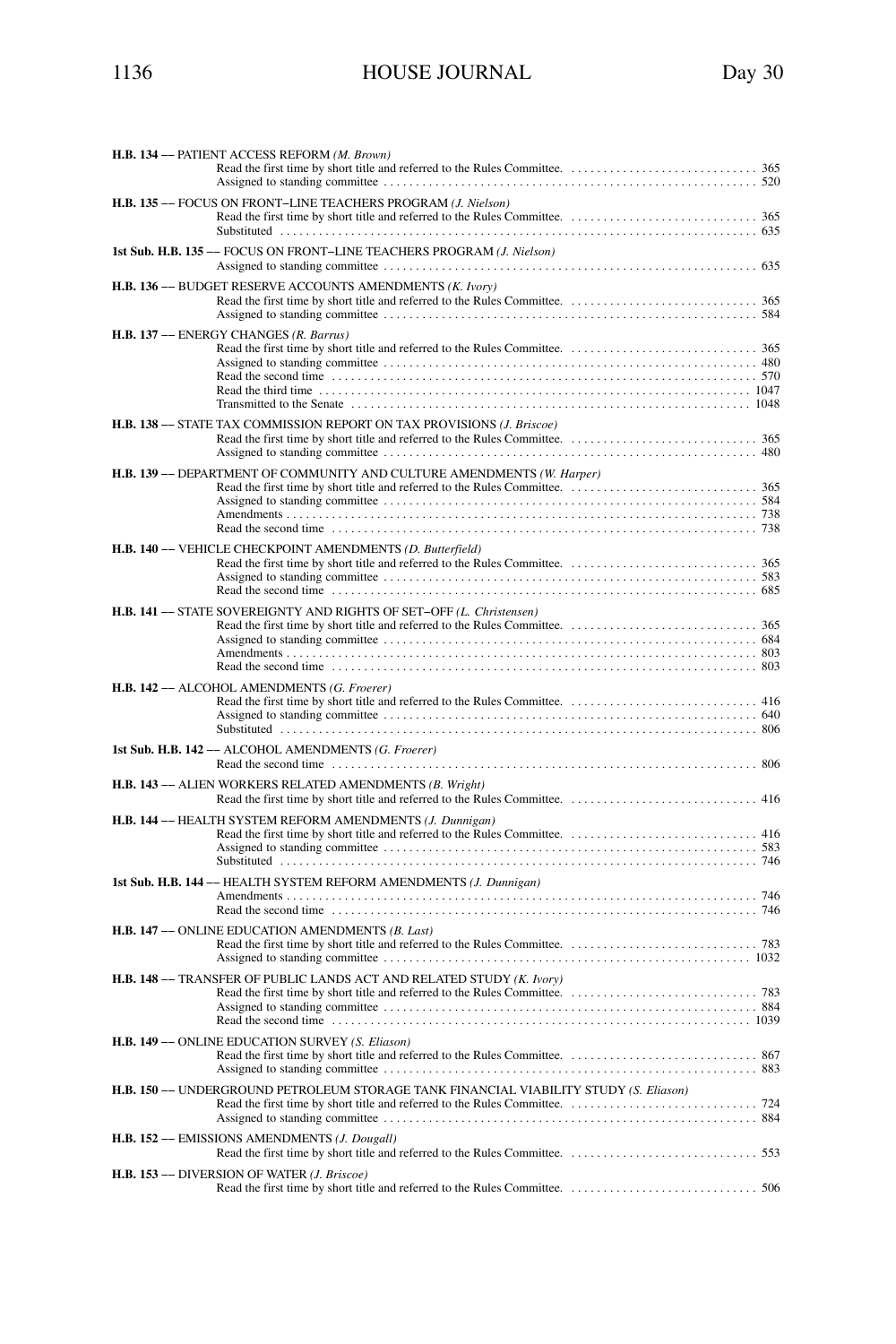| H.B. 155 -- DRUG SCREENING FOR TEMPORARY ASSISTANCE FOR NEEDY FAMILIES RECIPIENTS (B. Wilson)                                                                                                                                                                                                                                  |
|--------------------------------------------------------------------------------------------------------------------------------------------------------------------------------------------------------------------------------------------------------------------------------------------------------------------------------|
| H.B. 156 - PUBLIC EDUCATION PROGRAM AMENDMENTS (M. Newbold)                                                                                                                                                                                                                                                                    |
| H.B. 157 -- CURRENCY AMENDMENTS (B. Galvez)                                                                                                                                                                                                                                                                                    |
| H.B. 158 - STUDENT-BASED BUDGETING (D. Butterfield)                                                                                                                                                                                                                                                                            |
| H.B. 159 -- UNLAWFUL DETENTION AMENDMENTS (R. Wilcox)                                                                                                                                                                                                                                                                          |
| 1st Sub. H.B. 159 -- UNLAWFUL DETENTION AMENDMENTS (R. Wilcox)<br>Read the second time contained and set of the second time contained a second time contained a second time contained a second time contained a second time contained a second time contained a second second second second seco                               |
| H.B. 161 - RIGHTS OF PARENTS AND CHILDREN (L. Christensen)                                                                                                                                                                                                                                                                     |
| H.B. 164 -- TRUST DEED FORECLOSURE CHANGES (L. Christensen)                                                                                                                                                                                                                                                                    |
| 1st Sub. H.B. 164 -- TRUST DEED FORECLOSURE CHANGES (L. Christensen)                                                                                                                                                                                                                                                           |
| H.B. 165 - PHARMACY PATIENT COUNSELING AMENDMENTS (M. Poulson)                                                                                                                                                                                                                                                                 |
| H.B. 173 - TRANSPORTATION FUNDING MODIFICATIONS (B. Dee)                                                                                                                                                                                                                                                                       |
| H.B. 174 -- SALES AND USE TAX ALLOCATIONS FOR WATER RESOURCES CONSTRUCTION FUND (P. Painter)<br>Read the second time contained and the contact of the second time of the second time contact the second time of the second time of the second time of the second time of the second time of the second time of the second time |
| H.B. 176 - COUNTY LAND USE PLANS (M. Noel)                                                                                                                                                                                                                                                                                     |
| 1st Sub. H.B. 176 -- COUNTY LAND USE PLANS (M. Noel)<br>Read the second time contained and the second time contained a second time contained a second time contained a second time contained a second time contained a second time contained a second time contained a second second s                                         |
| H.B. 180 - FOOD STAMP REFERENCE AMENDMENTS (R. Chavez-Houck)                                                                                                                                                                                                                                                                   |
| H.B. 182 - SIGNAGE HONORING FALLEN HIGHWAY PATROL OFFICERS (B. Wilson)                                                                                                                                                                                                                                                         |
| H.B. 184 -- STUDY OF REGULATORY ENVIRONMENT FOR ALCOHOL POLICY (D. Litvack)<br>Read the second time contained and the contact of the second time in the second time contact the second time contact the second time contact the second time contact the second time of the second time second time second tim                  |
| H.B. 186 -- STATE LICENSING AMENDMENTS (D. McCay)                                                                                                                                                                                                                                                                              |
| H.B. 187 - AGRICULTURAL OPERATION INTERFERENCE (J. Mathis)                                                                                                                                                                                                                                                                     |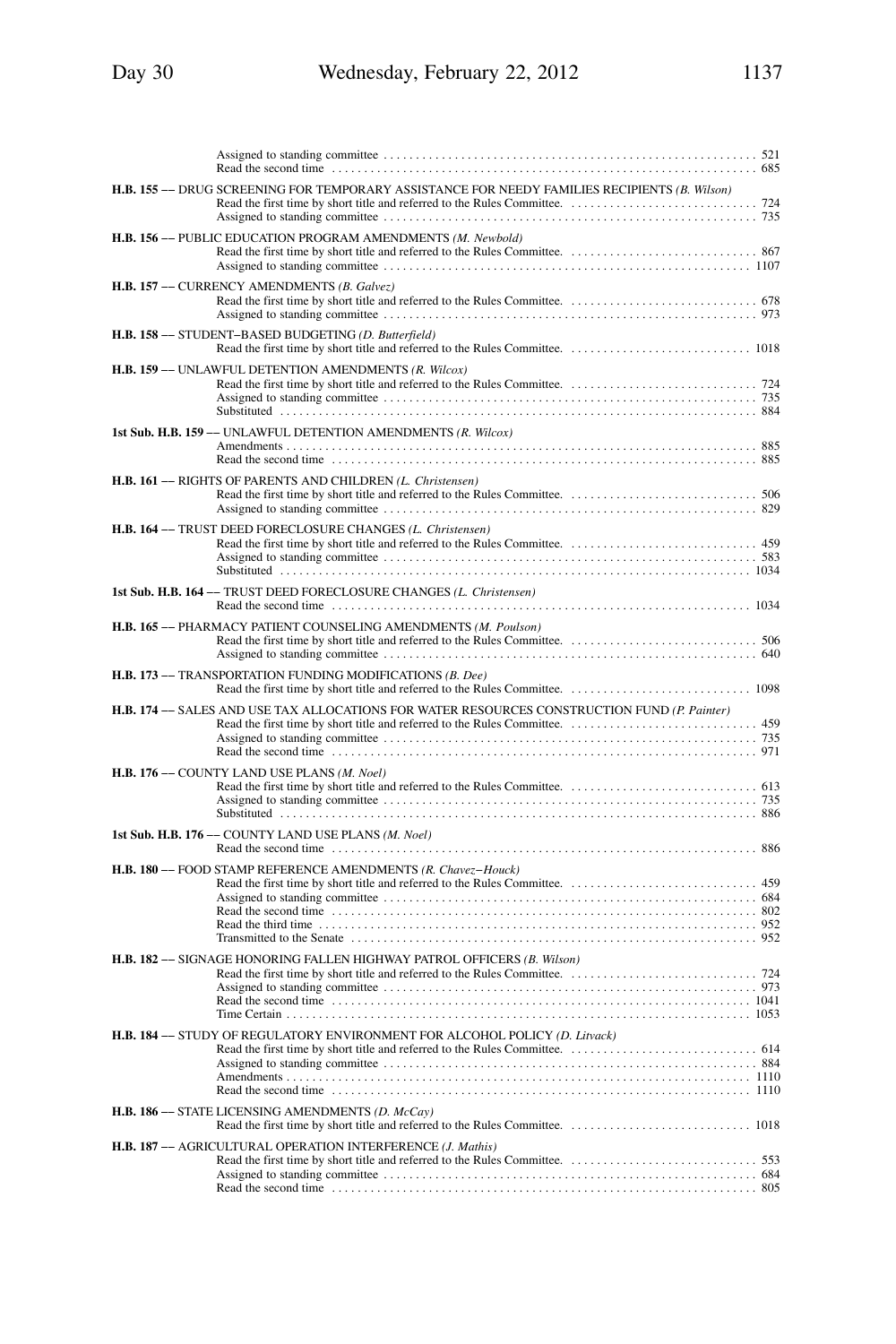| H.B. 188 - CHILD TORTURE AMENDMENTS (D. Brown)                                                                                                                                                                                                                             |
|----------------------------------------------------------------------------------------------------------------------------------------------------------------------------------------------------------------------------------------------------------------------------|
| H.B. 189 -- ASBESTOS REQUIREMENTS (L. Wiley)                                                                                                                                                                                                                               |
| H.B. 190 -- NURSE MIDWIFE PRACTICE ACT AMENDMENTS (D. Brown)                                                                                                                                                                                                               |
| 1st Sub. H.B. 190 -- NURSE MIDWIFE PRACTICE ACT AMENDMENTS (D. Brown)                                                                                                                                                                                                      |
| H.B. 191 -- REAL ESTATE AMENDMENTS (G. Froerer)<br>Read the third time $\ldots$ , $\ldots$ , $\ldots$ , $\ldots$ , $\ldots$ , $\ldots$ , $\ldots$ , $\ldots$ , $\ldots$ , $\ldots$ , $\ldots$ , $\ldots$ , $\ldots$ , $\ldots$ , $\ldots$ , $\ldots$ , $\ldots$ , $\ldots$ |
| H.B. 192 -- PRIVATE PROPERTY RIGHTS (B. Wilson)                                                                                                                                                                                                                            |
| H.B. 193 -- ALCOHOLIC BEVERAGE CONTROL COMMISSION AMENDMENTS (B. Doughty)                                                                                                                                                                                                  |
|                                                                                                                                                                                                                                                                            |
| 1st Sub. H.B. 194 -- INVOLUNTARY FEEDING AND HYDRATION OF INMATES (D. Brown)                                                                                                                                                                                               |
| H.B. 195 -- PETROLEUM AND UNDERGROUND STORAGE TANK FEES (G. Hughes)                                                                                                                                                                                                        |
| H.B. 196 -- ABUSIVE WORKPLACE POLICIES ACT (S. Sandstrom)                                                                                                                                                                                                                  |
| H.B. 197 - GRANTS FOR MATH TEACHER TRAINING (R. Edwards)                                                                                                                                                                                                                   |
| H.B. 198 -- GROWING OF FOOD (C. Herrod)                                                                                                                                                                                                                                    |
| H.B. 199 -- ELIMINATION OF DAYLIGHT SAVING TIME (J. Nielson)                                                                                                                                                                                                               |
| H.B. 200 -- INDIVIDUAL INCOME TAX CREDIT FOR USE TAX LIABILITY (J. Nielson)                                                                                                                                                                                                |
| H.B. 201 -- UTAH STATE WINTER SPORTS (S. Eliason)                                                                                                                                                                                                                          |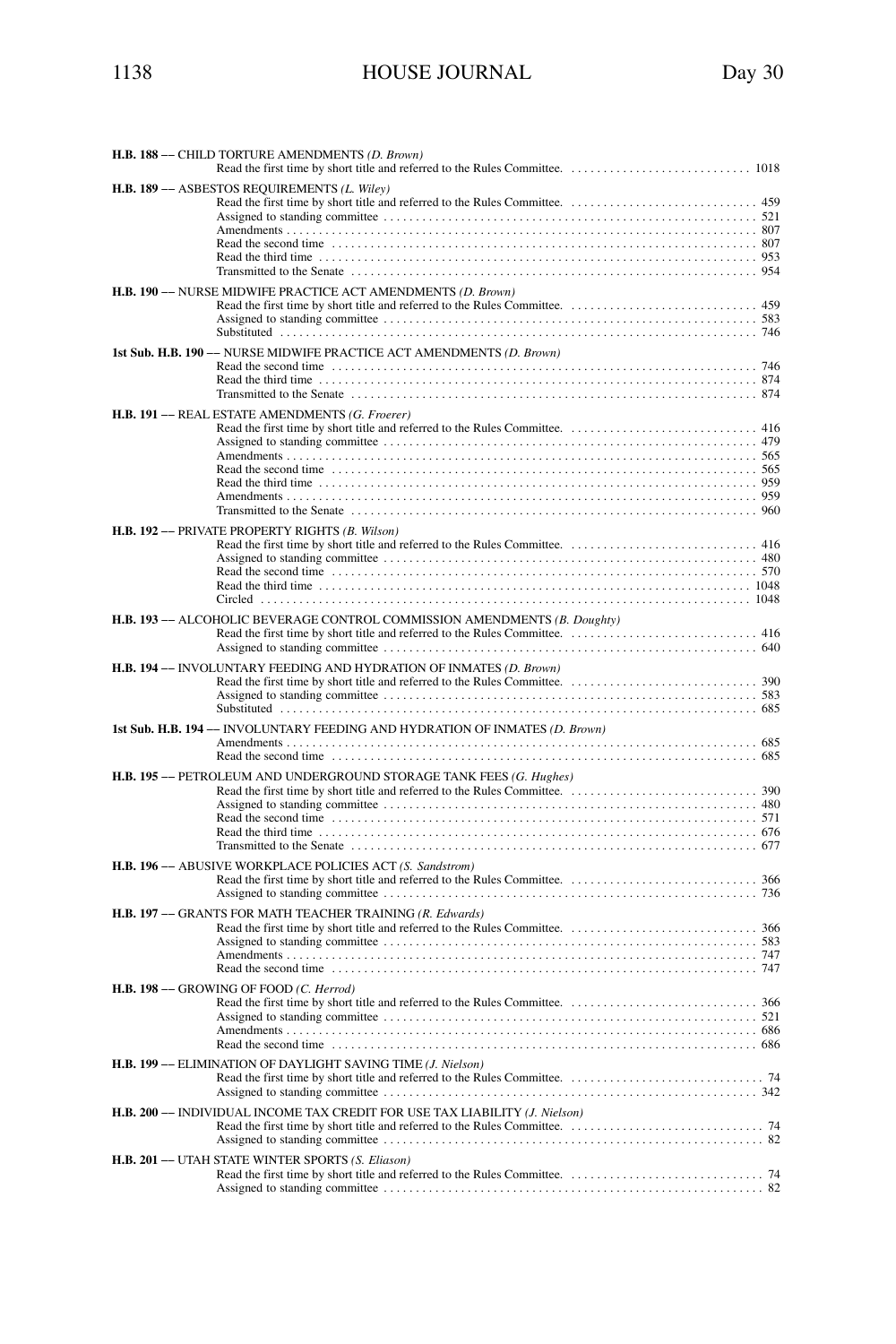| H.B. 202 - CHILD PROTECTION AMENDMENTS (C. Watkins)                                             |
|-------------------------------------------------------------------------------------------------|
| H.B. 203 - PARENTAL RIGHTS REVISIONS (C. Watkins)                                               |
| H.B. 204 -- EXPEDITED JURY TRIAL ACT AMENDMENTS (B. King)                                       |
| H.B. 205 -- CHECK CASHING AND DEFERRED DEPOSIT LENDING REGISTRATION ACT AMENDMENTS (J. Nielson) |
| H.B. 206 -- CURRICULUM OPTIONS FOR SECONDARY SCHOOL STUDENTS (J. Dougall)                       |
| 1st Sub. H.B. 206 -- CURRICULUM OPTIONS FOR SECONDARY SCHOOL STUDENTS (J. Dougall)              |
| H.B. 207 - REQUIREMENTS TO CREATE SCHOOL DISTRICTS (J. Dougall)                                 |
| H.B. 208 -- LIMITS ON LANDOWNER LIABILITY FOR PUBLIC RECREATION (R. Barrus)                     |
| H.B. 209 - UTAH LANDS PROTECTION ACT (F. Cox)                                                   |
| H.B. 210 - SEVERANCE TAX AMENDMENTS (J. Nielson)                                                |
| 1st Sub. H.B. 210 -- SEVERANCE TAX AMENDMENTS (J. Nielson)                                      |
| 1st Sub. H.B. 210 -- SEVERANCE TAX AMENDMENTS (J. Nielson)                                      |
| H.B. 211 -- INSURANCE COVERAGE FOR AMINO ACID-BASED FORMULA (C. Moss)                           |
| H.B. 212 - DIVIDING SCHOOL DISTRICTS (J. Bird)                                                  |
| H.B. 213 -- SCHOOL COMMUNITY COUNCIL MEMBER QUALIFICATIONS (L. Perry)                           |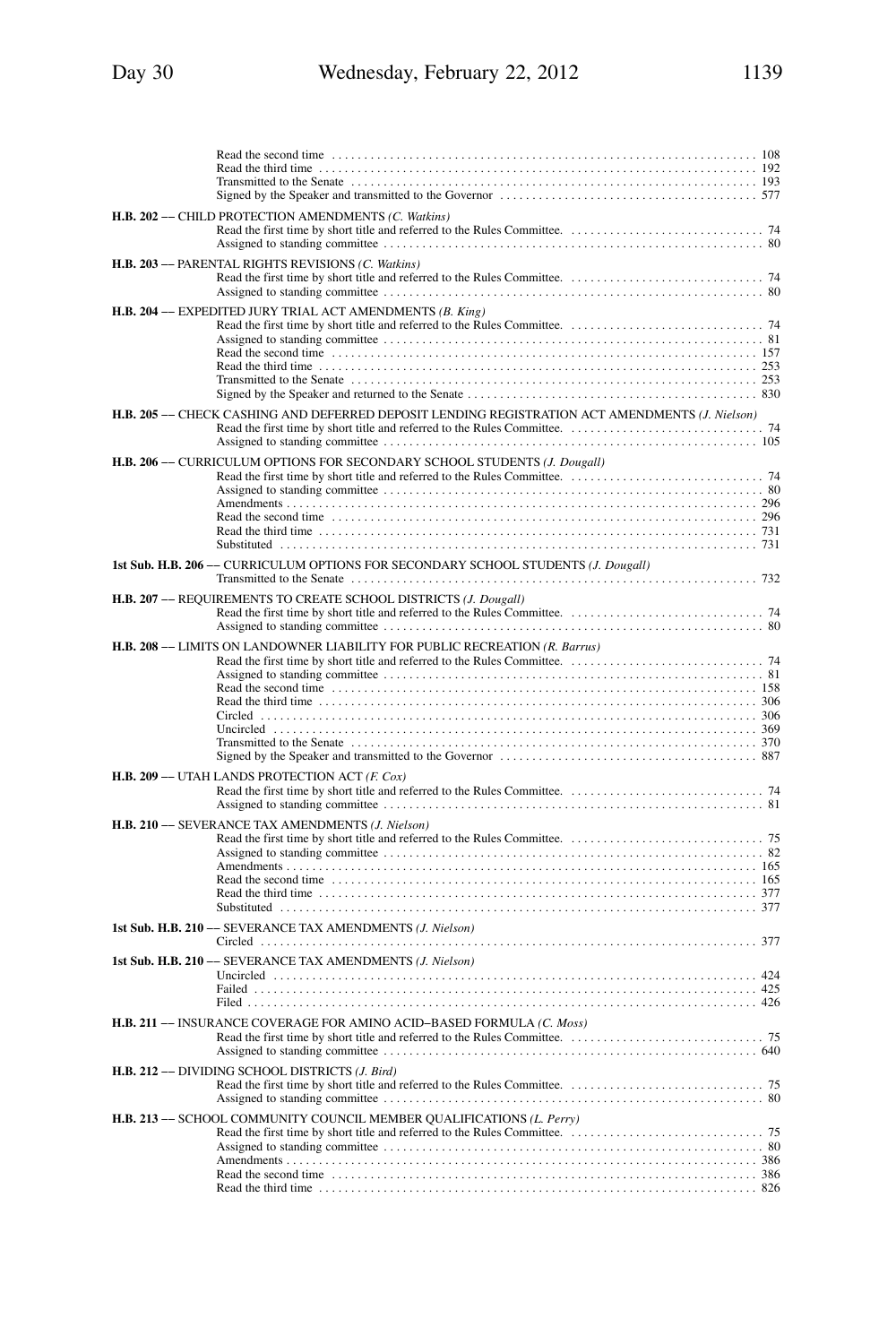| ۰. |  |
|----|--|

| H.B. 214 -- PROFESSIONAL EMPLOYER ORGANIZATION LICENSING ACT AMENDMENTS (J. Dunnigan)<br>H.B. 215 - LABOR RELATED AMENDMENTS (M. Morley)<br>H.B. 216 -- POLITICAL SUBDIVISION RESIDENTIAL RENTAL AMENDMENTS (K. Sumsion)                                                             |  |
|--------------------------------------------------------------------------------------------------------------------------------------------------------------------------------------------------------------------------------------------------------------------------------------|--|
| H.B. 217 -- GIFT CARD PROVISIONS (V. Peterson)                                                                                                                                                                                                                                       |  |
| H.B. 218 -- LOCAL SCHOOL BOARD BUSINESS ADMINISTRATOR (D. McCay)                                                                                                                                                                                                                     |  |
| H.B. 219 -- USE OF PUBLIC BUILDINGS (J. Nielson)                                                                                                                                                                                                                                     |  |
| H.B. 220 - CLASSIFICATION OF COUNTIES (R. Menlove)<br>Read the second time influence in the contract of the second time in the second time in the second time in the second time in the second time in the second time in the second time in the second time in the second time in t |  |
| H.B. 221 - SEXUAL TRAFFICKING (K. Grover)                                                                                                                                                                                                                                            |  |
| H.B. 222 - ESCORT SERVICES LICENSING AMENDMENTS (P. Ray)                                                                                                                                                                                                                             |  |
| H.B. 223 - RETENTION OF EVIDENCE AMENDMENTS (B. Wilson)                                                                                                                                                                                                                              |  |
| H.B. 224 -- POLITICAL SUBDIVISIONS - REPORT OF RECEIPTS OF FEDERAL MONEY (K. Ivory)                                                                                                                                                                                                  |  |
| H.B. 225 - CHILD AND FAMILY SERVICE PROVIDERS (C. Watkins)                                                                                                                                                                                                                           |  |
| H.B. 226 - CLOSED MEETING AMENDMENTS (K. Powell)<br>H.B. 227 - SEX TRAFFICKING - PENALTIES (K. Grover)                                                                                                                                                                               |  |
|                                                                                                                                                                                                                                                                                      |  |
| H.B. 228 - CRIMINAL GANG AMENDMENTS (C. Oda)                                                                                                                                                                                                                                         |  |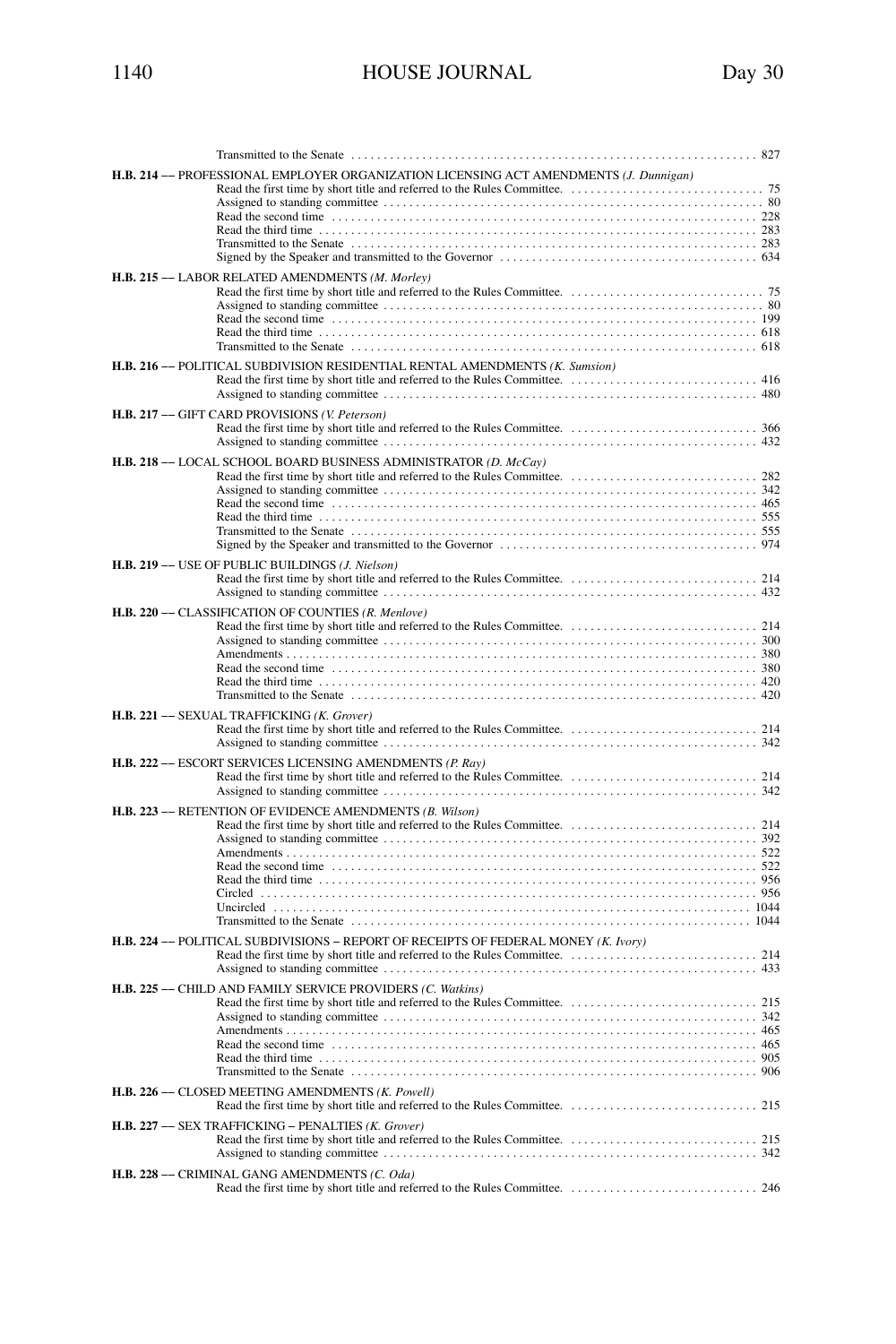| 392                                                                                                                   |
|-----------------------------------------------------------------------------------------------------------------------|
| H.B. 229 -- CONSTABLES AMENDMENTS (L. Perry)                                                                          |
|                                                                                                                       |
|                                                                                                                       |
|                                                                                                                       |
| 1st Sub. H.B. 229 -- CONSTABLES AMENDMENTS (L. Perry)                                                                 |
|                                                                                                                       |
|                                                                                                                       |
|                                                                                                                       |
| H.B. 230 -- UTAH SCHOOLS FOR THE DEAF AND THE BLIND AMENDMENTS (J. Seelig)                                            |
|                                                                                                                       |
|                                                                                                                       |
| Read the second time contained and the contact of the second time contact the second time contact and the second time |
|                                                                                                                       |
|                                                                                                                       |
| H.B. 231 - GUARDIANSHIP AMENDMENTS (K. Powell)                                                                        |
|                                                                                                                       |
|                                                                                                                       |
| H.B. 232 - ABUSE, NEGLECT, AND DIVISION DEFINITIONS (C. Watkins)                                                      |
|                                                                                                                       |
|                                                                                                                       |
|                                                                                                                       |
|                                                                                                                       |
|                                                                                                                       |
| H.B. 233 - POLITICAL PARTY REGISTRATION AMENDMENTS (J. Nielson)                                                       |
|                                                                                                                       |
|                                                                                                                       |
|                                                                                                                       |
|                                                                                                                       |
|                                                                                                                       |
|                                                                                                                       |
| H.B. 234 - CREDIT REPORTING AMENDMENTS (J. Nielson)                                                                   |
| H.B. 235 -- OFFER OF JUDGMENT IN CIVIL CASES (K. Ivory)                                                               |
|                                                                                                                       |
|                                                                                                                       |
| H.B. 236 - ALIMONY MODIFICATIONS (S. Sandstrom)                                                                       |
|                                                                                                                       |
|                                                                                                                       |
| 1st Sub. H.B. 236 -- ALIMONY MODIFICATIONS (S. Sandstrom)                                                             |
|                                                                                                                       |
| H.B. 237 - CHILD WELFARE AMENDMENTS (W. Harper)                                                                       |
|                                                                                                                       |
|                                                                                                                       |
|                                                                                                                       |
| 1st Sub. H.B. 237 -- CHILD WELFARE AMENDMENTS (W. Harper)                                                             |
|                                                                                                                       |
|                                                                                                                       |
|                                                                                                                       |
| 2nd Sub. H.B. 237 - CHILD WELFARE AMENDMENTS (W. Harper)                                                              |
|                                                                                                                       |
| H.B. 238 -- EXPUNGED RECORDS AMENDMENTS (R. Greenwood)                                                                |
|                                                                                                                       |
|                                                                                                                       |
|                                                                                                                       |
|                                                                                                                       |
|                                                                                                                       |
| H.B. 239 - PAWNSHOP RECORD AMENDMENTS (R. Greenwood)                                                                  |
|                                                                                                                       |
|                                                                                                                       |
|                                                                                                                       |
| 956                                                                                                                   |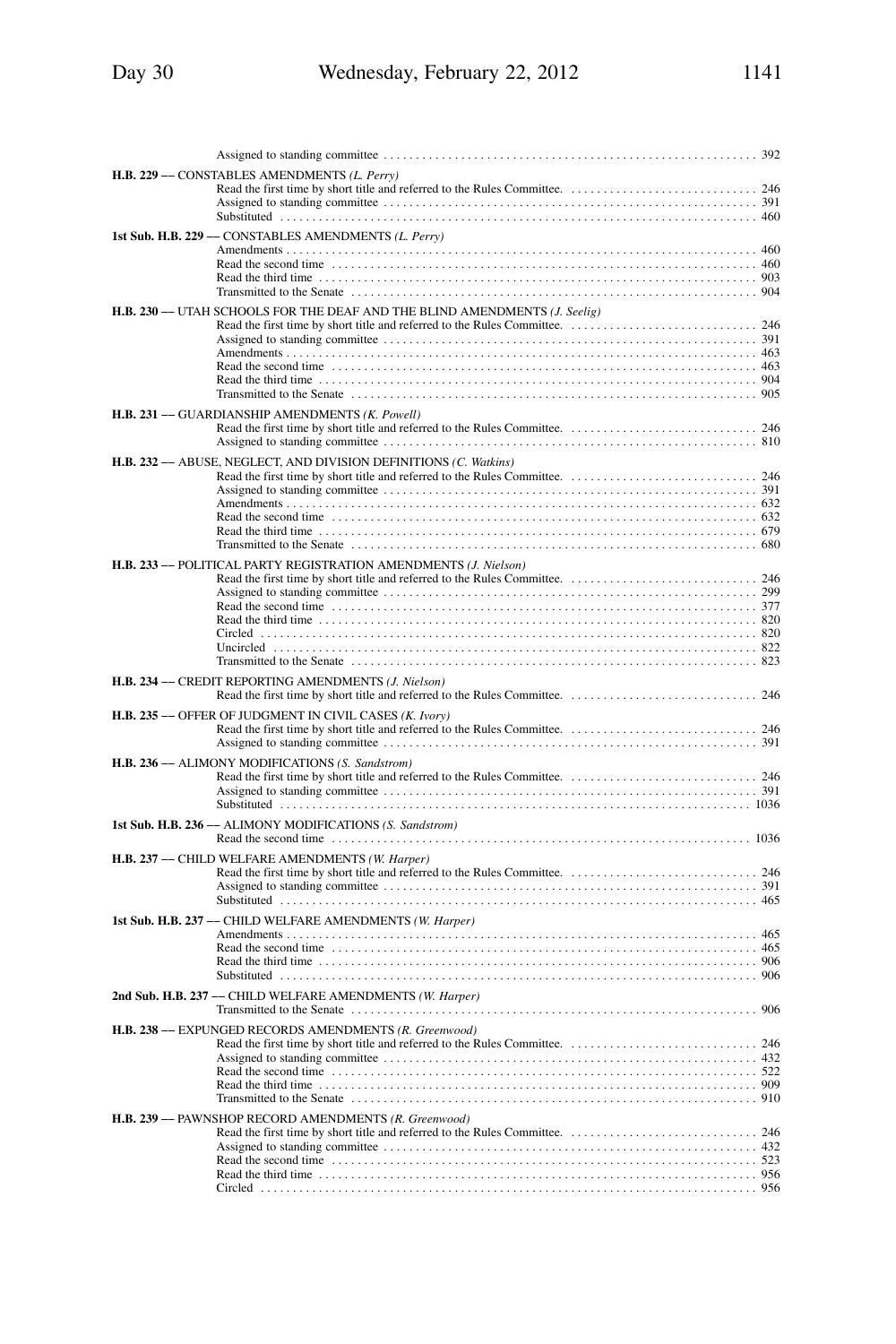| H.B. 240 - MEDICAL RETAINER AGREEMENTS (K. Ivory)                                                               |
|-----------------------------------------------------------------------------------------------------------------|
| H.B. 241 -- FOSTER CARE AND KINSHIP PLACEMENT AMENDMENTS (C. Watkins)                                           |
| H.B. 242 -- INSURANCE BILLING FOR ATHLETIC TRAINERS (P. Ray)                                                    |
| H.B. 243 -- MUNICIPAL ELECTION REVISIONS (J. Dougall)                                                           |
| H.B. 244 -- ALCOHOLIC BEVERAGE ENFORCEMENT AND TREATMENT RESTRICTED ACCOUNT DISTRIBUTION<br>AMENDMENTS (P. Ray) |
| H.B. 245 - AMENDMENT TO DEFINITION OF SMOKING IN UTAH INDOOR CLEAN AIR ACT (B. Last)                            |
| 3rd Sub. H.B. 245 -- AMENDMENT TO DEFINITION OF SMOKING IN UTAH INDOOR CLEAN AIR ACT (B. Last)                  |
| 3rd Sub. H.B. 245 -- AMENDMENT TO DEFINITION OF SMOKING IN UTAH INDOOR CLEAN AIR ACT (B. Last)                  |
| H.B. 246 -- COUNTY CORRECTIONAL FACILITIES FUNDING AMENDMENTS (M. Noel)                                         |
| H.B. 247 -- COST SHARING FOR SMOKERS ENROLLED IN MEDICAID (P. Ray)                                              |
| H.B. 248 -- CONTRACT CANCELLATION OPTION ON PURCHASE OF USED VEHICLE (J. Bird)                                  |
| H.B. 249 -- SINGLE FAMILY ZONING DESIGNATION (D. Sanpei)                                                        |
| 1st Sub. H.B. 249 -- SINGLE FAMILY ZONING DESIGNATION (D. Sanpei)                                               |
| H.B. 250 -- TAX CREDIT FOR DEPENDENT WITH A DISABILITY (J. Dougall)                                             |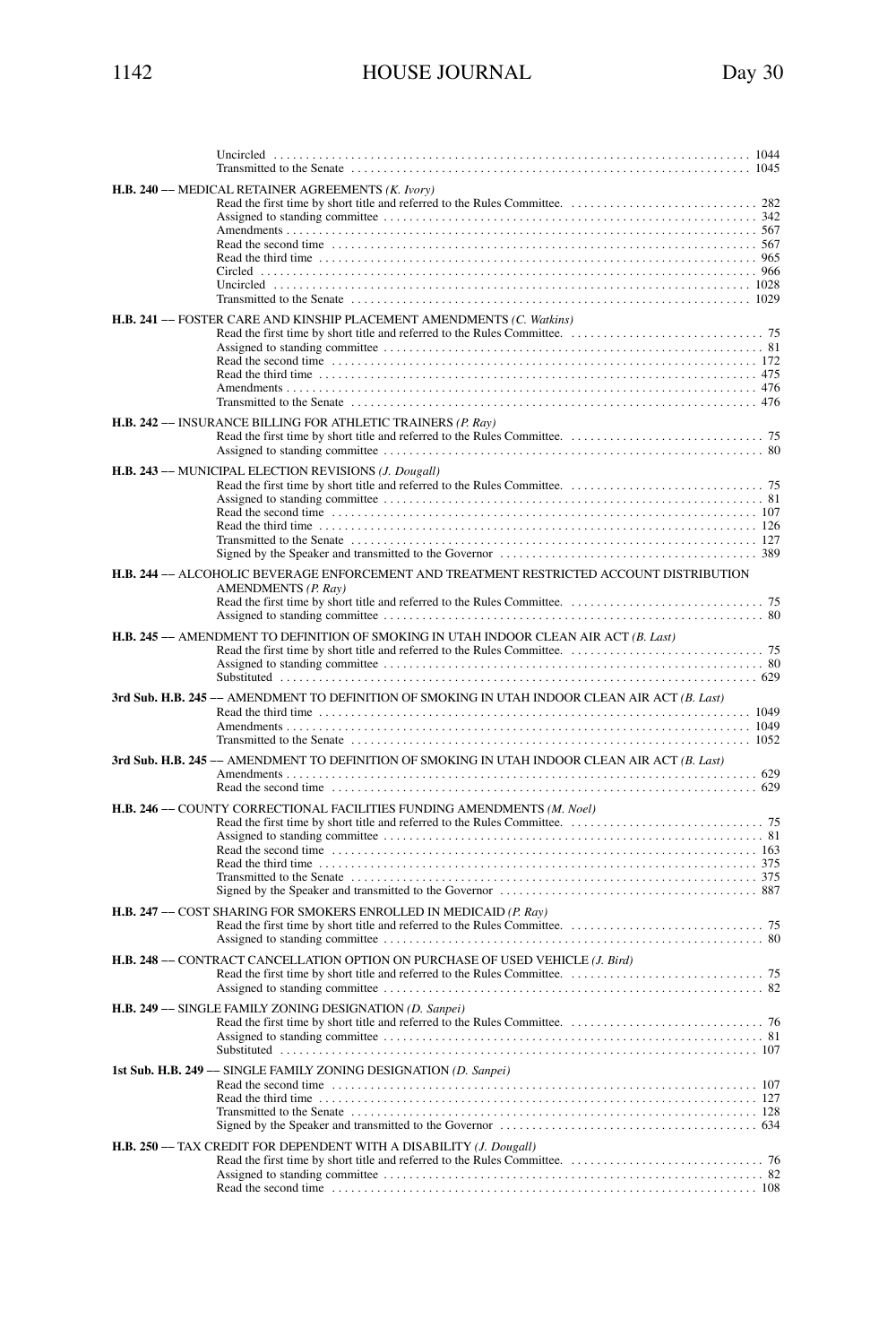|                     | H.B. 251 -- UTAH STATE PERSONNEL MANAGEMENT ACT AMENDMENTS (B. Daw)                                                                                                                                                                                                                                           |  |
|---------------------|---------------------------------------------------------------------------------------------------------------------------------------------------------------------------------------------------------------------------------------------------------------------------------------------------------------|--|
|                     | 1st Sub. H.B. 251 -- UTAH STATE PERSONNEL MANAGEMENT ACT AMENDMENTS (B. Daw)<br>Read the second time contained and the contact of the second time contact the second time contact to the Read the second time contact to the Read the second time contact to the Read the second time contact the Read to the |  |
|                     | H.B. 252 - POST CERTIFICATION WAIVERS (R. Greenwood)                                                                                                                                                                                                                                                          |  |
|                     | 1st Sub. H.B. 252 -- PEACE OFFICER STANDARDS AND TRAINING AMENDMENTS (R. Greenwood)                                                                                                                                                                                                                           |  |
|                     | H.B. 253 - VOTER REGISTRATION AMENDMENTS (K. Powell)                                                                                                                                                                                                                                                          |  |
| 1st Sub. H.B. 253 - | - VOTER REGISTRATION AMENDMENTS (K. Powell)                                                                                                                                                                                                                                                                   |  |
|                     | H.B. 254 - CONTROLLED SUBSTANCES AMENDMENTS (G. Froerer)                                                                                                                                                                                                                                                      |  |
|                     | 1st Sub. H.B. 254 -- CONTROLLED SUBSTANCES AMENDMENTS (G. Froerer)                                                                                                                                                                                                                                            |  |
|                     | H.B. 255 -- MOTOR VEHICLE BUSINESS REGULATION PENALTIES (D. Ipson)                                                                                                                                                                                                                                            |  |
|                     | H.B. 256 - RETIREMENT MODIFICATIONS (D. Ipson)                                                                                                                                                                                                                                                                |  |
|                     | 1st Sub. H.B. 256 -- RETIREMENT MODIFICATIONS (D. Ipson)                                                                                                                                                                                                                                                      |  |
|                     | 2nd Sub. H.B. 256 - RETIREMENT MODIFICATIONS (D. Ipson)                                                                                                                                                                                                                                                       |  |
|                     | H.B. 257 - CONTROLLED SUBSTANCE DATABASE AMENDMENTS (B. Daw)                                                                                                                                                                                                                                                  |  |
|                     | 1st Sub. H.B. 257 -- CONTROLLED SUBSTANCE DATABASE AMENDMENTS (B. Daw)<br>733                                                                                                                                                                                                                                 |  |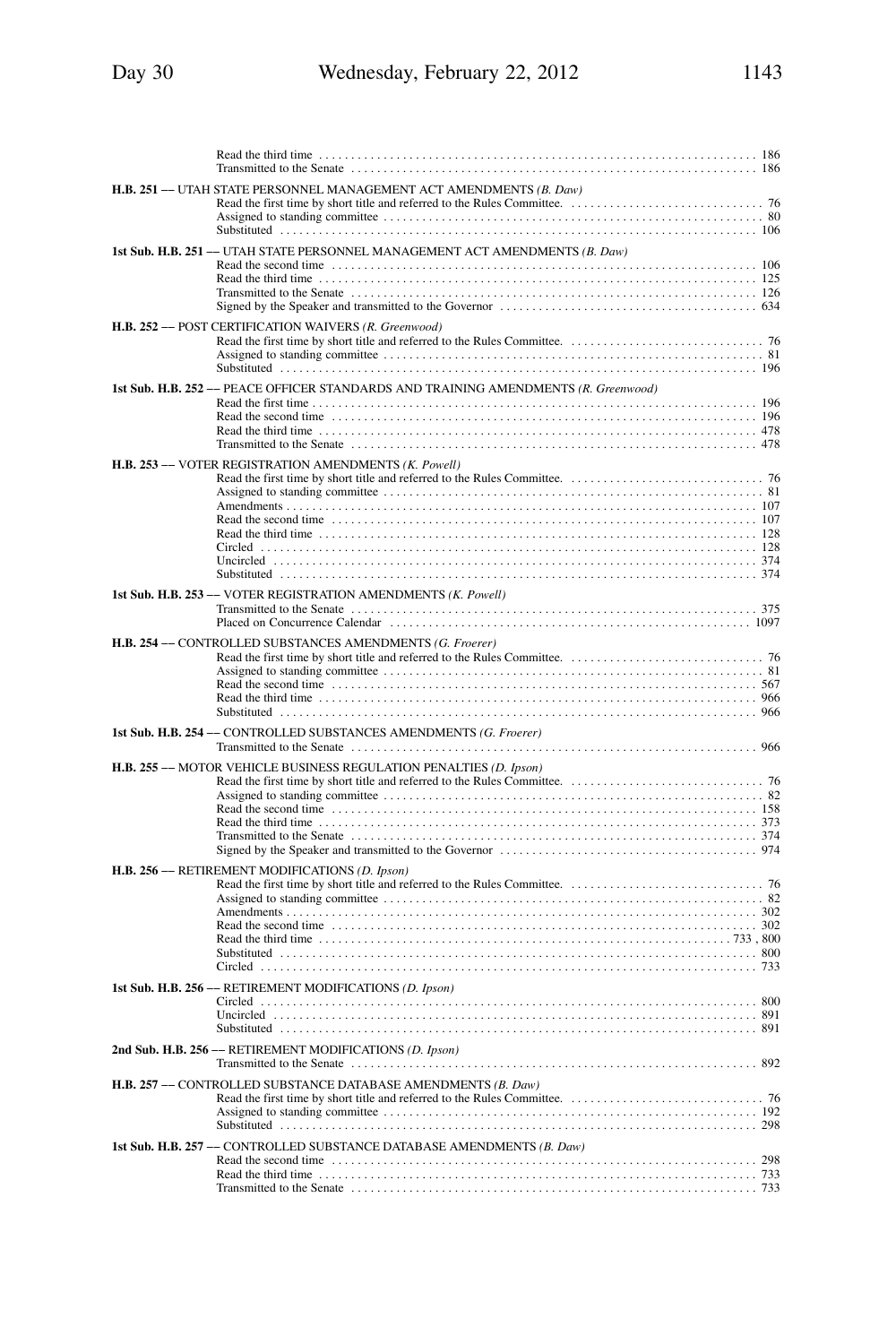| H.B. 258 -- EDUCATION FUNDING AMENDMENTS (K. Powell)                                                                                                                                                                               |  |
|------------------------------------------------------------------------------------------------------------------------------------------------------------------------------------------------------------------------------------|--|
|                                                                                                                                                                                                                                    |  |
|                                                                                                                                                                                                                                    |  |
| Read the third time $\ldots$ , $\ldots$ , $\ldots$ , $\ldots$ , $\ldots$ , $\ldots$ , $\ldots$ , $\ldots$ , $\ldots$ , $\ldots$ , $\ldots$ , $\ldots$ , $\ldots$ , $\ldots$ , $\ldots$ , $\ldots$ , $\ldots$ , $\ldots$            |  |
|                                                                                                                                                                                                                                    |  |
| H.B. 259 -- MUNICIPAL ADMINISTRATIVE PROCEEDINGS AMENDMENTS (K. Powell)                                                                                                                                                            |  |
|                                                                                                                                                                                                                                    |  |
|                                                                                                                                                                                                                                    |  |
|                                                                                                                                                                                                                                    |  |
|                                                                                                                                                                                                                                    |  |
| H.B. 260 - PEDESTRIANS ON HIGHWAYS (L. Perry)                                                                                                                                                                                      |  |
|                                                                                                                                                                                                                                    |  |
|                                                                                                                                                                                                                                    |  |
|                                                                                                                                                                                                                                    |  |
|                                                                                                                                                                                                                                    |  |
|                                                                                                                                                                                                                                    |  |
|                                                                                                                                                                                                                                    |  |
| H.B. 261 -- DIVIDING OF SCHOOL DISTRICTS AMENDMENTS (K. Sumsion)                                                                                                                                                                   |  |
|                                                                                                                                                                                                                                    |  |
|                                                                                                                                                                                                                                    |  |
|                                                                                                                                                                                                                                    |  |
|                                                                                                                                                                                                                                    |  |
|                                                                                                                                                                                                                                    |  |
| <b>H.B. 262 --- BUILDING CODE AMENDMENTS (F. Cox)</b>                                                                                                                                                                              |  |
|                                                                                                                                                                                                                                    |  |
|                                                                                                                                                                                                                                    |  |
|                                                                                                                                                                                                                                    |  |
| H.B. 263 -- UNEMPLOYMENT BENEFITS FOR MILITARY SPOUSE (L. Hemingway)                                                                                                                                                               |  |
|                                                                                                                                                                                                                                    |  |
|                                                                                                                                                                                                                                    |  |
|                                                                                                                                                                                                                                    |  |
|                                                                                                                                                                                                                                    |  |
|                                                                                                                                                                                                                                    |  |
| H.B. 264 - HIGH OCCUPANCY VEHICLE LANE AMENDMENTS (K. Sumsion)                                                                                                                                                                     |  |
|                                                                                                                                                                                                                                    |  |
|                                                                                                                                                                                                                                    |  |
|                                                                                                                                                                                                                                    |  |
|                                                                                                                                                                                                                                    |  |
| H.B. 265 -- PUBLIC EMPLOYEE'S LONG-TERM DISABILITY ACT AMENDMENTS (B. King)                                                                                                                                                        |  |
|                                                                                                                                                                                                                                    |  |
|                                                                                                                                                                                                                                    |  |
|                                                                                                                                                                                                                                    |  |
|                                                                                                                                                                                                                                    |  |
|                                                                                                                                                                                                                                    |  |
|                                                                                                                                                                                                                                    |  |
| H.B. 266 - DRIVER EDUCATION AMENDMENTS (B. Daw)                                                                                                                                                                                    |  |
|                                                                                                                                                                                                                                    |  |
|                                                                                                                                                                                                                                    |  |
|                                                                                                                                                                                                                                    |  |
| Read the third time $\ldots$ , $\ldots$ , $\ldots$ , $\ldots$ , $\ldots$ , $\ldots$ , $\ldots$ , $\ldots$ , $\ldots$ , $\ldots$ , $\ldots$ , $\ldots$ , $\ldots$ , $\ldots$ , $\ldots$ , $\ldots$ , $\ldots$ , $\ldots$ , $\ldots$ |  |
|                                                                                                                                                                                                                                    |  |
|                                                                                                                                                                                                                                    |  |
| H.B. 267 -- VINTAGE TRAVEL TRAILERS (L. Perry)                                                                                                                                                                                     |  |
|                                                                                                                                                                                                                                    |  |
|                                                                                                                                                                                                                                    |  |
|                                                                                                                                                                                                                                    |  |
|                                                                                                                                                                                                                                    |  |
|                                                                                                                                                                                                                                    |  |
| H.B. 268 - DRIVER LICENSE AMENDMENTS (V. Peterson)                                                                                                                                                                                 |  |
|                                                                                                                                                                                                                                    |  |
|                                                                                                                                                                                                                                    |  |
|                                                                                                                                                                                                                                    |  |
|                                                                                                                                                                                                                                    |  |
|                                                                                                                                                                                                                                    |  |
|                                                                                                                                                                                                                                    |  |
| H.B. 269 -- UTAH NATIONAL GUARD - OFFICER APPOINTMENT AMENDMENTS (V. Peterson)                                                                                                                                                     |  |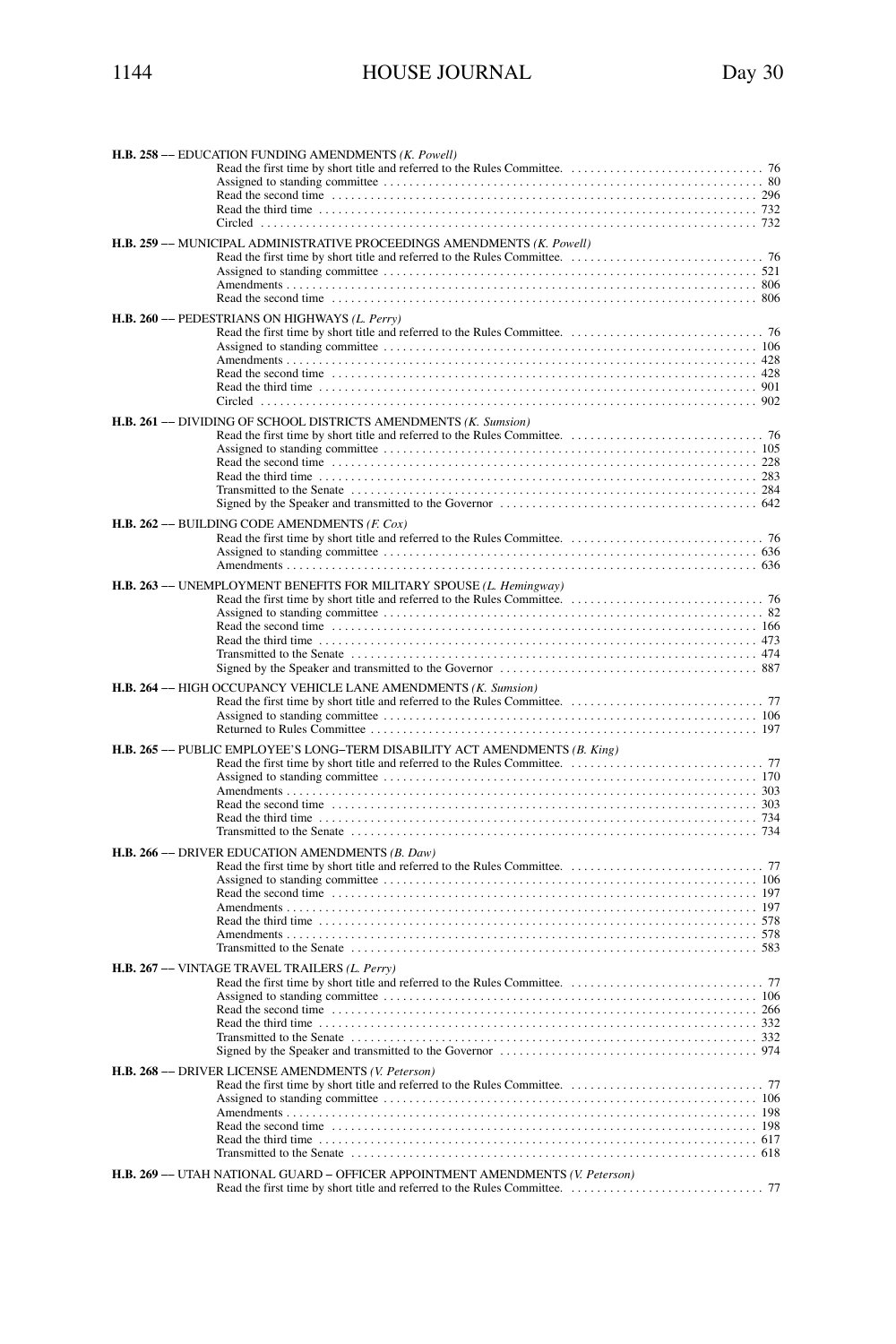| H.B. 270 -- ALCOHOLIC BEVERAGE CONTROL LICENSE AMENDMENTS (G. Froerer)                                                                                                                                                                                                                                                   |
|--------------------------------------------------------------------------------------------------------------------------------------------------------------------------------------------------------------------------------------------------------------------------------------------------------------------------|
| H.B. 271 -- PUBLIC SCHOOL SEISMIC SAFETY COMMITTEE (L. Wiley)                                                                                                                                                                                                                                                            |
| H.B. 272 -- PILOT PROGRAM FOR COVERAGE FOR AUTISM SPECTRUM DISORDERS (R. Menlove)                                                                                                                                                                                                                                        |
| H.B. 272 -- PILOT PROGRAM FOR INSURANCE COVERAGE FOR AUTISM SPECTRUM DISORDERS (R. Menlove)                                                                                                                                                                                                                              |
| 3rd Sub. H.B. 272 -- PILOT PROGRAM FOR AUTISM SPECTRUM DISORDERS SERVICES (R. Menlove)<br>Read the second time contained and the contact of the second time of the second time contact the second time of the second time of the second time of the second time of the second time of the second time of the second time |
| H.B. 273 -- MUNICIPAL AND COUNTY DEVELOPMENT STANDARDS (B. Wilson)                                                                                                                                                                                                                                                       |
| H.B. 274 - ADOPTION AMENDMENTS (R. Chavez-Houck)                                                                                                                                                                                                                                                                         |
| H.B. 275 -- SEISMIC REQUIREMENTS FOR CONDOMINIUM CONVERSION PROJECTS (L. Wiley)                                                                                                                                                                                                                                          |
| H.B. 276 - AIDING SEXUAL SOLICITATION (P. Ray)<br>Read the second time increases in the contract of the second time in the second time in the second time in the second time in the second time in the second time in the second time in the second time in the second time in t                                         |
| H.B. 277 - GRAFFITI PARAPHERNALIA (J. Nielson)                                                                                                                                                                                                                                                                           |
| H.B. 278 -- ARRESTED PERSONS' HEALTH INSURANCE PROVISIONS (B. Daw)                                                                                                                                                                                                                                                       |
| 1st Sub. H.B. 278 -- ARRESTED PERSONS' HEALTH INSURANCE PROVISIONS (B. Daw)                                                                                                                                                                                                                                              |
| H.B. 279 -- UTAH SCHOOLS SEISMIC HAZARD INVENTORY (L. Wiley)                                                                                                                                                                                                                                                             |
| H.B. 280 -- FORECLOSURE NOTICE PROVISIONS ON RESIDENTIAL RENTAL PROPERTY (W. Harper)                                                                                                                                                                                                                                     |
| H.B. 281 - HUMAN SERVICES LICENSE EXTENSIONS (B. Last)                                                                                                                                                                                                                                                                   |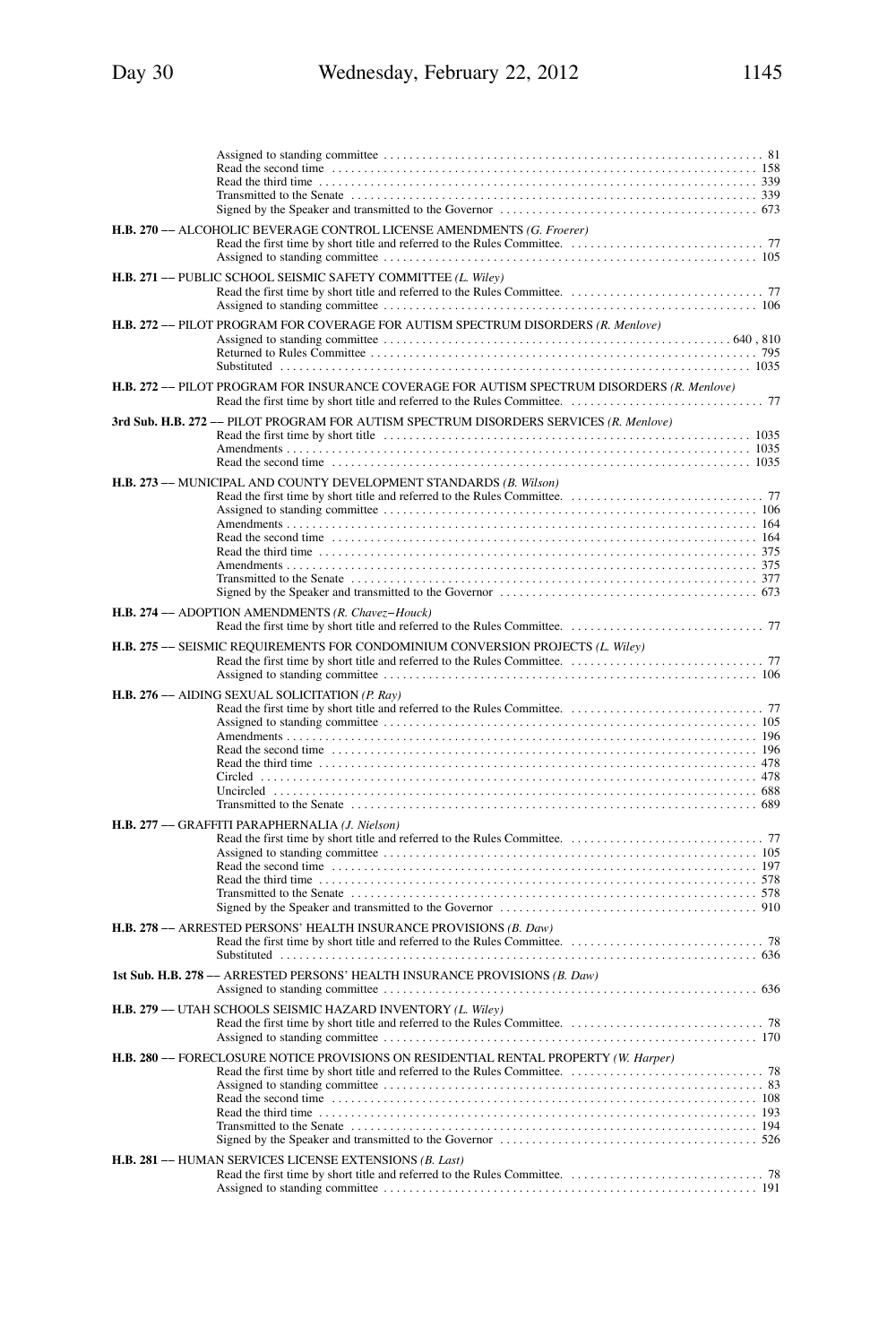| Read the second time $\ldots$ , $\ldots$ , $\ldots$ , $\ldots$ , $\ldots$ , $\ldots$ , $\ldots$ , $\ldots$ , $\ldots$ , $\ldots$ , $\ldots$ , $\ldots$ , $\ldots$ , $\ldots$ , $\ldots$ , $\ldots$ , $\ldots$ |  |
|---------------------------------------------------------------------------------------------------------------------------------------------------------------------------------------------------------------|--|
|                                                                                                                                                                                                               |  |
| H.B. 282 - CRIMINAL OFFENSE AMENDMENTS (P. Ray)                                                                                                                                                               |  |
|                                                                                                                                                                                                               |  |
|                                                                                                                                                                                                               |  |
|                                                                                                                                                                                                               |  |
|                                                                                                                                                                                                               |  |
|                                                                                                                                                                                                               |  |
|                                                                                                                                                                                                               |  |
| H.B. 283 -- STATE STORES PILOT PROGRAM FOR DAYS OF SALE OF LIQUOR (P. Arent)                                                                                                                                  |  |
|                                                                                                                                                                                                               |  |
|                                                                                                                                                                                                               |  |
| H.B. 284 - HIGHER EDUCATION GOVERNANCE (J. Dougall)                                                                                                                                                           |  |
|                                                                                                                                                                                                               |  |
| H.B. 285 - REPEAL OF HIGHER EDUCATION TUITION ASSISTANCE PROGRAM (S. Eliason)                                                                                                                                 |  |
|                                                                                                                                                                                                               |  |
|                                                                                                                                                                                                               |  |
|                                                                                                                                                                                                               |  |
|                                                                                                                                                                                                               |  |
| H.B. 286 -- STATE HOUSE BOUNDARY AMENDMENTS (K. Sumsion)                                                                                                                                                      |  |
|                                                                                                                                                                                                               |  |
|                                                                                                                                                                                                               |  |
|                                                                                                                                                                                                               |  |
|                                                                                                                                                                                                               |  |
|                                                                                                                                                                                                               |  |
|                                                                                                                                                                                                               |  |
| H.B. 287 -- STATE BOARD OF EDUCATION BOUNDARY AMENDMENTS (K. Sumsion)                                                                                                                                         |  |
|                                                                                                                                                                                                               |  |
|                                                                                                                                                                                                               |  |
|                                                                                                                                                                                                               |  |
|                                                                                                                                                                                                               |  |
|                                                                                                                                                                                                               |  |
| H.B. 288 -- IMPACT FEE AMENDMENTS (M. Morley)                                                                                                                                                                 |  |
|                                                                                                                                                                                                               |  |
|                                                                                                                                                                                                               |  |
|                                                                                                                                                                                                               |  |
| H.B. 289 - REAUTHORIZATION OF CORRECTIONS EDUCATION PROGRAMS (C. Watkins)                                                                                                                                     |  |
|                                                                                                                                                                                                               |  |
|                                                                                                                                                                                                               |  |
|                                                                                                                                                                                                               |  |
|                                                                                                                                                                                                               |  |
|                                                                                                                                                                                                               |  |
|                                                                                                                                                                                                               |  |
| H.B. 290 - DIVORCE ORIENTATION CLASS (J. Nielson)                                                                                                                                                             |  |
|                                                                                                                                                                                                               |  |
|                                                                                                                                                                                                               |  |
|                                                                                                                                                                                                               |  |
|                                                                                                                                                                                                               |  |
|                                                                                                                                                                                                               |  |
| H.B. 291 -- FUNDING FOR BURYING UTILITY LINES (J. Briscoe)                                                                                                                                                    |  |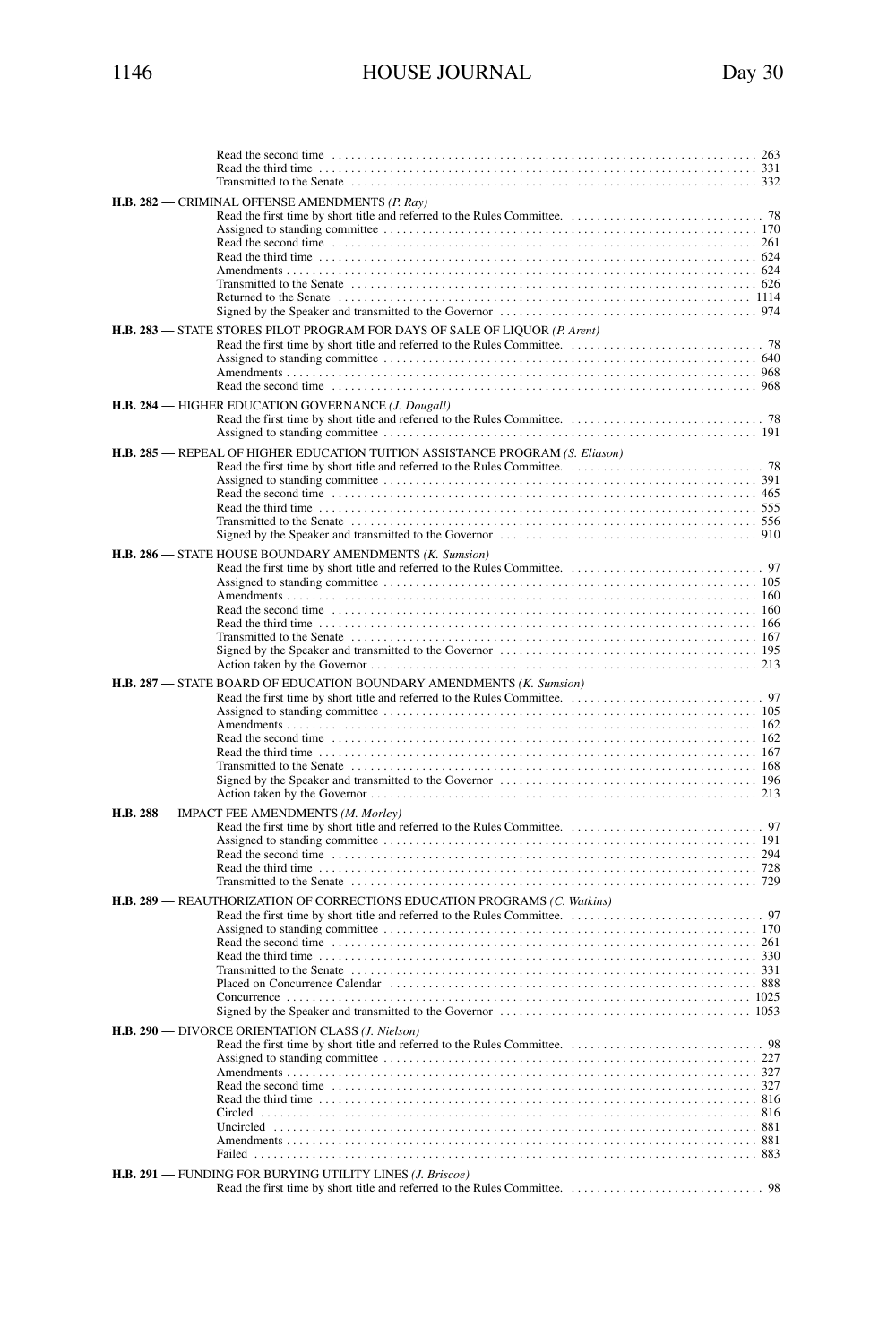| H.B. 292 - TAXATION OF VARIABLE LIFE INSURANCE (J. Bird)                               |
|----------------------------------------------------------------------------------------|
| H.B. 293 - AMENDMENTS TO VEHICLE OVERSIZE AND OVERWEIGHT PERMITS (W. Harper)           |
| H.B. 294 -- AMENDMENTS TO MENTAL HEALTH PRACTICES LICENSING LAWS (R. C. Webb)          |
| 1st Sub. H.B. 294 -- AMENDMENTS TO MENTAL HEALTH PRACTICES LICENSING LAWS (R. C. Webb) |
| 1st Sub. H.B. 294 -- BIOFEEDBACK LICENSING AMENDMENTS (R. C. Webb)                     |
| H.B. 295 - TRADEMARK RENEWAL REVISIONS (B. King)                                       |
| H.B. 296 -- SOCIAL SERVICES - EMPLOYMENT FIRST PRIORITY (R. Menlove)                   |
| H.B. 296 - SOCIAL SERVICES - EMPLOYMENT FIRST PRIORITY (V. L. Snow)                    |
| H.B. 297 -- HIGHWAY BARRICADE AMENDMENTS (L. Perry)                                    |
| H.B. 298 - MOTOR VEHICLE SAFETY INSPECTION AMENDMENTS (J. Dougall)                     |
| 1st Sub. H.B. 298 -- MOTOR VEHICLE SAFETY INSPECTION AMENDMENTS (J. Dougall)           |
| H.B. 299 - TAX REVISIONS (J. Dougall)                                                  |
| H.B. 300 - ILLEGAL ALIEN RELATED AMENDMENTS (C. Herrod)                                |
| H.B. 301 -- NATIONAL GUARD - NONJUDICIAL PUNISHMENT (V. Peterson)                      |
| 1st Sub. H.B. 301 -- NATIONAL GUARD - NONJUDICIAL PUNISHMENT (V. Peterson)             |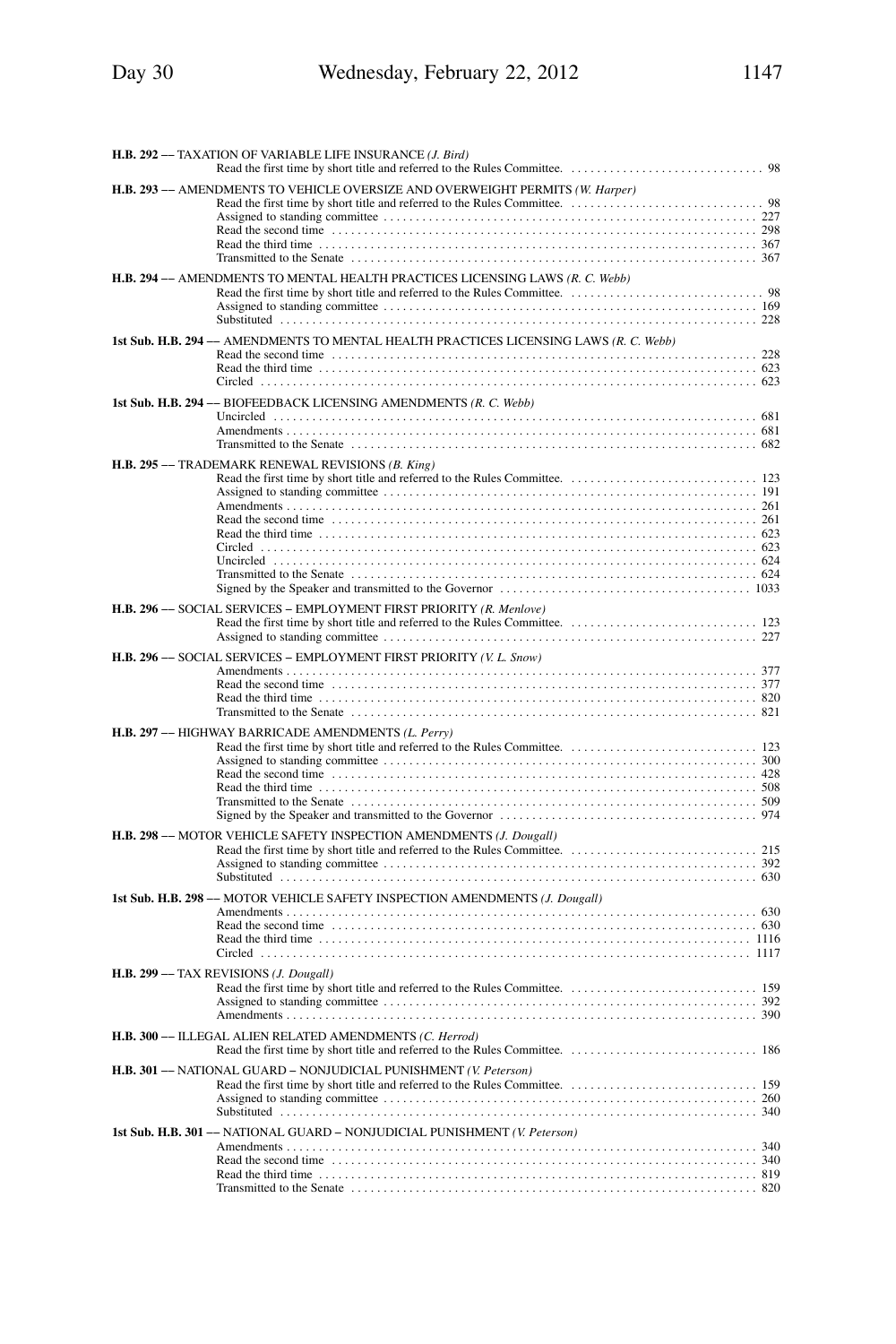| H.B. 302 - LAND USE PENALTIES (M. Morley)                                                        |  |
|--------------------------------------------------------------------------------------------------|--|
|                                                                                                  |  |
|                                                                                                  |  |
|                                                                                                  |  |
|                                                                                                  |  |
| H.B. 303 -- INSURANCE COVERAGE FOR CHILDREN WITH HEARING IMPAIRMENTS (R. Edwards)                |  |
|                                                                                                  |  |
| H.B. 304 - ACCESS TO VOTER DATE OF BIRTH RECORDS (R. Edwards)                                    |  |
|                                                                                                  |  |
|                                                                                                  |  |
| H.B. 305 -- CONSTRUCTION CODE REVISIONS (G. Froerer)                                             |  |
|                                                                                                  |  |
|                                                                                                  |  |
|                                                                                                  |  |
|                                                                                                  |  |
| H.B. 306 -- DISPOSAL OF UNUSED PRESCRIPTION DRUGS (B. Daw)                                       |  |
|                                                                                                  |  |
|                                                                                                  |  |
|                                                                                                  |  |
|                                                                                                  |  |
| H.B. 307 -- FACTUAL INNOCENCE AMENDMENTS (B. Dee)                                                |  |
|                                                                                                  |  |
|                                                                                                  |  |
|                                                                                                  |  |
|                                                                                                  |  |
|                                                                                                  |  |
|                                                                                                  |  |
| H.B. 308 -- PARENTAL RIGHTS OF BIOLOGICAL FATHERS (C. Watkins)                                   |  |
|                                                                                                  |  |
| H.B. 309 -- DISTRIBUTION OF PROPERTY BY CHANCE (K. Powell)                                       |  |
|                                                                                                  |  |
| <b>H.B. 310 -- STATE AND POLITICAL SUBDIVISION EMPLOYMENT AMENDMENTS (D. <math>McCay</math>)</b> |  |
|                                                                                                  |  |
| H.B. 311 -- ELECTRONIC MEETINGS FOR CHARTER SCHOOL (B. Daw)                                      |  |
|                                                                                                  |  |
|                                                                                                  |  |
|                                                                                                  |  |
|                                                                                                  |  |
| H.B. 312 - VETERAN EMPLOYMENT TAX CREDIT (D. Ipson)                                              |  |
|                                                                                                  |  |
|                                                                                                  |  |
|                                                                                                  |  |
| H.B. 313 - LOCAL HEALTH REGULATION (J. Anderson)                                                 |  |
|                                                                                                  |  |
|                                                                                                  |  |
| H.B. 314 -- WAGE REPORTING AMENDMENTS (V. Peterson)                                              |  |
| <b>H.B. 315</b> -- DOMESTIC VIOLENCE AND DATING VIOLENCE AMENDMENTS $(P, Ray)$                   |  |
|                                                                                                  |  |
| H.B. 316 - DIVORCE WAITING PERIOD AMENDMENTS (V. Peterson)                                       |  |
|                                                                                                  |  |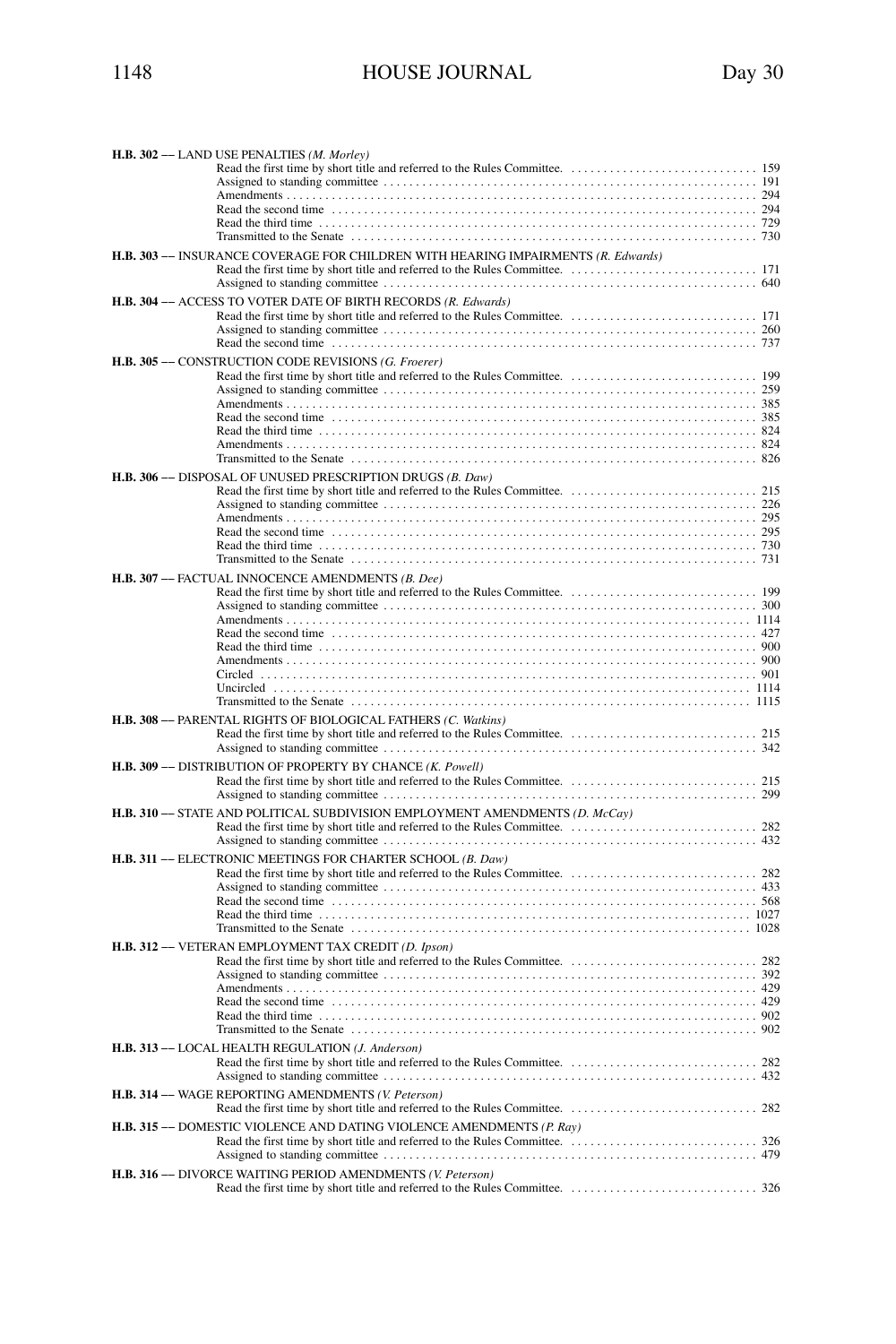| H.B. 317 - TRAFFIC SAFETY AMENDMENTS (D. Ipson)                                           |  |
|-------------------------------------------------------------------------------------------|--|
| H.B. 318 - INDUSTRIAL ASSISTANCE ACCOUNT AMENDMENTS (R. Menlove)                          |  |
| H.B. 319 -- PROVISION OF INFORMATION TO PARENTS OF CHILDREN IN STATE CUSTODY (C. Watkins) |  |
| H.B. 320 -- UTILITY FACILITY SITING (D. Sagers)                                           |  |
| H.B. 321 -- BOND LIMIT REQUIREMENTS FOR MOTOR VEHICLE DEALERS (D. Butterfield)            |  |
| H.B. 322 - HIGHER EDUCATION TENURE (C. Herrod)                                            |  |
| H.B. 323 - SALES AND USE TAX COLLECTION AMENDMENTS (D. Butterfield)                       |  |
| H.B. 324 -- PROVISIONAL TEACHING MODIFICATIONS (C. Herrod)                                |  |
| H.B. 325 -- MOTOR FUEL MARKETING ACT REAUTHORIZATION (D. Ipson)                           |  |
| H.B. 325 -- MOTOR FUEL MARKETING ACT REAUTHORIZATION (J. Dougall)                         |  |
| H.B. 326 -- SERIOUS YOUTH OFFENDER AMENDMENTS (P. Ray)                                    |  |
| H.B. 327 - OPERATION OF BICYCLES ON HIGHWAYS (J. Anderson)                                |  |
| H.B. 328 -- JUDICIAL PERFORMANCE EVALUATION AMENDMENTS (V. L. Snow)                       |  |
| H.B. 329 -- BOATING AMENDMENTS (L. Perry)                                                 |  |
| H.B. 335 -- PROFESSIONAL LICENSING AMENDMENTS (J. Dougall)                                |  |
| H.B. 336 -- ELECTRONIC HIGH SCHOOL AMENDMENTS (S. Sandstrom)                              |  |
| H.B. 337 - OPEN GOVERNMENT AMENDMENTS (J. Dougall)                                        |  |
| H.B. 338 - ELECTION AMENDMENTS (S. Eliason)                                               |  |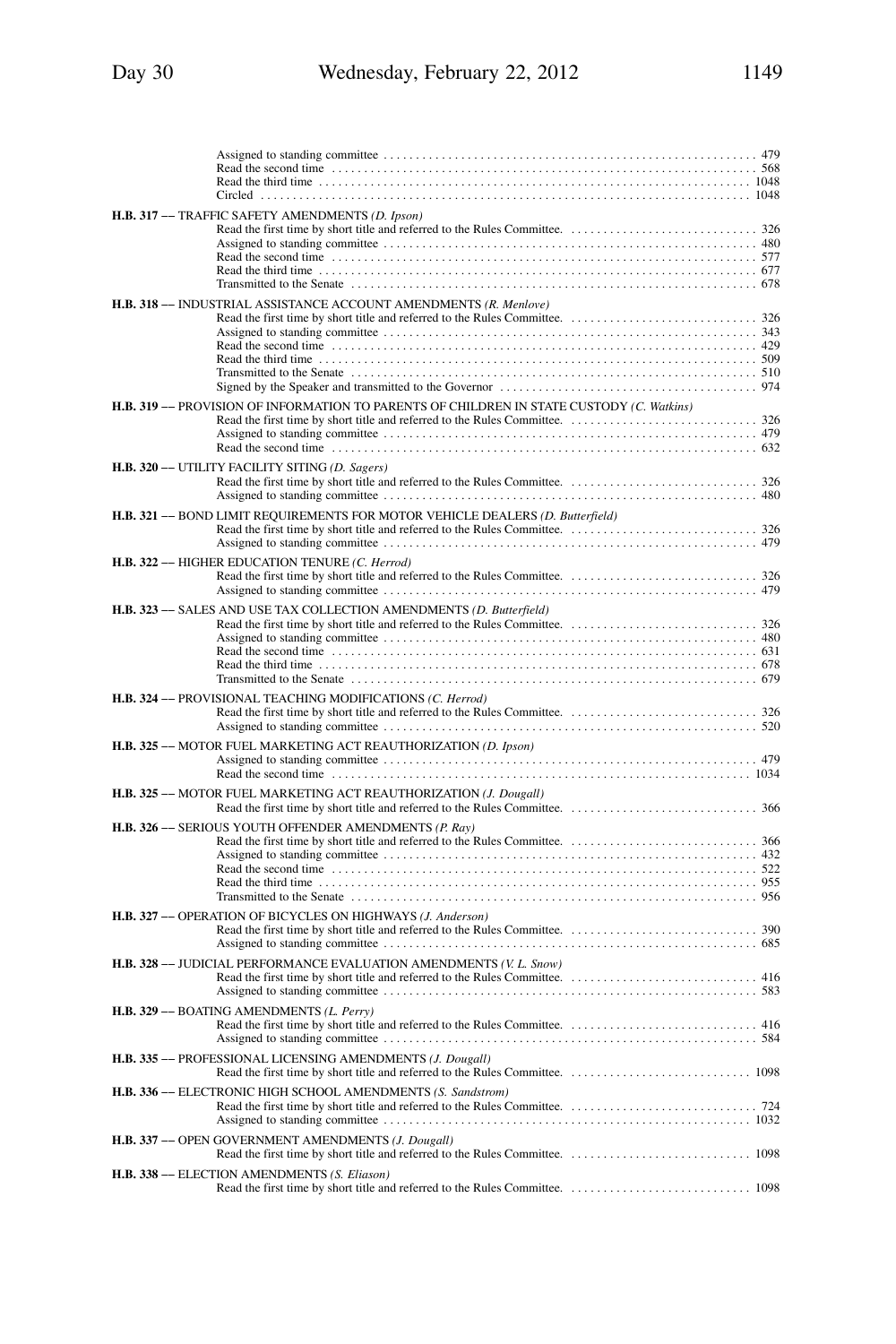| H.B. 339 - ELECTION BALLOT AMENDMENTS (S. Eliason)                                                                                                                                                                                                                                         |
|--------------------------------------------------------------------------------------------------------------------------------------------------------------------------------------------------------------------------------------------------------------------------------------------|
| H.B. 341 -- FINANCIAL DISCLOSURES BY LOCAL CANDIDATES (K. Sumsion)                                                                                                                                                                                                                         |
| H.B. 342 -- CAMPAIGN FINANCE REPORTING IN LOCAL ELECTIONS (K. Sumsion)                                                                                                                                                                                                                     |
| H.B. 343 -- UNDERGROUND STORAGE TANK AMENDMENTS (K. McIff)                                                                                                                                                                                                                                 |
| H.B. 346 -- AMENDMENTS REGARDING COMPETENCY TO STAND TRIAL (L. Christensen)                                                                                                                                                                                                                |
| H.B. 348 - HAZARDOUS WASTE AMENDMENTS (R. Menlove)                                                                                                                                                                                                                                         |
| H.B. 350 -- PAYROLL DEDUCTION AMENDMENTS (B. Daw)                                                                                                                                                                                                                                          |
| 1st Sub. H.B. 350 - PAYROLL DEDUCTION AMENDMENTS (B. Daw)                                                                                                                                                                                                                                  |
| H.B. 351 -- OPT OUT OF EXECUTIVE ORDER ON WHITE HOUSE RURAL COUNCIL (K. Ivory)                                                                                                                                                                                                             |
| H.B. 354 - ALCOHOLIC BEVERAGE AMENDMENTS (R. Wilcox)                                                                                                                                                                                                                                       |
| H.B. 357 - GUARDIAN AD LITEM AMENDMENTS (L. Christensen)<br>Read the second time contained and the contact of the contact the second time of the second time contact the second time of the second time of the second time of the second time of the second time of the second time of the |
| H.B. 362 - FOOD HANDLER TRAINING AMENDMENTS (J. Anderson)                                                                                                                                                                                                                                  |
| H.B. 363 -- HEALTH EDUCATION AMENDMENTS (B. Wright)<br>Read the third time $\ldots$ , $\ldots$ , $\ldots$ , $\ldots$ , $\ldots$ , $\ldots$ , $\ldots$ , $\ldots$ , $\ldots$ , $\ldots$ , $\ldots$ , $\ldots$ , $\ldots$ , $\ldots$ , $\ldots$ , $\ldots$                                   |
| H.B. 364 -- SCHOOL DISTRICT FINANCIAL REPORTING AMENDMENTS (J. Dougall)                                                                                                                                                                                                                    |

| <b>H.B. 364</b> -- SCHOOL DISTRICT FINANCIAL REPORTING AMENDMENTS ( <i>J. Dougall</i> ) |  |
|-----------------------------------------------------------------------------------------|--|
|                                                                                         |  |
|                                                                                         |  |
| H.B. 365 - REVISIONS TO TAX ( <i>J. Dougall</i> )                                       |  |
|                                                                                         |  |
| H.B. 366 - RECEIPT OF WELFARE BENEFITS AMENDMENTS (J. Dougall)                          |  |
| H.B. 367 - TRUST LANDS AMENDMENTS (M. Noel)                                             |  |
|                                                                                         |  |
| H.B. 368 -- ABANDONMENT OR FORFEITURE OF WATER RIGHTS (B. Galvez)                       |  |
| H.B. 370 -- EDUCATION ON FREE ENTERPRISE SYSTEM (K. Grover)                             |  |
|                                                                                         |  |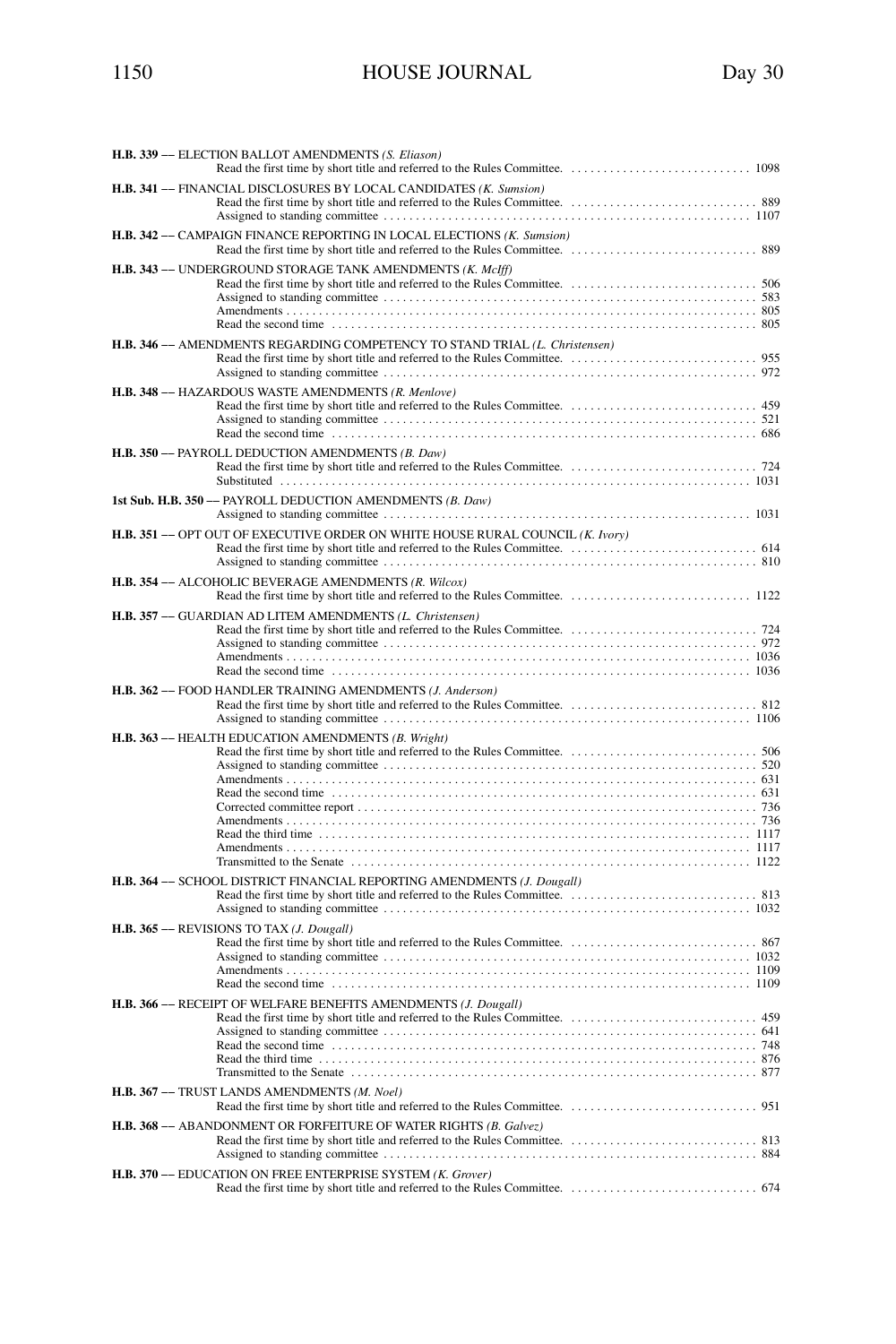| 972                                                                                        |  |
|--------------------------------------------------------------------------------------------|--|
| H.B. 372 -- UTAH CODE - OFFICIAL VERSION (V. L. Snow)                                      |  |
| H.B. 379 - OCCUPATIONAL LICENSING AMENDMENTS (J. Peterson)                                 |  |
| <b>H.B. 381</b> — PUBLIC EDUCATION – ASSESSMENT AMENDMENTS $(B. \text{ Daw})$              |  |
| H.B. 382 -- CONSTITUTIONAL DEFENSE COUNCIL - POSTING OF PUBLIC INFORMATION (K. Ivory)      |  |
| H.B. 383 -- INTERNATIONAL RESIDENTIAL CODE AMENDMENTS (J. Peterson)                        |  |
| 1st Sub. H.B. 383 -- INTERNATIONAL RESIDENTIAL CODE AMENDMENTS (J. Peterson)               |  |
| H.B. 384 -- SALES AND USE TAX SELLER NEXUS AMENDMENTS (W. Harper)                          |  |
| H.B. 385 -- SALES AND USE TAX - SELLER NOTICE REQUIREMENTS (W. Harper)                     |  |
| H.B. 388 - UNEMPLOYMENT INSURANCE EXEMPTION (J. Peterson)                                  |  |
| H.B. 392 - CHARTER SCHOOL FUNDING REVISIONS (S. Sandstrom)                                 |  |
| H.B. 393 - JUVENILE COMPETENCY AMENDMENTS (K. McIff)                                       |  |
| H.B. 395 - FIREARMS AMENDMENTS (S. Sandstrom)                                              |  |
| 1st Sub. H.B. 395 -- FIREARMS AMENDMENTS (S. Sandstrom)                                    |  |
| H.B. 398 -- ALLOCATION OF SCHOOL TRUST LANDS FUNDS (C. Herrod)                             |  |
| H.B. 399 - PHYSICIAN AND OSTEOPATHIC LICENSING AMENDMENTS (S. Sandstrom)                   |  |
| H.B. 400 -- TRAUMATIC HEAD AND SPINAL CORD INJURY REHABILITATION TRUST FUND (E. Hutchings) |  |
| H.B. 401 - OFF-HIGHWAY VEHICLE REVISIONS (P. Painter)                                      |  |
| H.B. 402 - SHARED PARENTING (K. Powell)                                                    |  |
| H.B. 405 -- JURY SERVICE AMENDMENTS (C. Watkins)                                           |  |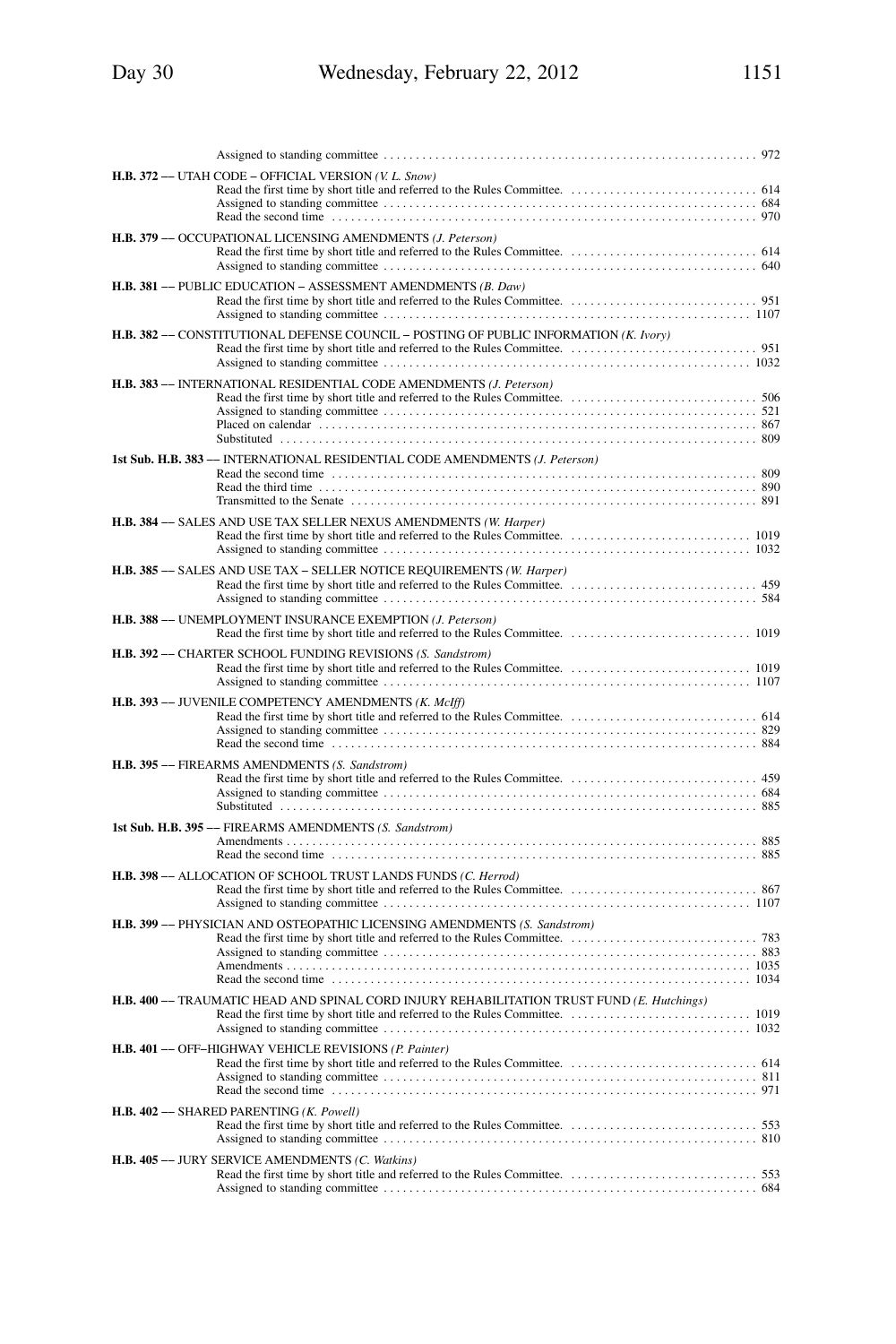| Read the second time $\dots\dots\dots\dots$<br>804                                                                                                              |
|-----------------------------------------------------------------------------------------------------------------------------------------------------------------|
| H.B. 406 -- HOMEOWNER ASSOCIATION REGISTRATION AMENDMENTS (D. Ipson)                                                                                            |
| H.B. 413 - PRODUCT LIABILITY AMENDMENTS (D. Brown)                                                                                                              |
| H.B. 414 -- SCHOOL BONDING FOR SEISMIC PURPOSES (G. Froerer)                                                                                                    |
| H.B. 415 - PROTECTION OF ATHLETES WITH HEAD INJURIES ACT (P. Ray)                                                                                               |
| H.B. 416 -- GUARDIAN AD LITEM OFFICE REFERENCES (V. L. Snow)                                                                                                    |
| <b>H.B. 417 -- EDUCATION ON PROCESS FOR ELECTING PUBLIC OFFICIALS (S. Barlow)</b>                                                                               |
| H.B. 423 -- DEPARTMENT OF ALCOHOLIC BEVERAGE CONTROL PRIVATIZATION TASK FORCE (C. Frank)                                                                        |
| H.B. 429 - PROPERTY RIGHTS MODIFICATIONS (G. Froerer)                                                                                                           |
| H.B. 430 - CLASSIFIED SCHOOL EMPLOYEE AMENDMENTS (B. Last)                                                                                                      |
|                                                                                                                                                                 |
| 1st Sub. H.B. 432 -- BUREAU OF CRIMINAL IDENTIFICATION AMENDMENTS (J. Seelig)                                                                                   |
| H.B. 434 -- PHARMACY PRACTICE ACT MODIFICATIONS (E. Vickers)                                                                                                    |
| H.B. 437 - PUBLIC EMPLOYEE HEALTH CARE BENEFITS (B. Daw)                                                                                                        |
| H.B. 440 -- SURVEYOR LICENSING AMENDMENTS (V. Peterson)                                                                                                         |
| H.B. 442 -- COUNTY CORRECTIONAL FUNDING AMENDMENTS (M. Noel)                                                                                                    |
| H.B. 448 - CUSTODY MODIFICATIONS (G. Hughes)<br>Read the second time                                                                                            |
| H.B. 449 - PUBLIC EMPLOYEE STATUS MODIFICATIONS (B. Dee)                                                                                                        |
| H.B. 452 -- FAMILY EXPENSES AMENDMENTS (S. Sandstrom)                                                                                                           |
| H.B. 453 -- CITATION AMENDMENTS (D. Ipson)<br>Read the second time contained and the contact of the second time contact the second time contact the second time |
| H.B. 454 - OPEN ENROLLMENT AMENDMENTS (D. Brown)                                                                                                                |
| H.B. 455 -- FINANCING MOTOR VEHICLE PURCHASES (G. Froerer)                                                                                                      |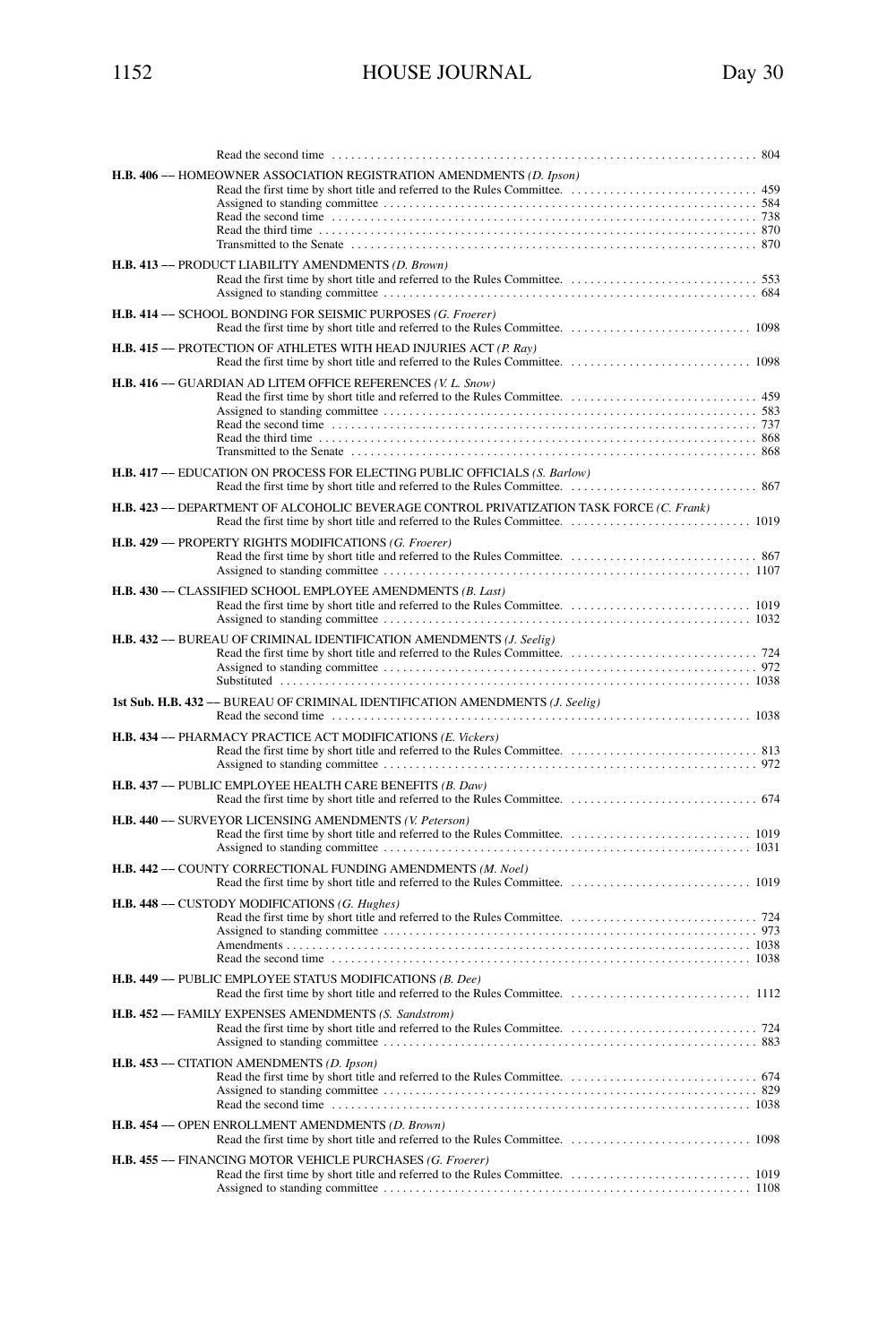| H.B. 456 - TRAFFIC VIOLATIONS AROUND SCHOOL BUSES (B. Wilson)                    |  |
|----------------------------------------------------------------------------------|--|
|                                                                                  |  |
| H.B. 458 - WASTEWATER SYSTEM AMENDMENTS (P. Painter)                             |  |
| H.B. 459 - AMENDMENTS TO DEFERRED DEPOSIT LENDING (J. Dunnigan)                  |  |
| 1st Sub. H.B. 459 -- AMENDMENTS TO DEFERRED DEPOSIT LENDING (J. Dunnigan)        |  |
| H.B. 461 - ABORTION WAITING PERIOD (S. Eliason)                                  |  |
| H.B. 462 - CONSTITUTIONAL DEFENSE COUNCIL AMENDMENTS (J. Briscoe)                |  |
| H.B. 466 - FORUM REQUIREMENTS (B. Doughty)                                       |  |
| H.B. 477 -- EMPLOYMENT AND VERIFICATION REQUIREMENTS (S. Sandstrom)              |  |
| H.B. 481 - LICENSING RELATED REVISIONS (S. Sandstrom)                            |  |
| H.B. 485 - CHANGE APPLICATION AMENDMENTS (R. Wilcox)                             |  |
| 1st Sub. H.B. 485 -- CHANGE APPLICATION AMENDMENTS (R. Wilcox)                   |  |
| H.B. 486 -- WATER AND IRRIGATION AMENDMENTS (N. Hendrickson)                     |  |
| H.B. 487 -- HOSPICE PHARMACY DISPENSING OF MEDICATION (C. Herrod)                |  |
| H.B. 488 - WORDING ON ELECTION BALLOTS (E. Vickers)                              |  |
| H.B. 490 -- ASSET PROTECTION TRUSTS (D. Brown)                                   |  |
| H.B. 491 -- MIDTERM VACANCY AMENDMENTS (J. Dougall)                              |  |
| H.B. 492 -- TRAINING OF SCHOOL NURSES (P. Ray)                                   |  |
| H.B. 493 -- CAMPAIGN FINANCE DISCLOSURE AMENDMENTS (K. Powell)                   |  |
| H.B. 494 -- CAMPAIGN FINANCE AMENDMENTS (J. Dougall)                             |  |
| H.B. 494 -- CAMPAIGN FINANCE AMENDMENTS (S. Barlow)<br>Transmitted to the Senate |  |
| H.B. 495 - PROPERTY TAX - APPRAISER AMENDMENTS (J. Draxler)<br>. .460            |  |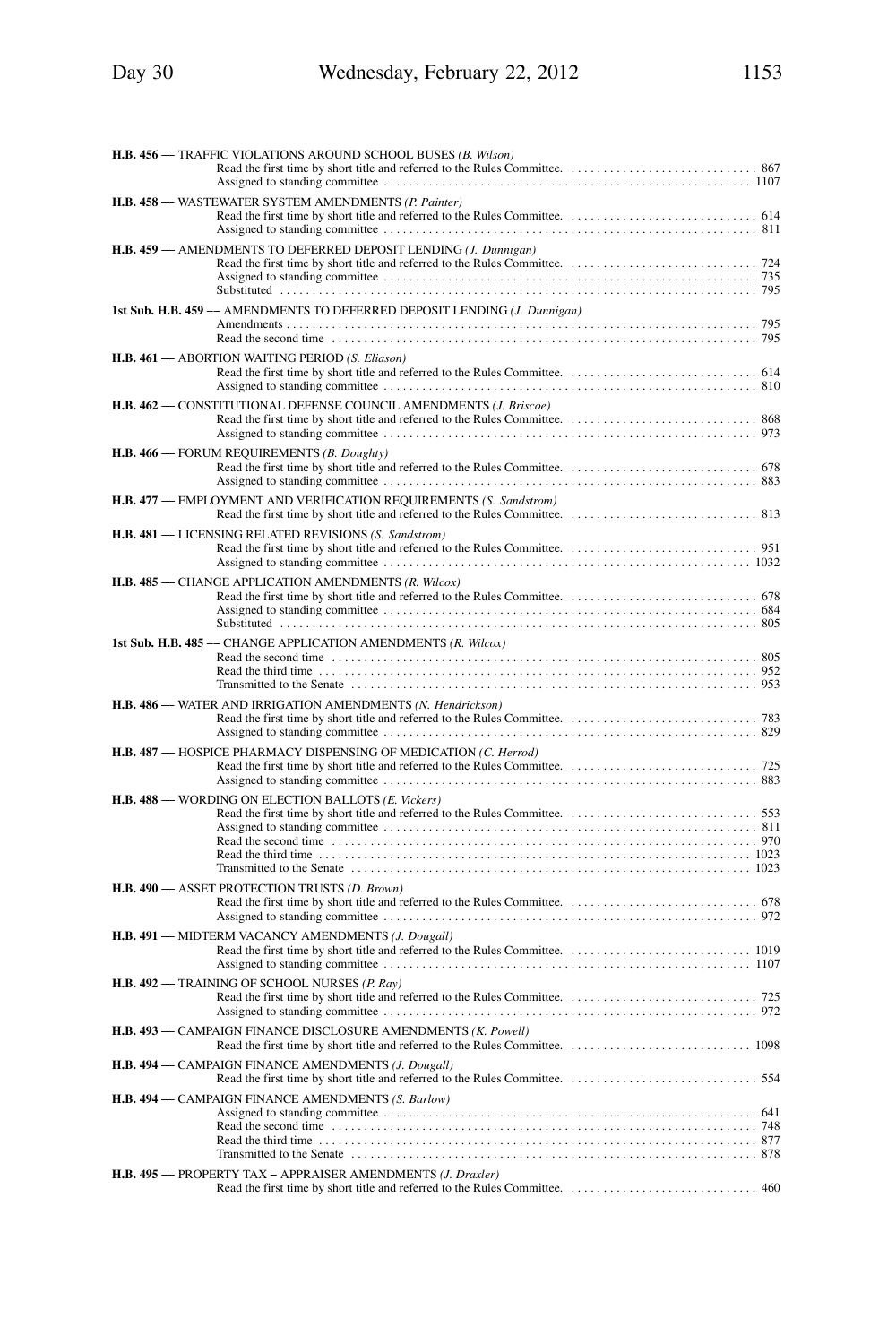| H.B. 496 -- MENTAL HEALTH PRACTICE ACT REVISIONS (P. Rav)                                                                                   |
|---------------------------------------------------------------------------------------------------------------------------------------------|
| H.B. 497 -- CLEARANCE FOR DIRECT PATIENT ACCESS (B. Last)                                                                                   |
| H.B. 500 -- EDUCATION REPORTING EFFICIENCY AMENDMENTS (R. Wilcox)                                                                           |
| H.B. 501 - YOUTH SUICIDE PREVENTION (E. Hutchings)                                                                                          |
| H.B. 502 - INCORPORATION AMENDMENTS (M. Brown)                                                                                              |
| H.B. 503 - CONSTRUCTION AMENDMENTS (M. Morley)                                                                                              |
| H.B. 504 - CAMPUS SAFETY AMENDMENTS (D. Ipson)                                                                                              |
| H.B. 505 - AGRICULTURAL CODE AMENDMENTS (B. Galvez)                                                                                         |
| H.B. 506 -- MARTIN LUTHER KING, JR. SPECIAL GROUP LICENSE PLATE (R. Chavez-Houck)                                                           |
| H.B. 508 -- BOATING INSURANCE (L. Perry)                                                                                                    |
| H.B. 510 - INDIGENT DEFENSE ACT AMENDMENTS (G. Hughes)                                                                                      |
|                                                                                                                                             |
| 1st Sub. H.B. 510 -- INDIGENT DEFENSE ACT AMENDMENTS (G. Hughes)                                                                            |
| H.B. 511 - EMINENT DOMAIN OF FEDERAL LAND (K. Sumsion)                                                                                      |
| H.C.R. 1- CONCURRENT RESOLUTION - LETTER TO FEDERAL GOVERNMENT (C. Herrod)                                                                  |
| H.C.R. 2 -- CONCURRENT RESOLUTION RECOGNIZING HISTORIC AND ECONOMIC RELATIONSHIPS BETWEEN<br>CANADA, THE UNITED STATES, AND UTAH (S. Handy) |
|                                                                                                                                             |
| H.C.R. 3- CONCURRENT RESOLUTION ON AIRPORT SECURITY (K. Ivory)                                                                              |
| H.C.R. 4 -- CONCURRENT RESOLUTION HONORING WEBER COUNTY LAW ENFORCEMENT OFFICERS (B. Dee)                                                   |
|                                                                                                                                             |
| H.C.R. 5 -- CONCURRENT RESOLUTION DESIGNATING FEBRUARY 18, 2012 CONGRESSIONAL GOLD MEDAL DAY                                                |
| FOR CERTAIN VETERANS (C. Oda)                                                                                                               |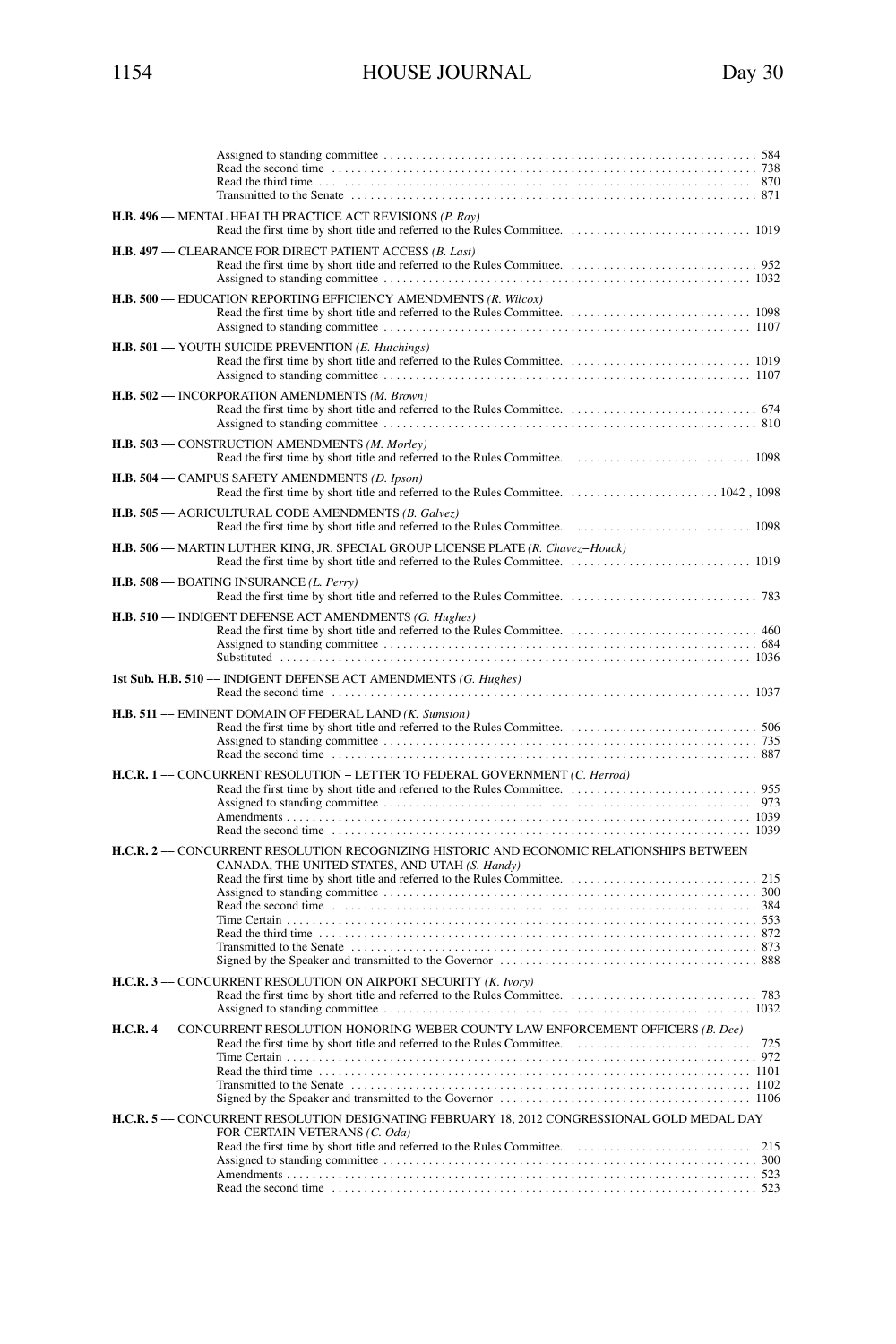| H.C.R. 6- NAVAJO ELECTRIFICATION DEMONSTRATION PROJECT CONCURRENT RESOLUTION (C. Watkins)                                                                                                                                          |  |
|------------------------------------------------------------------------------------------------------------------------------------------------------------------------------------------------------------------------------------|--|
|                                                                                                                                                                                                                                    |  |
|                                                                                                                                                                                                                                    |  |
|                                                                                                                                                                                                                                    |  |
|                                                                                                                                                                                                                                    |  |
| H.C.R. 7 -- CONCURRENT RESOLUTION DESIGNATING VETERANS MEMORIAL HIGHWAY (C. Herrod)                                                                                                                                                |  |
|                                                                                                                                                                                                                                    |  |
|                                                                                                                                                                                                                                    |  |
| 1st Sub. H.C.R. 7 -- CONCURRENT RESOLUTION DESIGNATING VETERANS MEMORIAL HIGHWAY (C. Herrod)                                                                                                                                       |  |
|                                                                                                                                                                                                                                    |  |
|                                                                                                                                                                                                                                    |  |
|                                                                                                                                                                                                                                    |  |
| H.C.R. 8 -- CONCURRENT RESOLUTION RECOGNIZING THE 100TH ANNIVERSARY OF THE GIRL SCOUTS OF THE                                                                                                                                      |  |
| USA (R. Chavez-Houck)                                                                                                                                                                                                              |  |
|                                                                                                                                                                                                                                    |  |
| Read the second time contained and the contact of the second time is set of the second time contact the second                                                                                                                     |  |
|                                                                                                                                                                                                                                    |  |
|                                                                                                                                                                                                                                    |  |
|                                                                                                                                                                                                                                    |  |
| H.C.R. 9- CONCURRENT RESOLUTION RECOGNIZING 75TH ANNIVERSARY OF DUCKS UNLIMITED (C. Oda)                                                                                                                                           |  |
|                                                                                                                                                                                                                                    |  |
|                                                                                                                                                                                                                                    |  |
| Read the third time $\ldots$ , $\ldots$ , $\ldots$ , $\ldots$ , $\ldots$ , $\ldots$ , $\ldots$ , $\ldots$ , $\ldots$ , $\ldots$ , $\ldots$ , $\ldots$ , $\ldots$ , $\ldots$ , $\ldots$ , $\ldots$ , $\ldots$ , $\ldots$ , $\ldots$ |  |
|                                                                                                                                                                                                                                    |  |
|                                                                                                                                                                                                                                    |  |
| H.C.R. 10 -- PROVO CANAL TITLE TRANSFER CONCURRENT RESOLUTION (J. Dougall)                                                                                                                                                         |  |
| H.C.R. 11 - CONCURRENT RESOLUTION RECOGNIZING THE SESQUICENTENNIAL OF THE CITY OF ST. GEORGE (D.                                                                                                                                   |  |
| <i>Ipson</i> )                                                                                                                                                                                                                     |  |
|                                                                                                                                                                                                                                    |  |
| Read the second time contained and the contact of the second time contact and the second time contact and the second time contact and the second time contact and the second time contact and the second time contact and the      |  |
|                                                                                                                                                                                                                                    |  |
|                                                                                                                                                                                                                                    |  |
| H.C.R. 12- CONCURRENT RESOLUTION URGING CONGRESS TO TRANSFER NAVAJO TRUST FUND MONEY (M. Noel)                                                                                                                                     |  |
|                                                                                                                                                                                                                                    |  |
|                                                                                                                                                                                                                                    |  |
| H.C.R. 14 -- CONCURRENT RESOLUTION SUPPORTING EDUCATION REGARDING, AND PREVENTION OF, CHRONIC<br>OBSTRUCTIVE PULMONARY DISEASE (E. Hutchings)                                                                                      |  |
|                                                                                                                                                                                                                                    |  |
| H.C.R. 15 -- CONCURRENT RESOLUTION ON OBESITY (S. Barlow)                                                                                                                                                                          |  |
|                                                                                                                                                                                                                                    |  |
| H.J.R. 1- GREEN SCHOOLS JOINT RESOLUTION (M. Wheatley)                                                                                                                                                                             |  |
|                                                                                                                                                                                                                                    |  |
|                                                                                                                                                                                                                                    |  |
| 1st Sub. H.J.R. 1- GREEN SCHOOLS JOINT RESOLUTION (M. Wheatley)                                                                                                                                                                    |  |
|                                                                                                                                                                                                                                    |  |
|                                                                                                                                                                                                                                    |  |
|                                                                                                                                                                                                                                    |  |
| 2nd Sub. H.J.R. 1-SUSTAINABLE SCHOOLS JOINT RESOLUTION (M. Wheatley)                                                                                                                                                               |  |
|                                                                                                                                                                                                                                    |  |
| H.J.R. 2- JOINT RESOLUTION ON WORLD CLASS CURRICULUM (M. Poulson)                                                                                                                                                                  |  |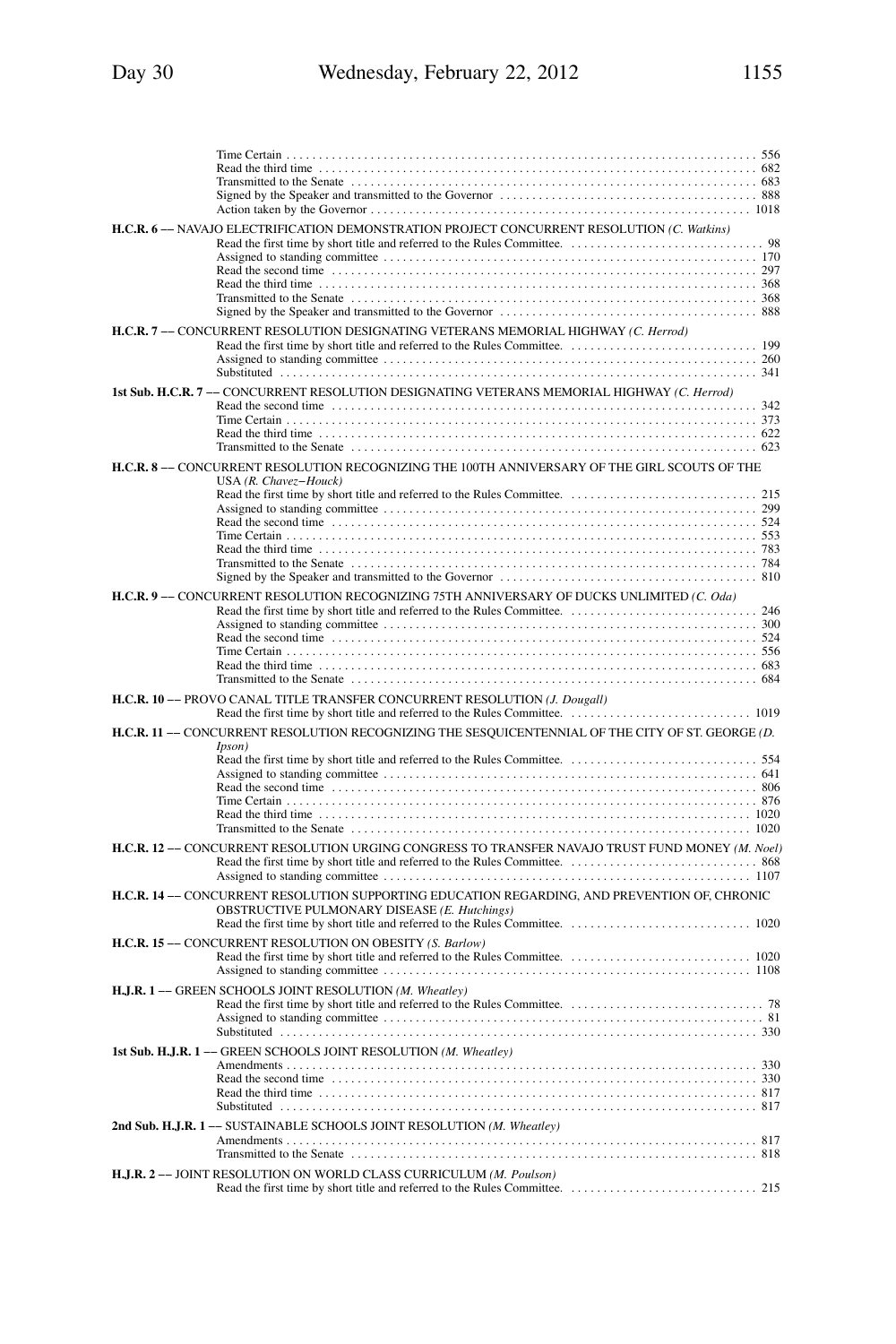| H.J.R. 3- JOINT RESOLUTION ON FEDERAL TRANSFER OF PUBLIC LANDS (R. Barrus)                                                                                                                                                                                                                         |
|----------------------------------------------------------------------------------------------------------------------------------------------------------------------------------------------------------------------------------------------------------------------------------------------------|
| H.J.R. 4- JOINT RESOLUTION ON BREASTFEEDING (J. Seelig)                                                                                                                                                                                                                                            |
| H.J.R. 6- JOINT RESOLUTION ON SEVERANCE TAX (J. Nielson)                                                                                                                                                                                                                                           |
| 2nd Sub. H.J.R. 6-- JOINT RESOLUTION ON SEVERANCE TAX (J. Nielson)                                                                                                                                                                                                                                 |
| H.J.R. 8 -- JOINT RESOLUTION APPLYING FOR AN ARTICLE V AMENDMENTS CONVENTION (B. Daw)                                                                                                                                                                                                              |
| H.J.R. 9- JOINT RESOLUTION ON MONETARY DECLARATION (B. Galvez)                                                                                                                                                                                                                                     |
| 1st Sub. H.J.R. 9 -- JOINT RESOLUTION ON MONETARY DECLARATION (B. Galvez)                                                                                                                                                                                                                          |
| H.J.R. 10 -- JOINT RESOLUTION ON LEGISLATOR ELIGIBILITY (J. Dougall)                                                                                                                                                                                                                               |
| H.J.R. 11- JOINT RESOLUTION ON MOTOR VEHICLE TAXES AND FEES (J. Dougall)                                                                                                                                                                                                                           |
| H.J.R. 12 -- JOINT RESOLUTION ON PROPERTY TAX EXEMPTION FOR CERTAIN MILITARY PERSONNEL (S. Sandstrom)                                                                                                                                                                                              |
| 1st Sub. H.J.R. 12-- JOINT RESOLUTION ON PROPERTY TAX EXEMPTION FOR CERTAIN MILITARY PERSONNEL (S.<br>Sandstrom)                                                                                                                                                                                   |
| H.J.R. 13 -- JOINT RESOLUTION - TAX OPINION QUESTION (G. Hughes)<br>Read the second time contained and the contact of the second time of the second time of the second time of the second time of the second time of the second time of the second time of the second time of the second time of t |
| H.J.R. 14 -- JOINT RESOLUTION URGING PASSAGE OF THE MARKET EQUITY ACT OF 2011 AND THE MARKETPLACE<br>FAIRNESS ACT (S. Eliason)                                                                                                                                                                     |
| H.J.R. 15 -- JOINT RESOLUTION - LEGISLATIVE PROCESS RULE (K. Powell)                                                                                                                                                                                                                               |
| H.J.R. 17-- JOINT RESOLUTION ON INTERIM COMMITTEE NAME CHANGE (J. Bird)                                                                                                                                                                                                                            |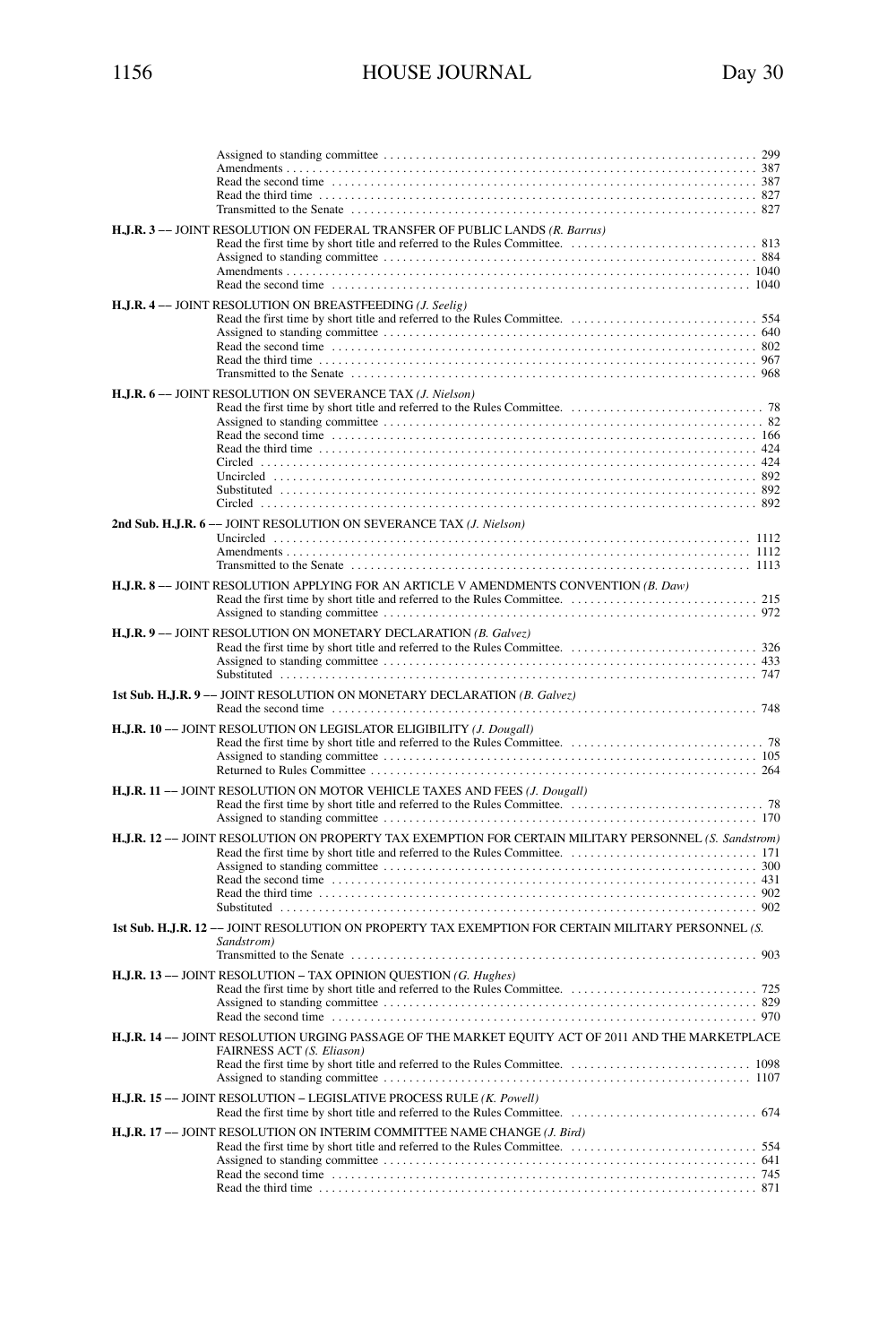| H.J.R. 18 -- JOINT RESOLUTION ON PERSONAL PROPERTY TAX (P. Painter)                         |  |
|---------------------------------------------------------------------------------------------|--|
| H.R. 1- RULES RESOLUTION REQUIRING NOTICE OF REQUEST TO HOLD BILL (N. Hendrickson)          |  |
| H.R. 4-- HOUSE RULES RESOLUTION LIMITING NUMBER OF BILL FILES (C. Frank)                    |  |
| H.R. 5-HOUSE COMMITTEE NAME CHANGE RESOLUTION (J. Bird)                                     |  |
| S.B. 4- BUSINESS, ECONOMIC DEVELOPMENT, AND LABOR BASE BUDGET (J. Stevenson)                |  |
| S.B. 5- EXECUTIVE OFFICES AND CRIMINAL JUSTICE BASE BUDGET (D. Thatcher)                    |  |
| S.B. 6- INFRASTRUCTURE AND GENERAL GOVERNMENT BASE BUDGET (J. S. Adams)                     |  |
| S.B. 7- NATIONAL GUARD, VETERANS' AFFAIRS, AND LEGISLATURE BASE BUDGET (L. Hillyard)        |  |
| S.B. 8- SOCIAL SERVICES BASE BUDGET (A. Christensen)                                        |  |
| S.B. 10 -- COLLEGE AND CAREER READINESS ASSESSMENT (M. Dayton)                              |  |
| S.B. 11 -- DEPARTMENT OF ENVIRONMENTAL QUALITY BOARDS ADJUDICATIVE PROCEEDINGS (M. Dayton)  |  |
| 1st Sub. S.B. 12 -- ENERGY AMENDMENTS (M. Madsen)                                           |  |
| S.B. 13 -- MEDICAL EXAMINER AMENDMENTS (A. Christensen)                                     |  |
| S.B. 14 -- TRANSPORTATION CORRIDOR PRESERVATION REVOLVING LOAN FUND AMENDMENTS (P. Knudson) |  |
| S.B. 15 -- OFF-HIGHWAY VEHICLES AMENDMENTS (R. Okerlund)                                    |  |
| 1st Sub. S.B. 15 -- OFF-HIGHWAY VEHICLES AMENDMENTS (R. Okerlund)                           |  |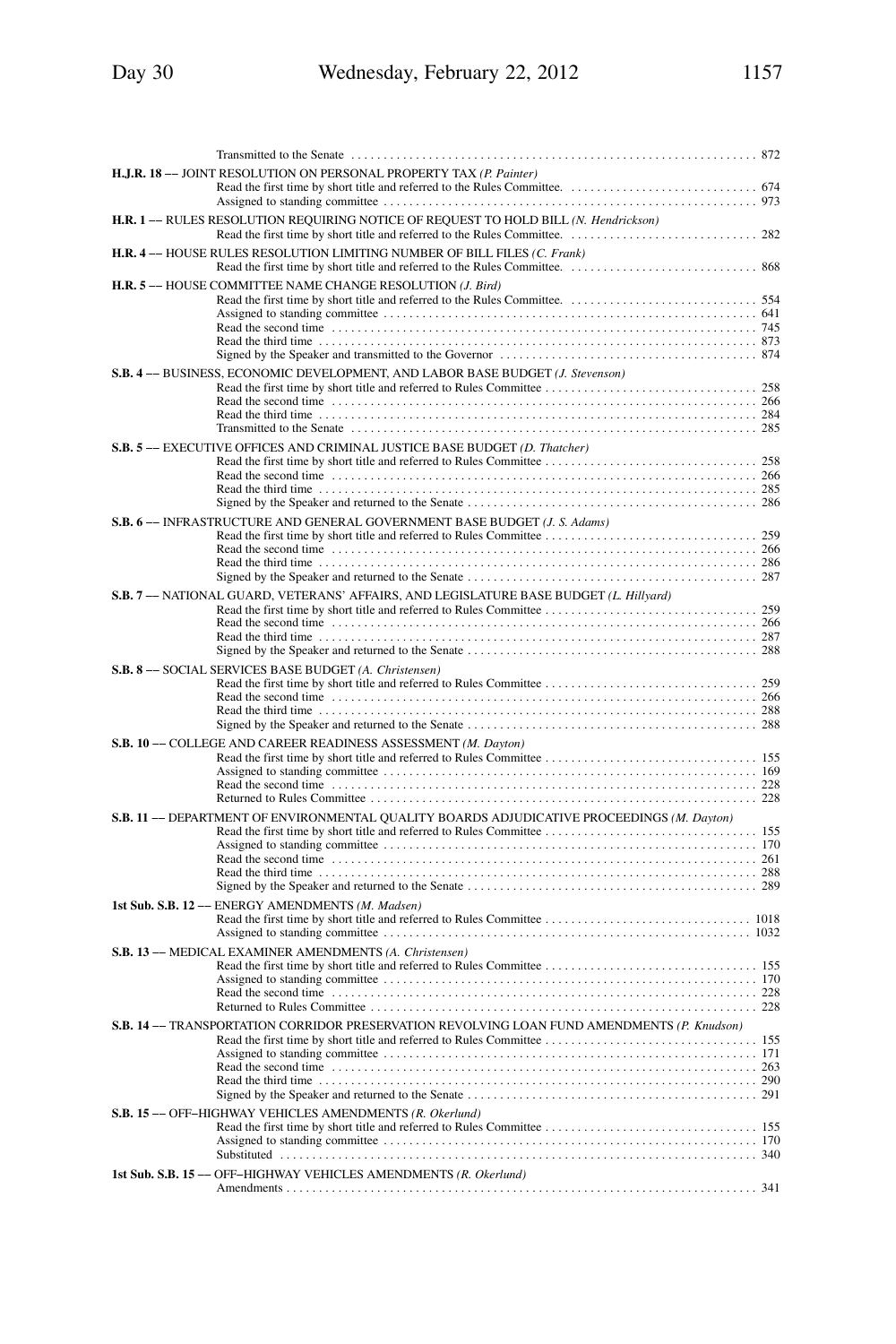| S.B. 16 -- BALLOT PROPOSITION AMENDMENTS (S. Jenkins)                                               |
|-----------------------------------------------------------------------------------------------------|
| S.B. 17 -- CANDIDATE VACANCY AMENDMENTS (P. Knudson)                                                |
| S.B. 18 -- GOVERNMENT RECORDS ACCESS AND MANAGEMENT ACT - VOTER REGISTRATION RECORDS (M.<br>Dayton) |
| S.B. 19 -- VOTER INFORMATION PAMPHLETS (P. Knudson)                                                 |
| 1st Sub. S.B. 19 -- VOTER INFORMATION PAMPHLETS (P. Knudson)                                        |
| 2nd Sub. S.B. 19 -- VOTER INFORMATION PAMPHLETS (P. Knudson)                                        |
| S.B. 20 -- PETITIONS BY CANDIDATES OR POLITICAL PARTIES (P. Knudson)                                |
| S.B. 21 -- DEPARTMENT OF ENVIRONMENTAL QUALITY BOARDS REVISIONS (M. Dayton)                         |
| 1st Sub. S.B. 21 -- DEPARTMENT OF ENVIRONMENTAL QUALITY BOARDS REVISIONS (M. Dayton)                |
| S.B. 23 -- LIFE SCIENCE AND TECHNOLOGY TAX CREDIT AMENDMENTS (C. Bramble)                           |
| S.B. 24 -- RESEARCH TAX CREDIT AMENDMENTS (J. Valentine)                                            |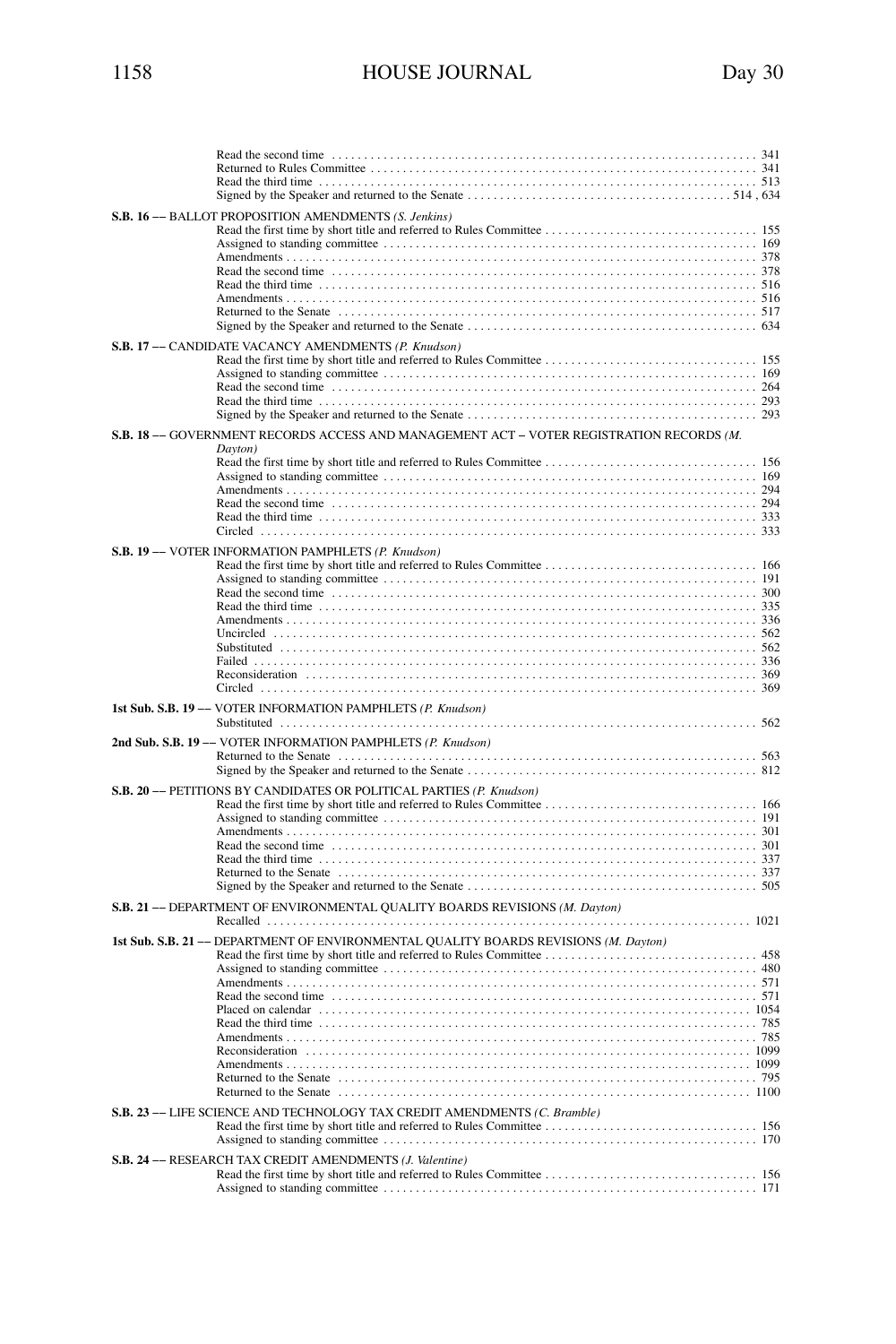| 1st Sub. S.B. 25 -- DRIVER LICENSE AND IDENTIFICATION CARD AMENDMENTS (K. Van Tassell)                                                                                                                                               |
|--------------------------------------------------------------------------------------------------------------------------------------------------------------------------------------------------------------------------------------|
| S.B. 26 -- DISPOSITION OF REALIGNED HIGHWAYS REVISIONS (J. S. Adams)                                                                                                                                                                 |
| S.B. 27 -- AMENDMENTS TO REVENUE AND TAXATION TITLE (H. Stephenson)                                                                                                                                                                  |
| S.B. 28 -- STATE CONSTRUCTION CODE AMENDMENTS (J. Valentine)                                                                                                                                                                         |
| S.B. 29 -- STATE HIGHWAY SYSTEM MODIFICATIONS (K. Van Tassell)                                                                                                                                                                       |
| S.B. 30 -- ADMINISTRATIVE RULES REAUTHORIZATION (H. Stephenson)                                                                                                                                                                      |
| S.B. 31 -- CLASSROOM SIZE AMENDMENTS (K. Morgan)                                                                                                                                                                                     |
| S.B. 32 -- BREAST CANCER PREVENTION AMENDMENTS (K. Mayne)                                                                                                                                                                            |
| S.B. 33 -- TRESPASSING ON STATE LANDS (M. Dayton)                                                                                                                                                                                    |
| S.B. 35 -- NEW MOTOR VEHICLE WARRANTIES ACT AMENDMENTS (K. Mayne)                                                                                                                                                                    |
| S.B. 36 -- UTAH REVISED BUSINESS CORPORATION ACT AMENDMENTS RELATED TO TRANSFER OF<br>CORPORATIONS (G. Davis)<br>Read the second time contained and the contact of the second time is a second time of the second time contact $327$ |
| S.B. 37 -- INTERGENERATIONAL POVERTY PROVISIONS (S. Reid)                                                                                                                                                                            |
| S.B. 38 -- WILDLAND FIRE AMENDMENTS (M. Dayton)                                                                                                                                                                                      |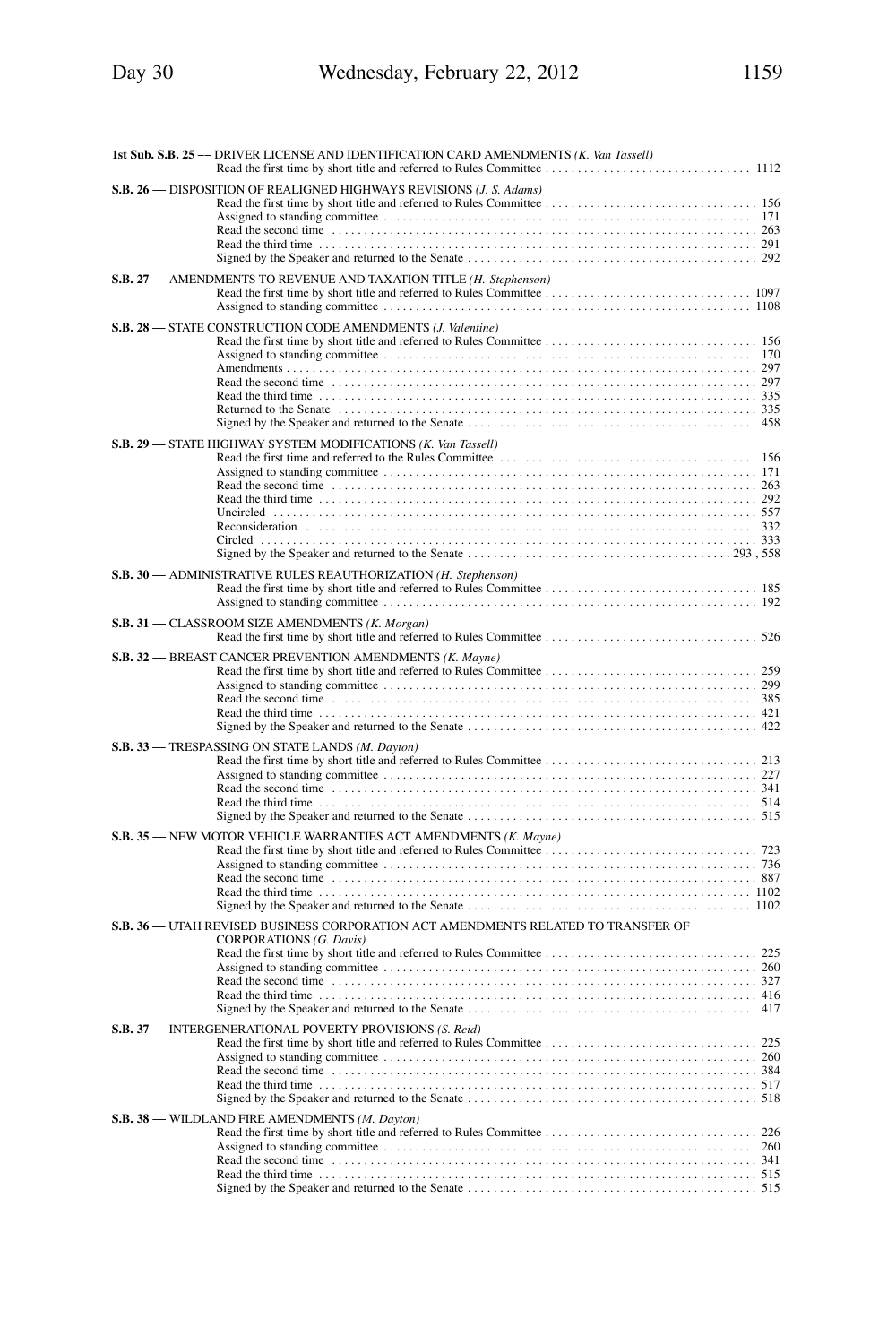| S.B. 39 -- GUBERNATORIAL AUTHORITY OVER HIGHER EDUCATION OFFICIALS (S. Reid)                                                                                                                                                   |
|--------------------------------------------------------------------------------------------------------------------------------------------------------------------------------------------------------------------------------|
|                                                                                                                                                                                                                                |
|                                                                                                                                                                                                                                |
|                                                                                                                                                                                                                                |
|                                                                                                                                                                                                                                |
| 1st Sub. S.B. 42 -- LIMITATION ON ACTION TO RECOVER DEFICIENCY FOLLOWING SHORT SALE (W. Niederhauser)                                                                                                                          |
|                                                                                                                                                                                                                                |
|                                                                                                                                                                                                                                |
|                                                                                                                                                                                                                                |
| 1st Sub. S.B. 42 -- LIMITATION ON ACTION TO RECOVER DEFICIENCY FOLLOWING SHORT SALE (W. Niederhauser)                                                                                                                          |
|                                                                                                                                                                                                                                |
| S.B. 48 -- MISSION OF PUBLIC EDUCATION (P. Jones)                                                                                                                                                                              |
|                                                                                                                                                                                                                                |
| S.B. 49 -- MILITARY INSTALLATION DEVELOPMENT AUTHORITY AMENDMENTS (J. Stevenson)                                                                                                                                               |
|                                                                                                                                                                                                                                |
| S.B. 50 -- MOTOR VEHICLE IMPOUNDMENT AMENDMENTS (M. Waddoups)                                                                                                                                                                  |
|                                                                                                                                                                                                                                |
|                                                                                                                                                                                                                                |
|                                                                                                                                                                                                                                |
| S.B. 52 -- WORKERS' COMPENSATION ACT AMENDMENTS (S. Urquhart)                                                                                                                                                                  |
|                                                                                                                                                                                                                                |
| S.B. 53 -- RECREATIONAL THERAPY PRACTICE ACT AMENDMENTS (G. Davis)                                                                                                                                                             |
|                                                                                                                                                                                                                                |
| 1st Sub. S.B. 55 -- AMENDMENTS TO ADOPTION CODE (T. Weiler)                                                                                                                                                                    |
|                                                                                                                                                                                                                                |
| S.B. 56 -- HOMEOWNER ASSOCIATION RESERVE ACCOUNT AMENDMENTS (S. Urguhart)                                                                                                                                                      |
|                                                                                                                                                                                                                                |
|                                                                                                                                                                                                                                |
|                                                                                                                                                                                                                                |
| S.B. 57 -- ISSUANCE OF BLASTING PERMITS (R. Okerlund)                                                                                                                                                                          |
|                                                                                                                                                                                                                                |
|                                                                                                                                                                                                                                |
| Read the second time contained and the contact of the second time in the second time contact the second time contact the second time contact the second time contact the second time second time second time second time secon |
| S.B. 58 -- PROPERTY TAX VALUATION AMENDMENTS (W. Niederhauser)                                                                                                                                                                 |
|                                                                                                                                                                                                                                |
|                                                                                                                                                                                                                                |
|                                                                                                                                                                                                                                |
| S.B. 60 -- TRAFFIC ACCIDENT EMERGENCY RESPONSE FEES (J. S. Adams)                                                                                                                                                              |
| S.B. 61 -- INVASIVE SPECIES AMENDMENTS (R. Okerlund)                                                                                                                                                                           |
|                                                                                                                                                                                                                                |
|                                                                                                                                                                                                                                |
| S.B. 62 -- CIGARETTE TAX RESTRICTED ACCOUNT REVISIONS (L. Hillyard)                                                                                                                                                            |
|                                                                                                                                                                                                                                |
|                                                                                                                                                                                                                                |
|                                                                                                                                                                                                                                |
| S.B. 89 -- MUNICIPAL ELECTION AMENDMENTS (M. Dayton)                                                                                                                                                                           |
|                                                                                                                                                                                                                                |
|                                                                                                                                                                                                                                |
|                                                                                                                                                                                                                                |
|                                                                                                                                                                                                                                |
|                                                                                                                                                                                                                                |
| S.B. 90 -- SECURITIES FRAUD REPORTING PROGRAM ACT AMENDMENTS (B. McAdams)                                                                                                                                                      |
|                                                                                                                                                                                                                                |
|                                                                                                                                                                                                                                |
|                                                                                                                                                                                                                                |
|                                                                                                                                                                                                                                |
|                                                                                                                                                                                                                                |
|                                                                                                                                                                                                                                |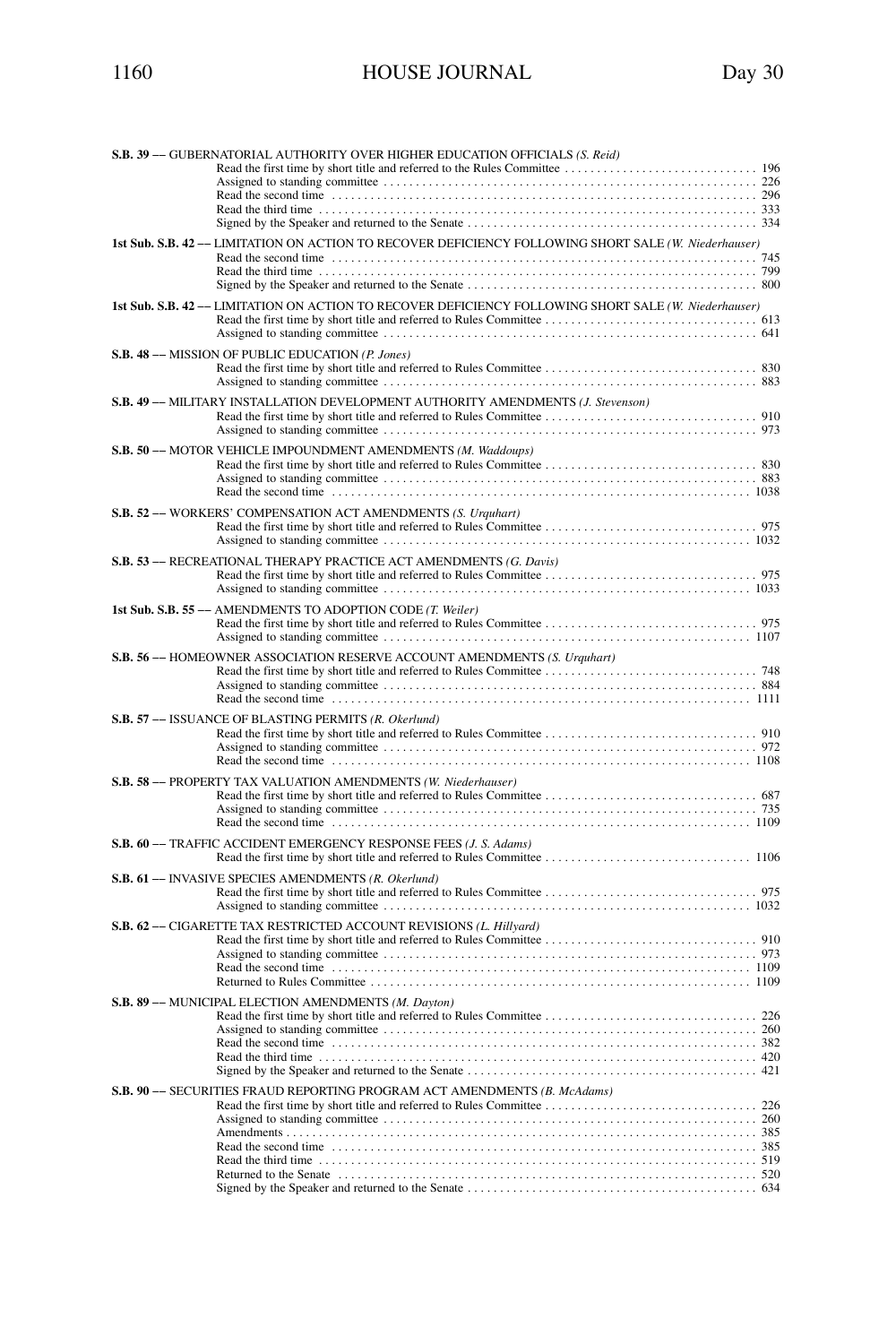| S.B. 91 -- UTAH UNIFORM SECURITIES ACT AMENDMENTS AND CIVIL ACTIONS (B. McAdams)                                                                                                                                               |
|--------------------------------------------------------------------------------------------------------------------------------------------------------------------------------------------------------------------------------|
| Read the second time contained and the contact of the second time contact the second time contact and the second time contact and the second time contact and the second time contact and the second time second time second t |
|                                                                                                                                                                                                                                |
| 1st Sub. S.B. 92 -- DEPARTMENT OF COMMERCE LICENSE RELATED AMENDMENTS (K. Mayne)                                                                                                                                               |
|                                                                                                                                                                                                                                |
| S.B. 93 -- SCHOOL CONSTRUCTION REVISIONS (S. Jenkins)                                                                                                                                                                          |
|                                                                                                                                                                                                                                |
| 1st Sub. S.B. 93 -- RETENTION PROCEEDS REVISIONS (S. Jenkins)                                                                                                                                                                  |
| Read the second time contained as a set of the second time contained as a set of the second time contained as $296, 829$                                                                                                       |
| S.B. 97 -- GRANTS FOR ONLINE TESTING (A. Osmond)                                                                                                                                                                               |
|                                                                                                                                                                                                                                |
| S.B. 100 -- LAW LIBRARY SELF-HELP CENTER (S. Urguhart)                                                                                                                                                                         |
| 1st Sub. S.B. 101 -- ACUPUNCTURE LICENSING ACT AMENDMENTS (D. Hinkins)                                                                                                                                                         |
| S.B. 102 -- AMENDMENTS TO OFF-HIGHWAY VEHICLE PROVISIONS (S. Jenkins)                                                                                                                                                          |
| S.B. 104 -- REVISOR'S STATUTE (S. Jenkins)                                                                                                                                                                                     |
| S.B. 105 -- UTAH FALLEN HEROES COMMEMORATION (W. Niederhauser)                                                                                                                                                                 |
|                                                                                                                                                                                                                                |
| 1st Sub. S.B. 106 -- TOBACCO SETTLEMENT ACCOUNT AMENDMENTS (L. Hillyard)                                                                                                                                                       |
| 1st Sub. S.B. 106 -- TOBACCO SETTLEMENT ACCOUNT AMENDMENTS (L. Hillyard)                                                                                                                                                       |
| S.B. 108 -- FINANCIAL INSTITUTION AMENDMENTS (C. Bramble)                                                                                                                                                                      |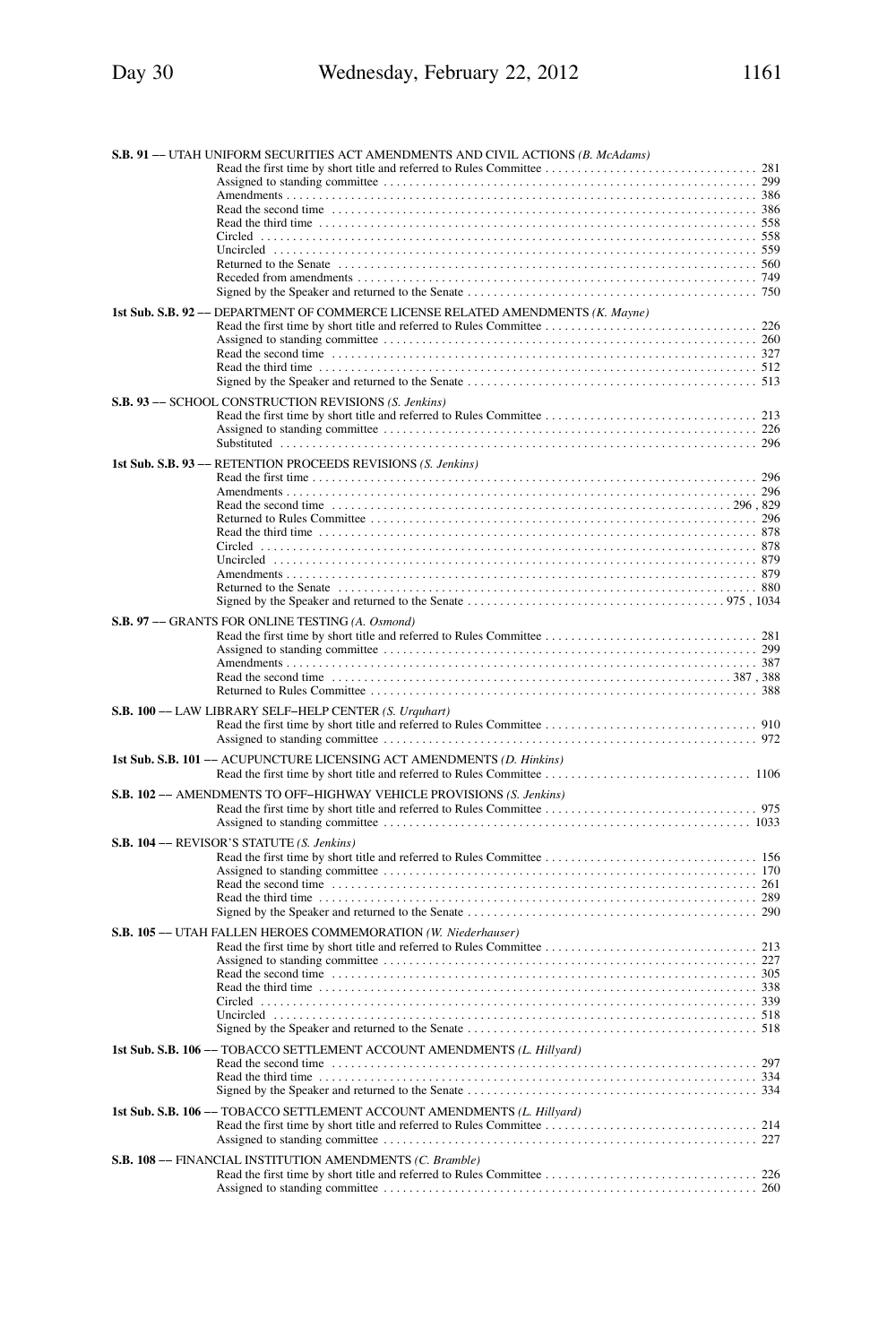| S.B. 109 - ASSAULT AMENDMENTS (A. Osmond)                                                                                                                |  |
|----------------------------------------------------------------------------------------------------------------------------------------------------------|--|
| 1st Sub. S.B. 112 -- MULTI-CHANNEL VIDEO OR AUDIO SERVICE TAX AMENDMENTS (W. Niederhauser)                                                               |  |
| 1st Sub. S.B. 115 -- HISTORICAL DISTRICT CREATION REQUIREMENTS (W. Niederhauser)<br>1st Sub. S.B. 116 -- ARMED FORCES PROPERTY TAX EXEMPTION (L. Robles) |  |
|                                                                                                                                                          |  |
| S.B. 118 -- TRANSFERABLE DEVELOPMENT RIGHTS AMENDMENTS (W. Niederhauser)                                                                                 |  |
| S.B. 120 -- OFF-DUTY PEACE OFFICERS' EMPLOYMENT (M. Dayton)                                                                                              |  |
| S.B. 121 -- WORKERS' COMPENSATION WAIVER AMENDMENTS (K. Mayne)                                                                                           |  |
| S.B. 122 -- URBAN FARMING ASSESSMENT ACT (W. Niederhauser)                                                                                               |  |
| S.B. 123 -- PHARMACY PRACTICE ACT AMENDMENTS (P. Knudson)                                                                                                |  |
| 2nd Sub. S.B. 124 -- COUNTY AMENDMENTS (C. Bramble)                                                                                                      |  |
| 3rd Sub. S.B. 124 -- COUNTY AMENDMENTS (C. Bramble)                                                                                                      |  |
| S.B. 125 -- STATE SENATE BOUNDARY AMENDMENTS (R. Okerlund)                                                                                               |  |
| 1st Sub. S.B. 127 -- CONTROLLED SUBSTANCES PRESCRIBER TRAINING (P. Jones)                                                                                |  |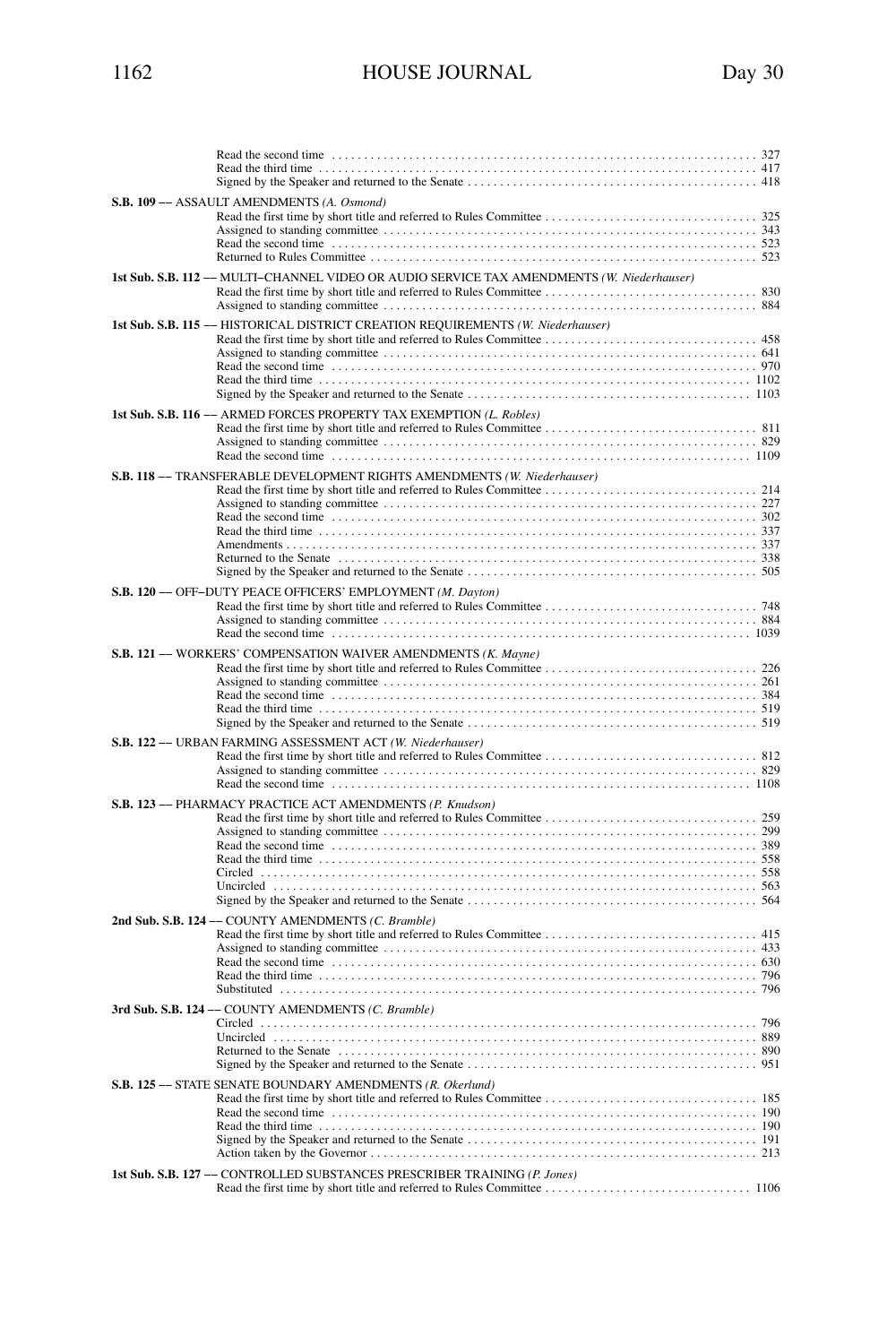| S.B. 128 -- WIRELESS TELEPHONE USE RESTRICTION FOR MINORS IN VEHICLES (R. Romero)                                                                                                                                              |  |
|--------------------------------------------------------------------------------------------------------------------------------------------------------------------------------------------------------------------------------|--|
|                                                                                                                                                                                                                                |  |
| S.B. 129 -- UNEMPLOYMENT INSURANCE MODIFICATIONS (C. Bramble)                                                                                                                                                                  |  |
|                                                                                                                                                                                                                                |  |
|                                                                                                                                                                                                                                |  |
|                                                                                                                                                                                                                                |  |
| S.B. 131 -- REAUTHORIZATION OF UTAH COMMISSION ON AGING (P. Jones)                                                                                                                                                             |  |
|                                                                                                                                                                                                                                |  |
|                                                                                                                                                                                                                                |  |
|                                                                                                                                                                                                                                |  |
|                                                                                                                                                                                                                                |  |
| S.B. 132 -- REAUTHORIZATION OF RADIATION CONTROL ACT (P. Knudson)                                                                                                                                                              |  |
|                                                                                                                                                                                                                                |  |
|                                                                                                                                                                                                                                |  |
|                                                                                                                                                                                                                                |  |
| S.B. 133 -- REAUTHORIZATION OF MERCURY SWITCH REMOVAL ACT (P. Knudson)                                                                                                                                                         |  |
|                                                                                                                                                                                                                                |  |
|                                                                                                                                                                                                                                |  |
|                                                                                                                                                                                                                                |  |
| S.B. 134 -- STATE WATER DEVELOPMENT COMMISSION AMENDMENTS (M. Dayton)                                                                                                                                                          |  |
|                                                                                                                                                                                                                                |  |
|                                                                                                                                                                                                                                |  |
| S.B. 135 -- SUNSET REAUTHORIZATION-HUMAN SERVICES (A. Christensen)                                                                                                                                                             |  |
|                                                                                                                                                                                                                                |  |
| Read the second time contained and the contact of the second time is set of the second time contact time is set of the second time of the second time of the second time of the second time of the second time of the second t |  |
|                                                                                                                                                                                                                                |  |
| S.B. 137 -- FINANCIAL TRANSPARENCY WEBSITE (W. Niederhauser)                                                                                                                                                                   |  |
|                                                                                                                                                                                                                                |  |
|                                                                                                                                                                                                                                |  |
|                                                                                                                                                                                                                                |  |
| 1st Sub. S.B. 138 -- HEALTH INSURANCE MANDATE ACCOUNTABILITY AMENDMENTS (T. Weiler)                                                                                                                                            |  |
| S.B. 140 -- LIQUIFIED PETROLEUM GAS AMENDMENTS (C. Bramble)                                                                                                                                                                    |  |
|                                                                                                                                                                                                                                |  |
|                                                                                                                                                                                                                                |  |
|                                                                                                                                                                                                                                |  |
|                                                                                                                                                                                                                                |  |
| S.B. 141 -- REAUTHORIZATION OF PROHIBITIONS ON PRACTICING LAW WITHOUT A LICENSE (S. Jenkins)                                                                                                                                   |  |
|                                                                                                                                                                                                                                |  |
| S.B. 142 -- TRAFFIC MANAGEMENT COMMITTEE REPEAL (T. Weiler)                                                                                                                                                                    |  |
|                                                                                                                                                                                                                                |  |
|                                                                                                                                                                                                                                |  |
|                                                                                                                                                                                                                                |  |
|                                                                                                                                                                                                                                |  |
| S.B. 143 -- INCOME TAX - PASS-THROUGH ENTITIES (W. Niederhauser)                                                                                                                                                               |  |
|                                                                                                                                                                                                                                |  |
|                                                                                                                                                                                                                                |  |
|                                                                                                                                                                                                                                |  |
|                                                                                                                                                                                                                                |  |
| S.B. 145 -- STATE BUILDING BOARD AMENDMENTS (J. S. Adams)                                                                                                                                                                      |  |
|                                                                                                                                                                                                                                |  |
|                                                                                                                                                                                                                                |  |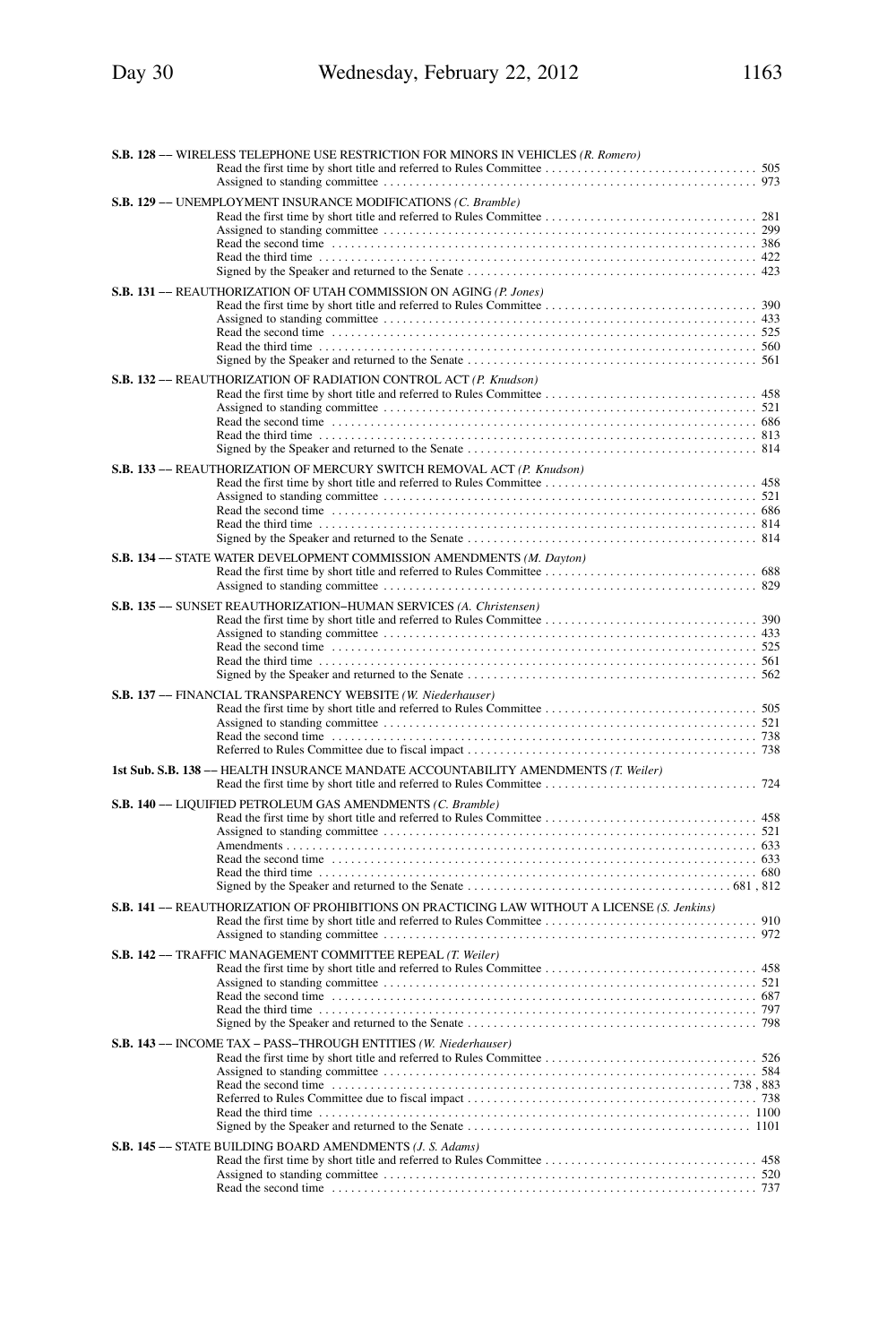| S.B. 147 -- EMERGENCY VEHICLE AMENDMENTS (D. Thatcher)                                                                                                                                                                                                                                                    |
|-----------------------------------------------------------------------------------------------------------------------------------------------------------------------------------------------------------------------------------------------------------------------------------------------------------|
| S.B. 148 -- TRANSPORTATION MAINTENANCE FACILITIES (J. S. Adams)                                                                                                                                                                                                                                           |
| S.B. 149 -- DIVISION OF CHILD AND FAMILY SERVICES AMENDMENTS (A. Christensen)                                                                                                                                                                                                                             |
| 1st Sub. S.B. 150 -- LOCAL AND SPECIAL SERVICE DISTRICT AMENDMENTS (J. Stevenson)                                                                                                                                                                                                                         |
| S.B. 152 - CHARTER SCHOOL FINANCING (J. Valentine)                                                                                                                                                                                                                                                        |
| S.B. 154 -- JUDICIARY AMENDMENTS (L. Hillyard)                                                                                                                                                                                                                                                            |
| S.B. 155 -- TRANSITION FOR REPEALED NAVAJO TRUST FUND ACT (D. Hinkins)                                                                                                                                                                                                                                    |
| S.B. 156 -- ELECTED OFFICIAL RETIREMENT BENEFITS AMENDMENTS (J. Valentine)                                                                                                                                                                                                                                |
| S.B. 159 -- STATE FAIR PARK RISK MANAGEMENT (L. Hillyard)                                                                                                                                                                                                                                                 |
| 5th Sub. S.B. 161 -- PHARMACY PRACTICE ACT REVISIONS (C. Bramble)                                                                                                                                                                                                                                         |
| S.B. 166 -- STATUTORY CONSTRUCTION - COMPUTATION OF TIME (J. Valentine)<br>Read the second time contained and the contact of the contact the contact of the second time contact the contact of the contact of the contact of the contact of the contact of the contact of the contact of the contact of t |
| S.B. 167 -- CHILDREN'S JUSTICE CENTER PROGRAM AMENDMENTS (R. Okerlund)                                                                                                                                                                                                                                    |
| S.B. 168 -- UNIFORM DISPOSITION OF COMMUNITY PROPERTY RIGHTS AT DEATH ACT (L. Hillyard)                                                                                                                                                                                                                   |
| 1st Sub. S.B. 169 -- JUDICIAL CONDUCT COMMISSION AMENDMENTS (K. Mayne)                                                                                                                                                                                                                                    |
| S.B. 172 -- SUCCESSOR CORPORATION ASBESTOS-RELATED LIABILITY ACT (C. Bramble)                                                                                                                                                                                                                             |
| S.B. 192 -- BOND VALIDATION ACT AMENDMENTS (B. McAdams)                                                                                                                                                                                                                                                   |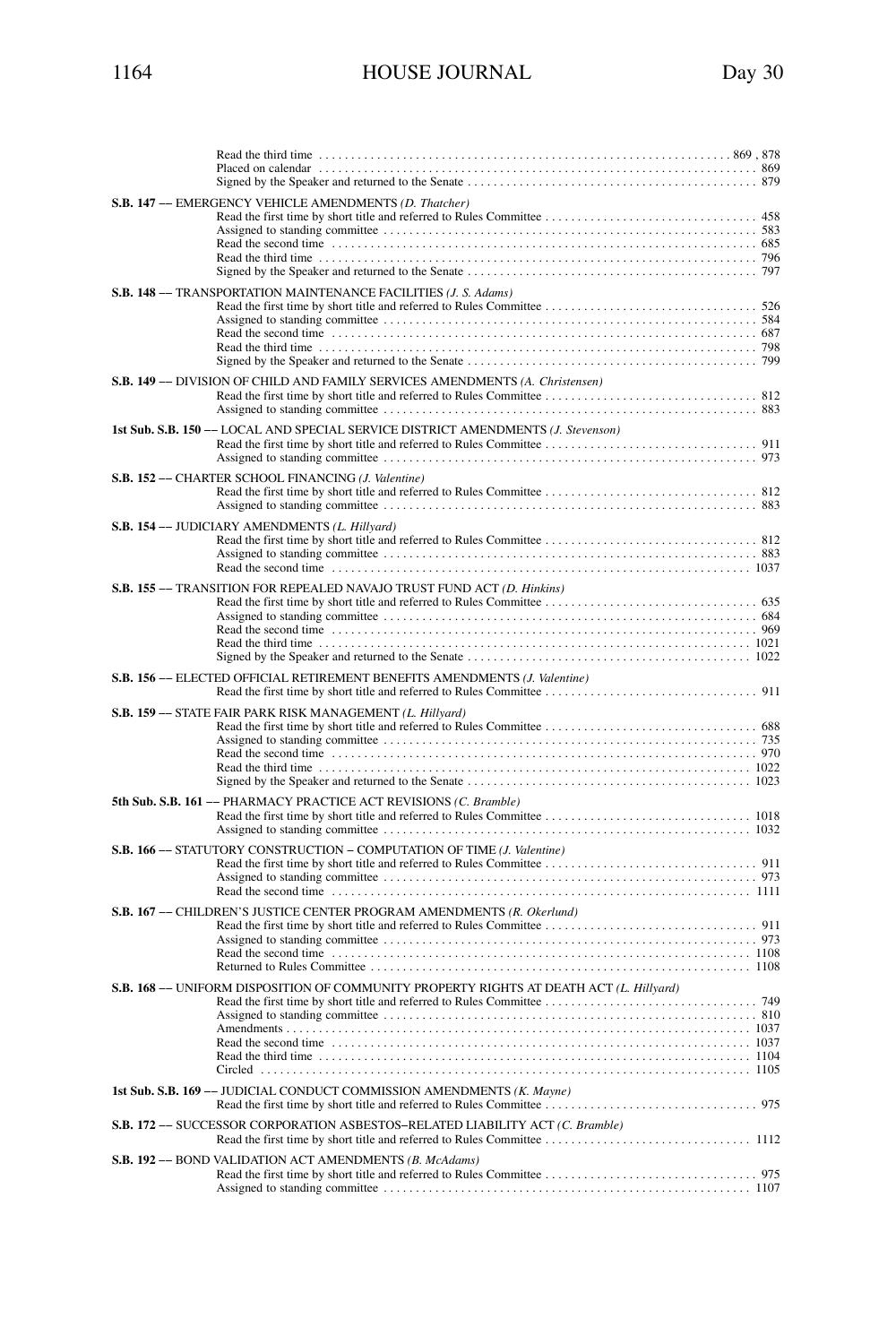| 1st Sub. S.B. 193 -- LOCAL GOVERNMENT BONDING ACT AMENDMENTS (C. Bramble)                                                            |
|--------------------------------------------------------------------------------------------------------------------------------------|
| S.B. 197 -- ATTORNEY GENERAL AMENDMENTS (J. Stevenson)                                                                               |
| S.B. 205 -- RECORDS ACCESS DISCOVERY AMENDMENTS (C. Bramble)                                                                         |
| 1st Sub. S.B. 233 -- NAME CHANGE FOR APPROPRIATIONS SUBCOMMITTEES (L. Hillyard)                                                      |
| S.B. 236 -- GPS TRACKING AUTHORITY (T. Weiler)                                                                                       |
| S.B. 256 -- UNINCORPORATED BUSINESS ENTITIES ACT AMENDMENTS (L. Hillyard)                                                            |
| S.B. 273 -- SURPLUS PROPERTY AMENDMENTS (B. McAdams)                                                                                 |
| S.C.R. 1- CONCURRENT RESOLUTION SUPPORTING ESTABLISHMENT OF A FUND FOR ASSISTANCE TO FAMILIES<br>OF FALLEN OFFICERS (K. Van Tassell) |
| S.C.R. 2- CONCURRENT RESOLUTION ENCOURAGING ADVANCE HEALTH CARE DIRECTIVES (P. Jones)                                                |
| S.C.R. 4 -- CONCURRENT RESOLUTION ON BREAST CANCER SCREENING (K. Mayne)                                                              |
| S.C.R. 5- CONCURRENT RESOLUTION ENCOURAGING PARENTAL ENGAGEMENT IN THE EDUCATION OF<br>CHILDREN (P. Jones)                           |
| S.C.R. 6- CONCURRENT RESOLUTION HONORING THE SALVATION ARMY (R. Romero)                                                              |
| S.J.R. 1- ALZHEIMER'S STATE PLAN JOINT RESOLUTION (K. Morgan)                                                                        |
| S.J.R. 4 -- JOINT RESOLUTION APPROVING COMPENSATION OF IN-SESSION EMPLOYEES (S. Jenkins)                                             |
| S.J.R. 7 - JOINT RULES RESOLUTION ON PRIORITY STATUS FOR BILLS (M. Dayton)                                                           |
| 3rd Sub. S.J.R. 8 -- JOINT RESOLUTION ON PROPERTY TAX EXEMPTION FOR MILITARY PERSONNEL (L. Robles)                                   |